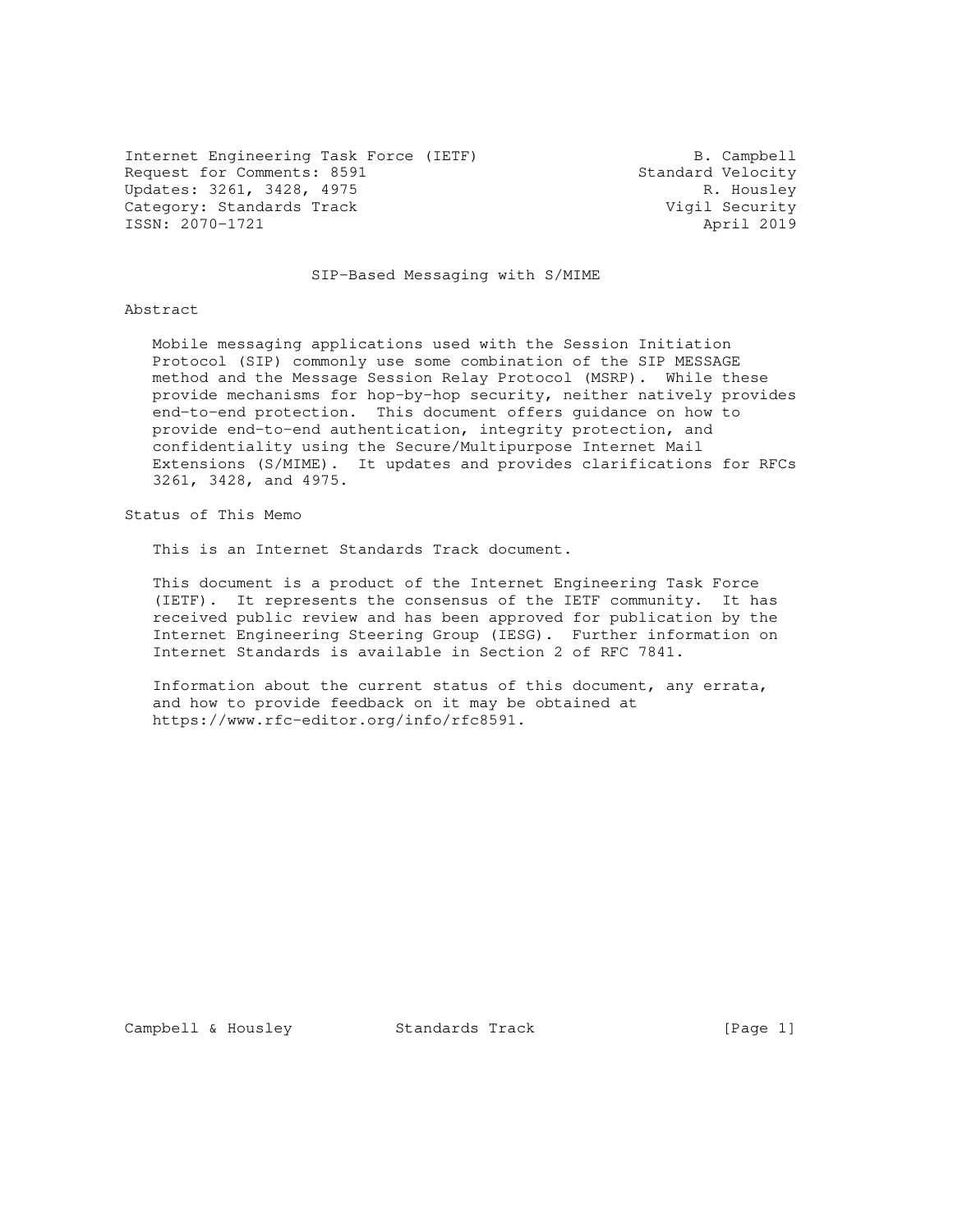# Copyright Notice

 Copyright (c) 2019 IETF Trust and the persons identified as the document authors. All rights reserved.

 This document is subject to BCP 78 and the IETF Trust's Legal Provisions Relating to IETF Documents

 (https://trustee.ietf.org/license-info) in effect on the date of publication of this document. Please review these documents carefully, as they describe your rights and restrictions with respect to this document. Code Components extracted from this document must include Simplified BSD License text as described in Section 4.e of the Trust Legal Provisions and are provided without warranty as described in the Simplified BSD License.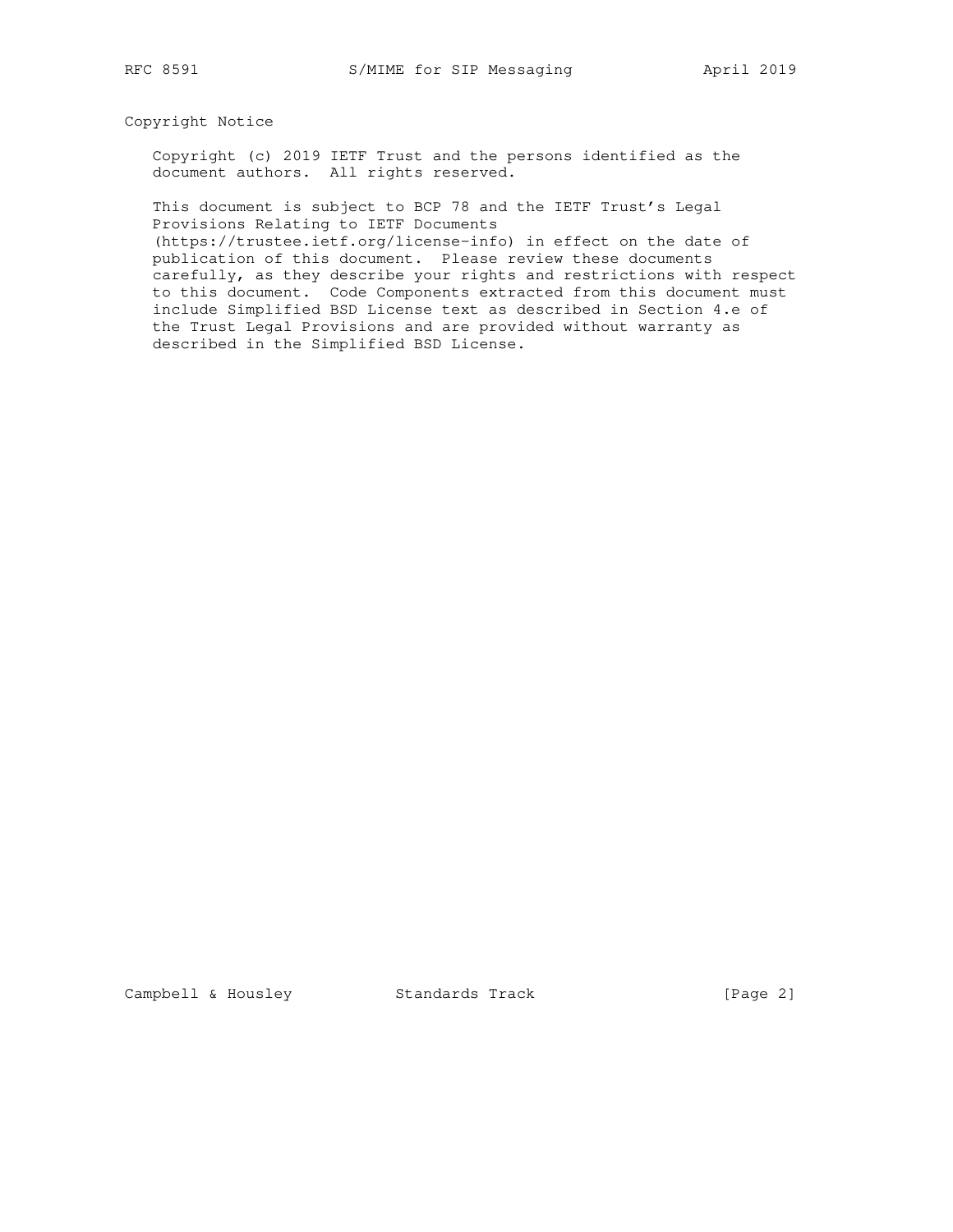| Introduction $\ldots \ldots \ldots \ldots \ldots \ldots \ldots \ldots$<br>1. |  |  | $\overline{4}$ |
|------------------------------------------------------------------------------|--|--|----------------|
| $2$ .                                                                        |  |  | $\overline{4}$ |
| 3.<br>Problem Statement and Scope                                            |  |  | 5              |
| 4.                                                                           |  |  | $6\phantom{a}$ |
| 4.1.                                                                         |  |  | $6\phantom{1}$ |
|                                                                              |  |  | $\overline{7}$ |
| 4.3. Signed and Encrypted Messages                                           |  |  | 9              |
| 4.4. Certificate Handling                                                    |  |  | 9              |
| 4.4.1. Subject Alternative Name                                              |  |  | 9              |
| 4.4.2. Certificate Validation                                                |  |  | 9              |
| 5.                                                                           |  |  | 9              |
| 6.                                                                           |  |  | 10             |
| Using S/MIME with the SIP MESSAGE Method<br>7.                               |  |  | 11             |
| 7.1.                                                                         |  |  | 11             |
| 7.2.<br>SIP User Agent Capabilities                                          |  |  | 11             |
| 7.3.                                                                         |  |  | 12             |
|                                                                              |  |  |                |
|                                                                              |  |  | 12             |
| 8.1.                                                                         |  |  | 12             |
| 8.2.                                                                         |  |  | 13             |
| Indicating Support for S/MIME<br>8.3.                                        |  |  | 14             |
| 8.4.                                                                         |  |  | 14             |
| 8.5.                                                                         |  |  | 15             |
| 9. S/MIME Interaction with Other SIP Messaging Features                      |  |  | 15             |
| 9.1.<br>Common Profile for Instant Messaging                                 |  |  | 15             |
| Instant Message Disposition Notifications<br>9.2.                            |  |  | 16             |
|                                                                              |  |  | 17             |
| 10.1. Signed Message in SIP including the Sender's Certificate               |  |  | 17             |
| 10.2. Signed Message in SIP with No Certificate                              |  |  | 19             |
| 10.3. MSRP Signed and Encrypted Message in a Single Chunk                    |  |  | 20             |
| MSRP Signed and Encrypted Message Sent in Multiple<br>10.4.                  |  |  |                |
|                                                                              |  |  | 21             |
|                                                                              |  |  | 23             |
|                                                                              |  |  | 23             |
|                                                                              |  |  | 25             |
| 13.1. Normative References                                                   |  |  | 25             |
| 13.2. Informative References                                                 |  |  | 28             |
|                                                                              |  |  | 30             |
| A.1.                                                                         |  |  | 30             |
| A.2. Short Signed Message                                                    |  |  | 32             |
| A.3. Signed and Encrypted Message                                            |  |  | 33             |
| A.3.1. Signed Message prior to Encryption                                    |  |  | 33             |
| A.3.2. Encrypted Message                                                     |  |  | 35             |
|                                                                              |  |  | 39             |
|                                                                              |  |  |                |

Campbell & Housley Standards Track [Page 3]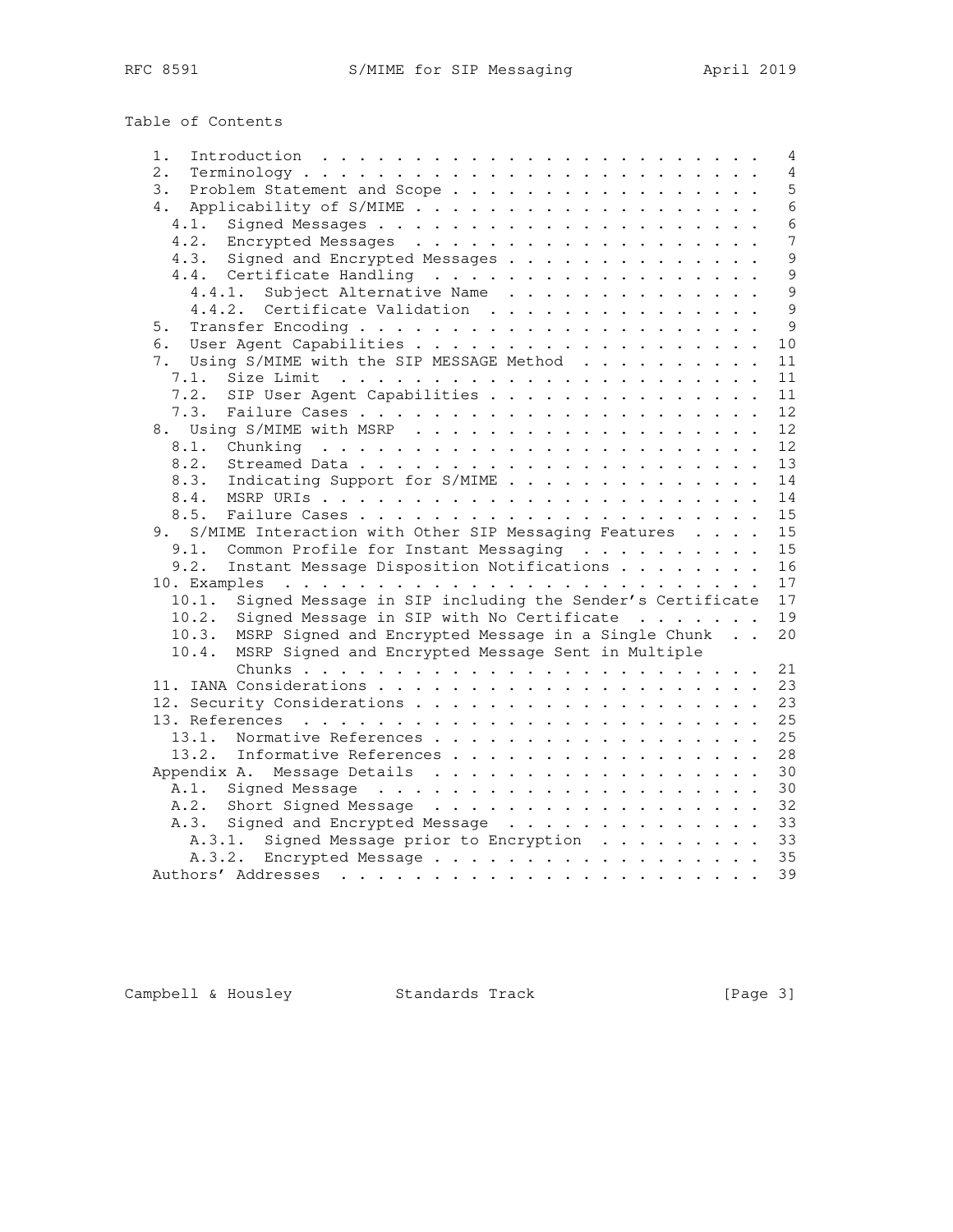# 1. Introduction

 Several mobile messaging systems use the Session Initiation Protocol (SIP) [RFC3261], typically as some combination of the SIP MESSAGE method [RFC3428] and the Message Session Relay Protocol (MSRP) [RFC4975]. For example, Voice over LTE (VoLTE) uses the SIP MESSAGE method to send Short Message Service (SMS) messages. The Open Mobile Alliance (OMA) Converged IP Messaging (CPM) system [CPM] uses the SIP MESSAGE method for short "pager mode" messages and uses MSRP for large messages and for sessions of messages. The Global System for Mobile Communications Association (GSMA) Rich Communication Services (RCS) uses CPM for messaging [RCS].

 At the same time, organizations increasingly depend on mobile messaging systems to send notifications to their customers. Many of these notifications are security sensitive. For example, such notifications are commonly used for notice of financial transactions, notice of login or password change attempts, and the sending of two-factor authentication codes.

 Both SIP and MSRP can be used to transport any content using Multipurpose Internet Mail Extensions (MIME) formats. The SIP MESSAGE method is typically limited to short messages (under 1300 octets for the MESSAGE request). MSRP can carry arbitrarily large messages and can break large messages into chunks.

 While both SIP and MSRP provide mechanisms for hop-by-hop security, neither provides native end-to-end protection. Instead, they depend on S/MIME [RFC8550] [RFC8551]. However, at the time of this writing, S/MIME is not in common use for SIP-based and MSRP-based messaging services. This document updates and clarifies RFCs 3261, 3428, and 4975 in an attempt to make S/MIME for SIP and MSRP easier to implement and deploy in an interoperable fashion.

 This document updates RFCs 3261, 3428, and 4975 to update the cryptographic algorithm recommendations and the handling of S/MIME data objects. It updates RFC 3261 to allow S/MIME signed messages to be sent without embedded certificates in some situations. Finally, it updates RFCs 3261, 3428, and 4975 to clarify error-reporting requirements for certain situations.

# 2. Terminology

 The key words "MUST", "MUST NOT", "REQUIRED", "SHALL", "SHALL NOT", "SHOULD", "SHOULD NOT", "RECOMMENDED", "NOT RECOMMENDED", "MAY", and "OPTIONAL" in this document are to be interpreted as described in BCP 14 [RFC2119] [RFC8174] when, and only when, they appear in all capitals, as shown here.

Campbell & Housley Standards Track [Page 4]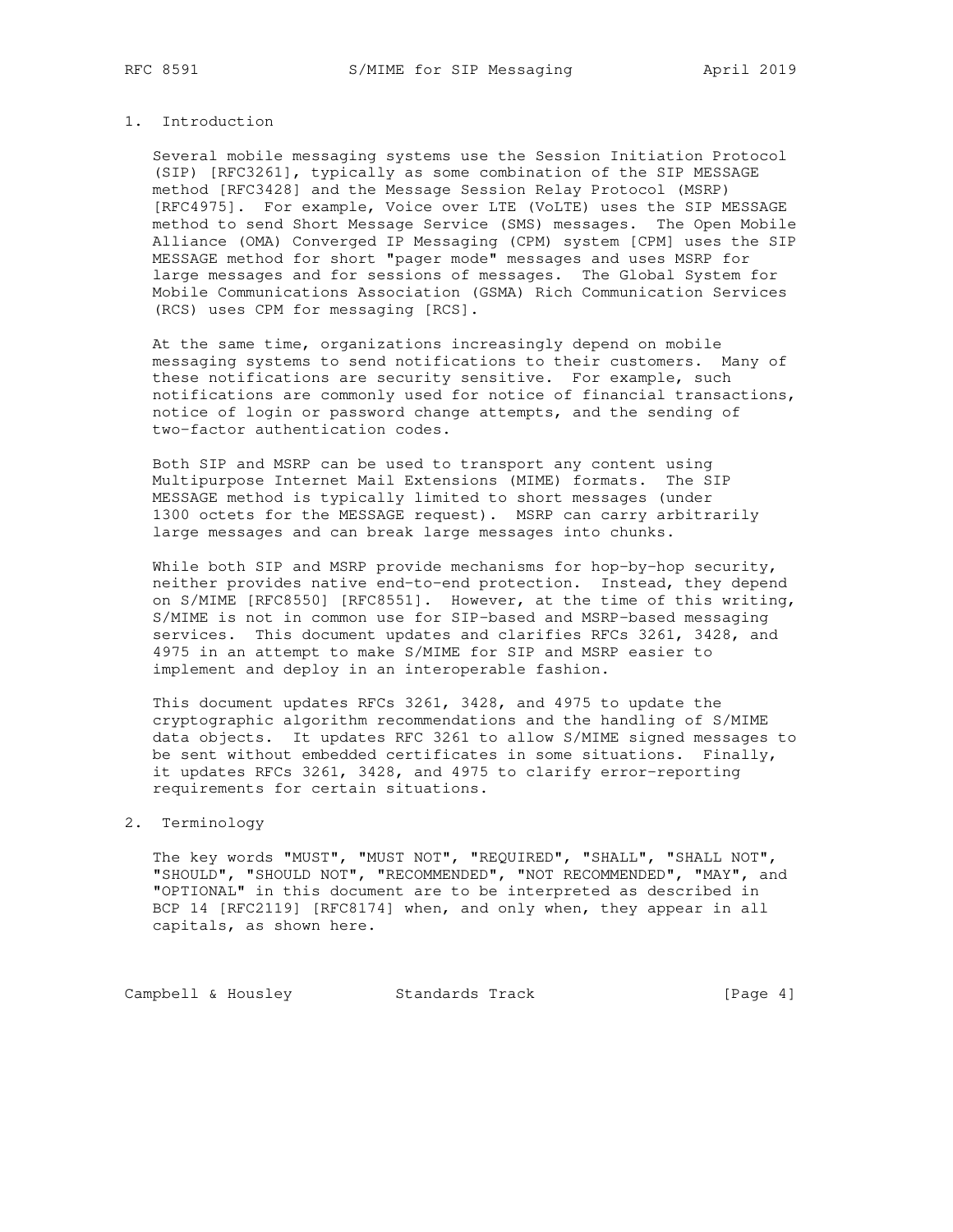## 3. Problem Statement and Scope

 This document discusses the use of S/MIME with SIP-based messaging. Other standardized messaging protocols exist, such as the Extensible Messaging and Presence Protocol (XMPP) [RFC6121]. Likewise, other end-to-end protection formats exist, such as JSON Web Signatures [RFC7515] and JSON Web Encryption [RFC7516].

 This document focuses on SIP-based messaging because its use is becoming more common in mobile environments. It focuses on S/MIME, since several mobile operating systems already have S/MIME libraries installed. While there may also be value in specifying end-to-end security for other messaging and security mechanisms, it is out of scope for this document.

 MSRP sessions are negotiated using the Session Description Protocol (SDP) [RFC4566] offer/answer mechanism [RFC3264] or similar mechanisms. This document assumes that SIP is used for the offer/answer exchange. However, the techniques should be adaptable to other signaling protocols.

 [RFC3261], [RFC3428], and [RFC4975] already describe the use of S/MIME. [RFC3853] updates SIP to support the Advanced Encryption Standard (AES). In aggregate, that guidance is incomplete, contains inconsistencies, and is still out of date in terms of supported and recommended algorithms.

 The guidance in RFC 3261 is based on an implicit assumption that S/MIME is being used to secure signaling applications. That advice is not entirely appropriate for messaging applications. For example, it assumes that message decryption always happens before the SIP transaction completes.

 This document offers normative updates and clarifications to the use of S/MIME with the SIP MESSAGE method and MSRP. It does not attempt to define a complete secure messaging system. Such a system would require considerable work around user enrollment, certificate and key generation and management, multi-party chats, device management, etc. While nothing herein should preclude those efforts, they are out of scope for this document.

 This document primarily covers the sending of single messages -- for example, "pager-mode messages" sent using the SIP MESSAGE method and "large messages" sent in MSRP. Techniques to use a common signing or encryption key across a session of messages are out of scope for this document.

Campbell & Housley Standards Track [Page 5]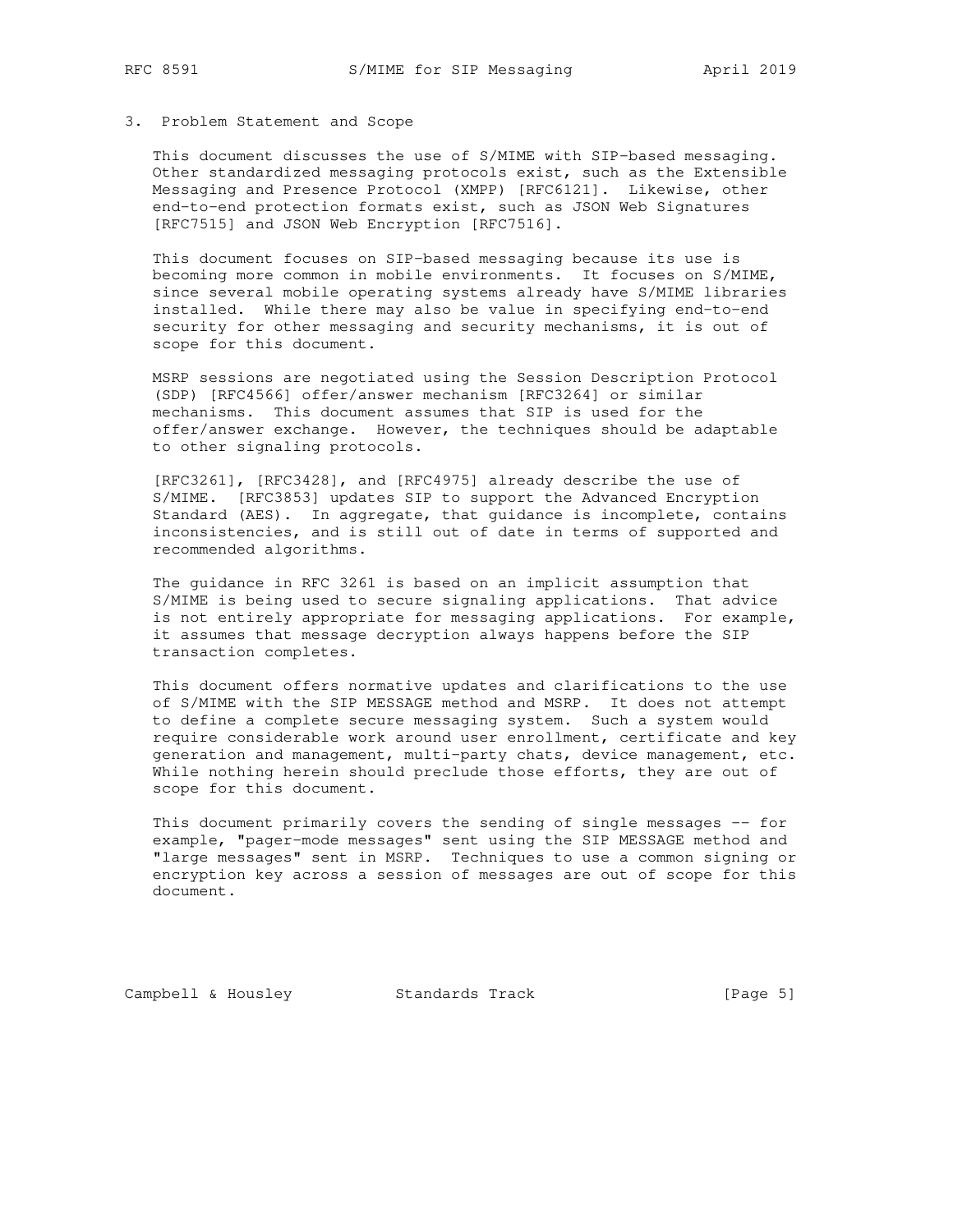Cryptographic algorithm requirements in this document are intended to supplement those already specified for SIP and MSRP.

# 4. Applicability of S/MIME

 The Cryptographic Message Syntax (CMS) [RFC5652] is an encapsulation syntax that is used to digitally sign, digest, authenticate, or encrypt arbitrary message content. The CMS supports a variety of architectures for certificate-based key management, especially the one defined by the IETF PKIX (Public Key Infrastructure using X.509) Working Group [RFC5280]. The CMS values are generated using ASN.1 [X680], using the Basic Encoding Rules (BER) and Distinguished Encoding Rules (DER) [X690].

 The S/MIME Message Specification [RFC8551] defines MIME body parts based on the CMS. In this document, the application/pkcs7-mime media type is used to digitally sign an encapsulated body part, and it is also used to encrypt an encapsulated body part.

# 4.1. Signed Messages

 While both SIP and MSRP require support for the multipart/signed format, the use of application/pkcs7-mime is RECOMMENDED for most signed messages. Experience with the use of S/MIME in electronic mail has shown that multipart/signed bodies are at greater risk of "helpful" tampering by intermediaries, a common cause of signature validation failure. This risk is also present for messaging applications; for example, intermediaries might insert Instant Message Disposition Notification (IMDN) requests [RFC5438] into messages. (See Section 9.2.) The application/pkcs7-mime format is also more compact, which can be important for messaging applications, especially when using the SIP MESSAGE method. (See Section 7.1.) The use of multipart/signed may still make sense if the message needs to be readable by receiving agents that do not support S/MIME.

When generating a signed message, sending User Agents (UAs) SHOULD follow the conventions specified in [RFC8551] for the application/pkcs7-mime media type with smime-type=signed-data. When validating a signed message, receiving UAs MUST follow the conventions specified in [RFC8551] for the application/pkcs7-mime media type with smime-type=signed-data.

Campbell & Housley Standards Track [Page 6]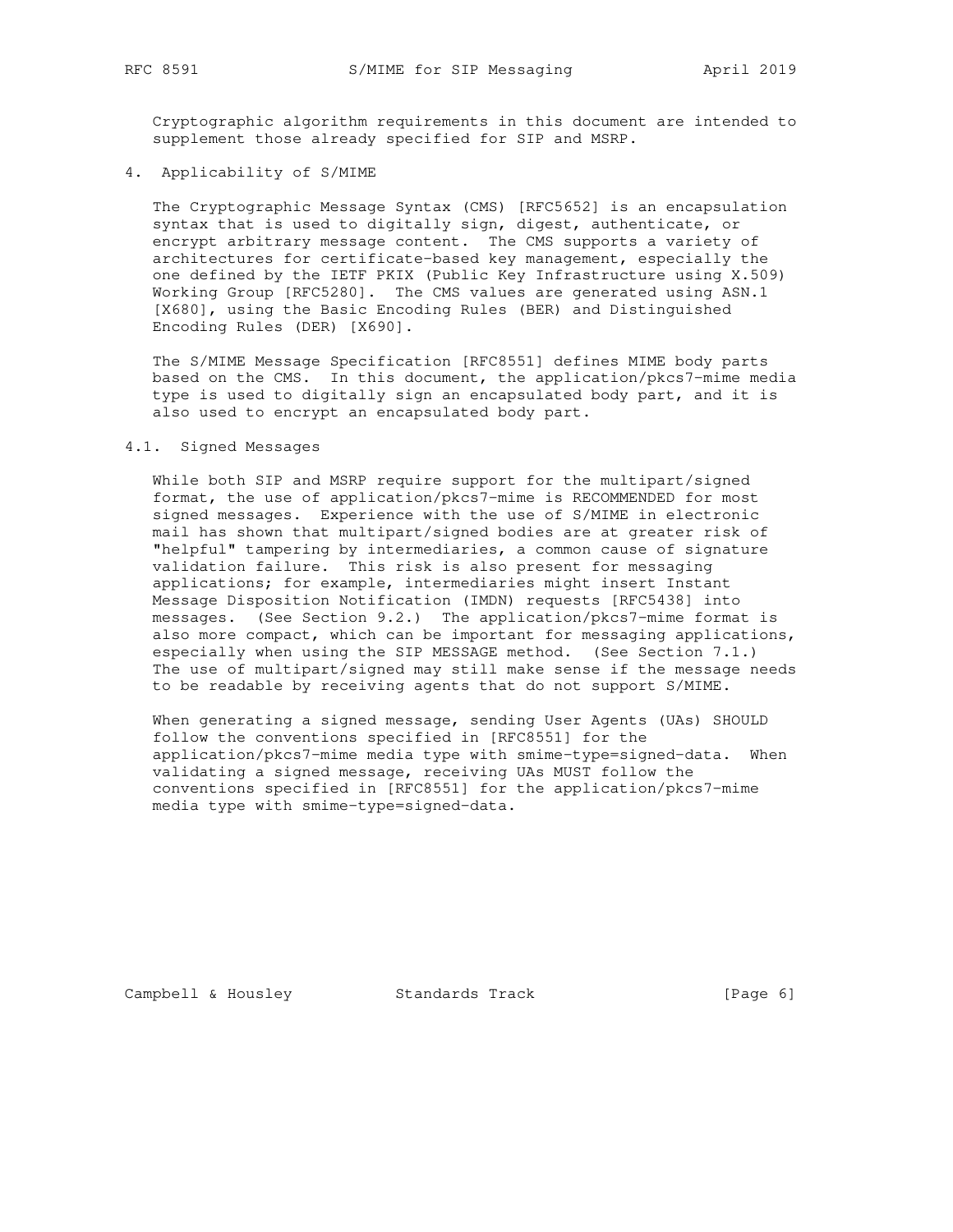Sending and receiving UAs MUST support the SHA-256 message digest algorithm [RFC5754]. For convenience, the SHA-256 algorithm identifier is repeated here:

 id-sha256 OBJECT IDENTIFIER ::= { joint-iso-itu-t(2) country(16) us(840) organization(1) gov(101) csor(3) nistalgorithm(4) hashalgs(2) 1 }

 Sending and receiving UAs MAY support other message digest algorithms.

 Sending and receiving UAs MUST support the Elliptic Curve Digital Signature Algorithm (ECDSA) using the NIST P-256 elliptic curve and the SHA-256 message digest algorithm [RFC5480] [RFC5753]. Sending and receiving UAs SHOULD support the Edwards-curve Digital Signature Algorithm (EdDSA) with curve25519 (Ed25519) [RFC8032] [RFC8419]. For convenience, the ECDSA with SHA-256 algorithm identifier, the object identifier for the well-known NIST P-256 elliptic curve, and the Ed25519 algorithm identifier are repeated here:

```
 ecdsa-with-SHA256 OBJECT IDENTIFIER ::= {
   iso(1) member-body(2) us(840) ansi-X9-62(10045) signatures(4)
  ecdsa-with-SHA2(3) 2 }
 -- Note: The NIST P-256 elliptic curve is also known as secp256r1.
 secp256r1 OBJECT IDENTIFIER ::= {
  iso(1) member-body(2) us(840) ansi-X9-62(10045) curves(3)
  prime(1) 7 }
 id-Ed25519 OBJECT IDENTIFIER ::= {
   iso(1) identified-organization(3) thawte(101) 112 }
```
# 4.2. Encrypted Messages

 When generating an encrypted message, sending UAs MUST follow the conventions specified in [RFC8551] for the application/pkcs7-mime media type with smime-type=auth-enveloped-data. When decrypting a received message, receiving UAs MUST follow the conventions specified in [RFC8551] for the application/pkcs7-mime media type with smime-type=auth-enveloped-data.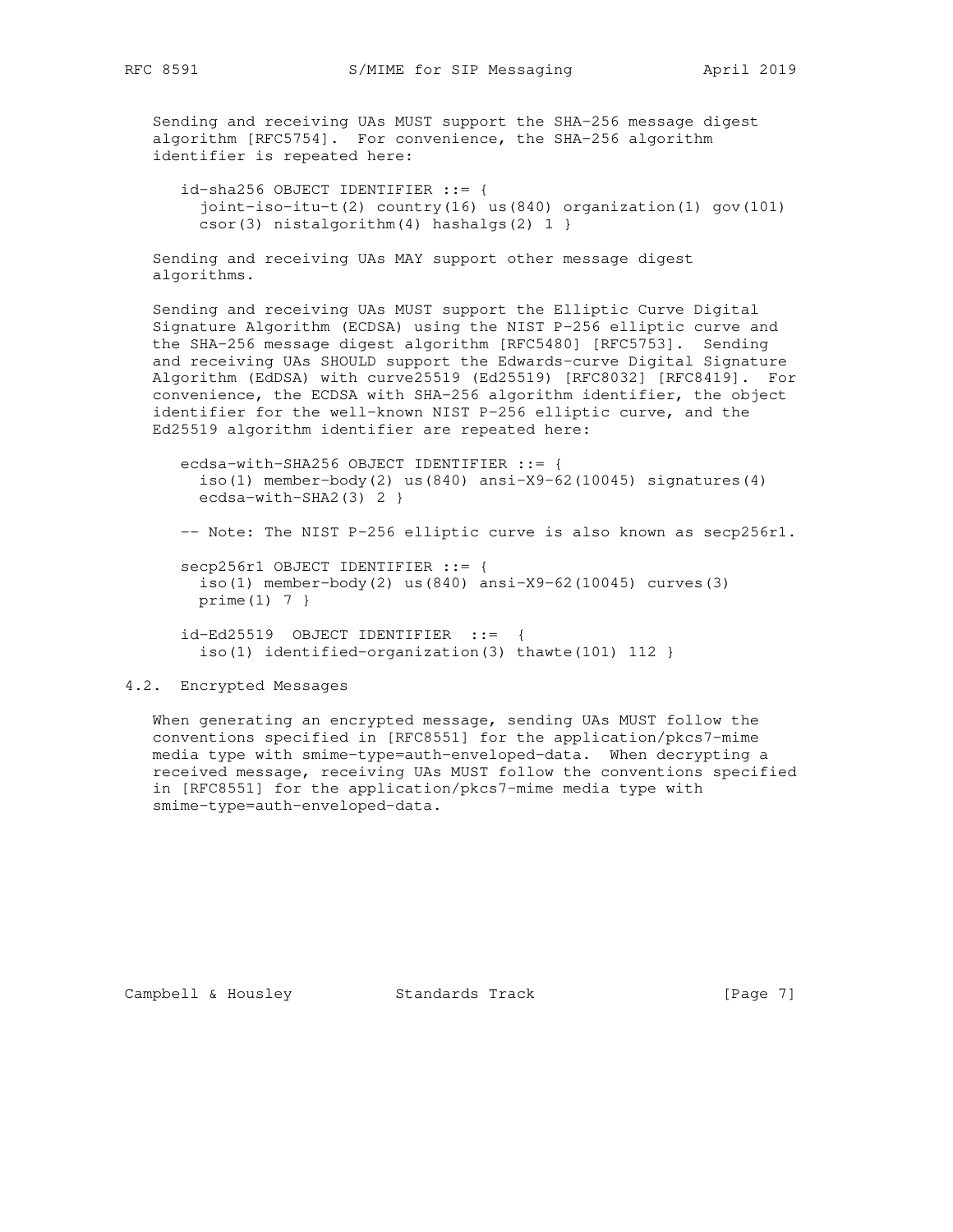Sending and receiving UAs MUST support the AES-128-GCM algorithm for content encryption [RFC5084]. For convenience, the AES-128-GCM algorithm identifier is repeated here:

 id-aes128-GCM OBJECT IDENTIFIER ::= { joint-iso-itu-t(2) country(16) us(840) organization(1) gov(101)  $csor(3)$  nistAlgorithm $(4)$  aes $(1)$  6 }

 Sending and receiving UAs MAY support other content-authenticated encryption algorithms.

 Sending and receiving UAs MUST support the AES-128-WRAP algorithm for encryption of one AES key with another AES key [RFC3565]. For convenience, the AES-128-WRAP algorithm identifier is repeated here:

 id-aes128-wrap OBJECT IDENTIFIER ::= { joint-iso-itu-t(2) country(16) us(840) organization(1) gov(101)  $csor(3)$  nistAlgorithm(4) aes(1) 5 }

 Sending and receiving UAs MAY support other key-encryption algorithms.

 Symmetric key-encryption keys can be distributed before messages are sent. If sending and receiving UAs support previously distributed key-encryption keys, then they MUST assign a KEKIdentifier [RFC5652] to the previously distributed symmetric key.

 Alternatively, a key agreement algorithm can be used to establish a single-use key-encryption key. If sending and receiving UAs support key agreement, then they MUST support the Elliptic Curve Diffie-Hellman (ECDH) algorithm using the NIST P-256 elliptic curve and the ANSI-X9.63-KDF key derivation function with the SHA-256 message digest algorithm [RFC5753]. If sending and receiving UAs support key agreement, then they SHOULD support the ECDH algorithm using curve25519 (X25519) [RFC7748] [RFC8418]. For convenience, (1) the identifier for the ECDH algorithm using the ANSI-X9.63-KDF with the SHA-256 algorithm and (2) the identifier for the X25519 algorithm are repeated here:

```
 dhSinglePass-stdDH-sha256kdf-scheme OBJECT IDENTIFIER ::= {
   iso(1) identified-organization(3) certicom(132)
  schemes(1) 11 1 }
```
 id-X25519 OBJECT IDENTIFIER ::= { iso(1) identified-organization(3) thawte(101) 110 }

Campbell & Housley Standards Track [Page 8]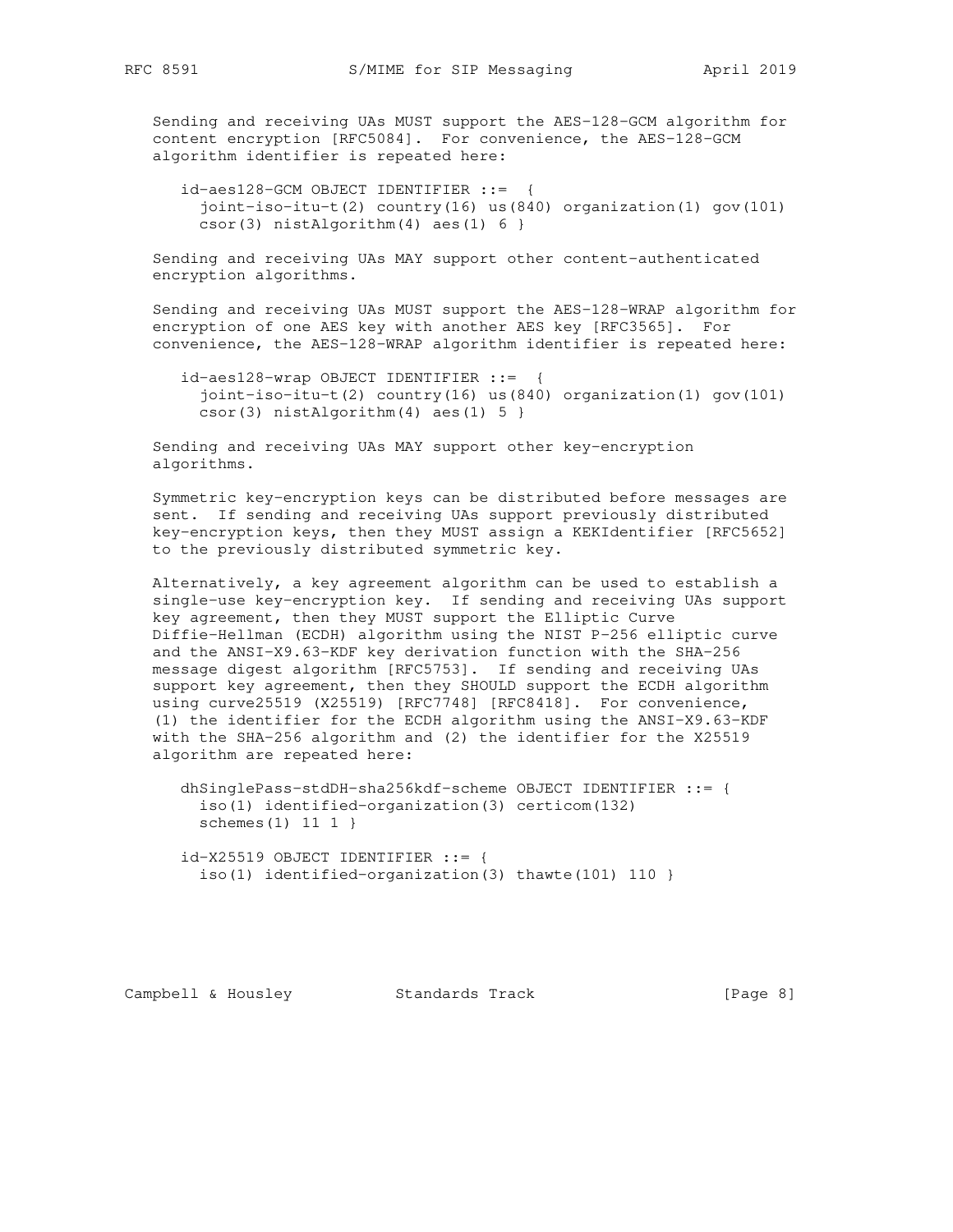# 4.3. Signed and Encrypted Messages

 RFC 3261, Section 23.2 says that when a User Agent Client (UAC) sends signed and encrypted data, it "SHOULD" send an EnvelopedData object encapsulated within a SignedData message. That essentially says that one should encrypt first, then sign. This document updates RFC 3261 to say that, when sending signed and encrypted user content in a SIP MESSAGE request, the sending UAs MUST sign the message first, and then encrypt it. That is, it must send the SignedData object inside an AuthEnvelopedData object. For interoperability reasons, recipients SHOULD accept messages signed and encrypted in either order.

# 4.4. Certificate Handling

 Sending and receiving UAs MUST follow the S/MIME certificate-handling procedures [RFC8550], with a few exceptions detailed below.

4.4.1. Subject Alternative Name

 In both SIP and MSRP, the identity of the sender of a message is typically expressed as a SIP URI.

 The subject alternative name extension is used as the preferred means to convey the SIP URI of the subject of a certificate. Any SIP URI present MUST be encoded using the uniformResourceIdentifier CHOICE of the GeneralName type as described in [RFC5280], Section 4.2.1.6. Since the SubjectAltName type is a SEQUENCE OF GeneralName, multiple URIs MAY be present.

Other methods of identifying a certificate subject MAY be used.

## 4.4.2. Certificate Validation

 When validating a certificate, receiving UAs MUST support the ECDSA using the NIST P-256 elliptic curve and the SHA-256 message digest algorithm [RFC5480].

 Sending and receiving UAs MAY support other digital signature algorithms for certificate validation.

5. Transfer Encoding

 SIP and MSRP UAs are always capable of receiving binary data. Inner S/MIME entities do not require base64 encoding [RFC4648].

 Both SIP and MSRP provide 8-bit safe transport channels; base64 encoding is not generally needed for the outer S/MIME entities.

Campbell & Housley Standards Track [Page 9]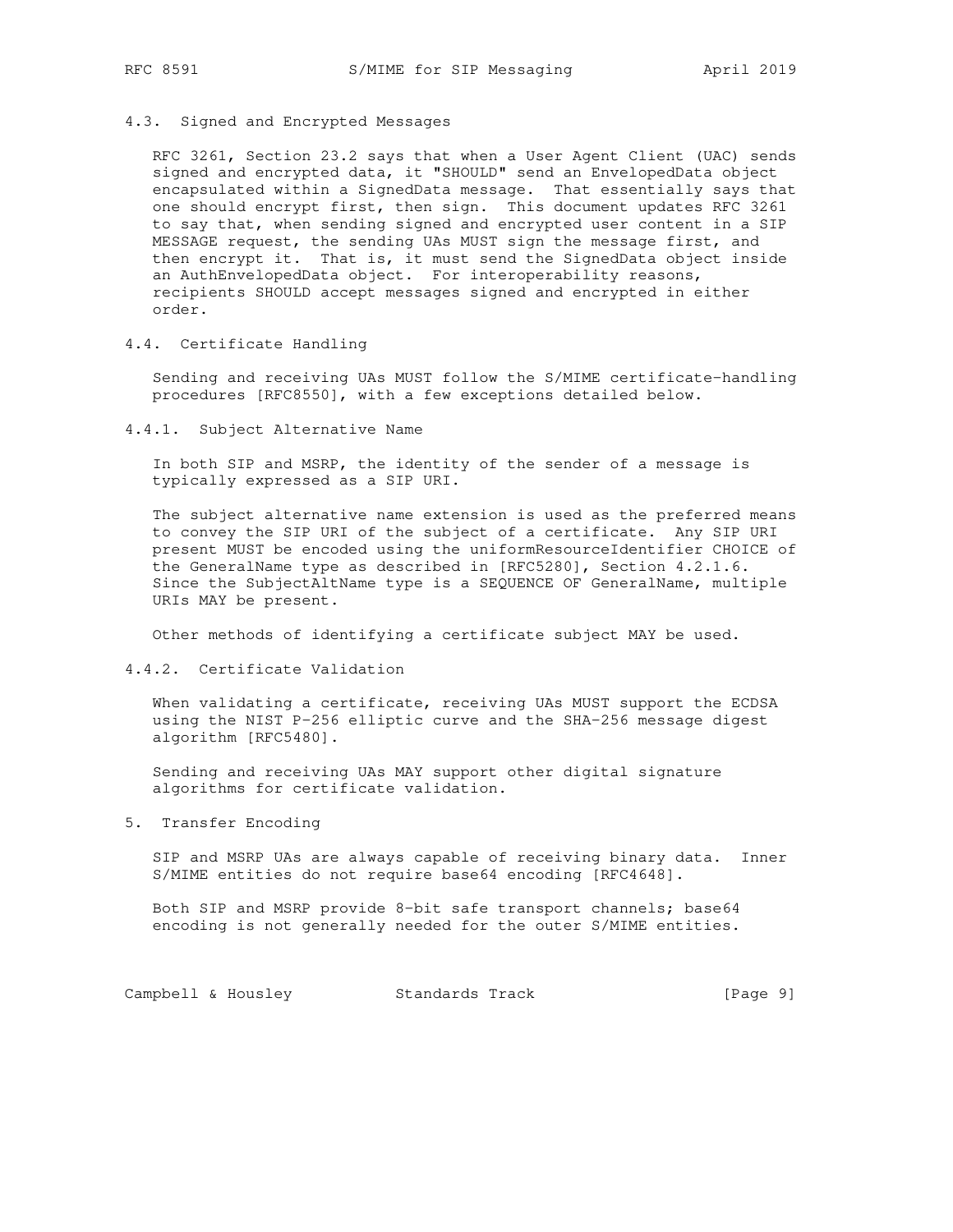However, if there is a chance a message might cross a 7-bit transport (for example, gateways that convert to a 7-bit transport for intermediate transfer), base64 encoding may be needed for the outer entity.

6. User Agent Capabilities

 Messaging UAs may implement a subset of S/MIME capabilities. Even when implemented, some features may not be available due to configuration. For example, UAs that do not have user certificates cannot sign messages on behalf of the user or decrypt encrypted messages sent to the user. At a minimum, a UA that supports S/MIME MUST be able to validate a signed message.

 End-user certificates have long been a barrier to large-scale S/MIME deployment. But since UAs can validate signatures even without local certificates, the use case of organizations sending secure notifications to their users becomes a sort of "low-hanging fruit". That being said, the signed-notification use case still requires shared trust anchors.

 SIP and MSRP UAs advertise their level of support for S/MIME by indicating their capability to receive the "application/pkcs7-mime" media type.

 The fact that a UA indicates support for the "multipart/signed" media type does not necessarily imply support for S/MIME. The UA might just be able to display clear-signed content without validating the signature. UAs that wish to indicate the ability to validate signatures for clear-signed messages MUST also indicate support for "application/pkcs7-signature".

 A UA can indicate that it can receive all smime-types by advertising "application/pkcs7-mime" with no parameters. If a UA does not accept all smime-types, it advertises the media type with the appropriate parameters. If more than one smime-type is supported, the UA includes a separate instance of the media-type string, appropriately parameterized, for each.

 For example, a UA that can only receive signed-data would advertise "application/pkcs7-mime; smime-type=signed-data".

 SIP signaling can fork to multiple destinations for a given Address of Record (AoR). A user might have multiple UAs with different capabilities; the capabilities remembered from an interaction with one such UA might not apply to another. (See Section 7.2.)

Campbell & Housley Standards Track [Page 10]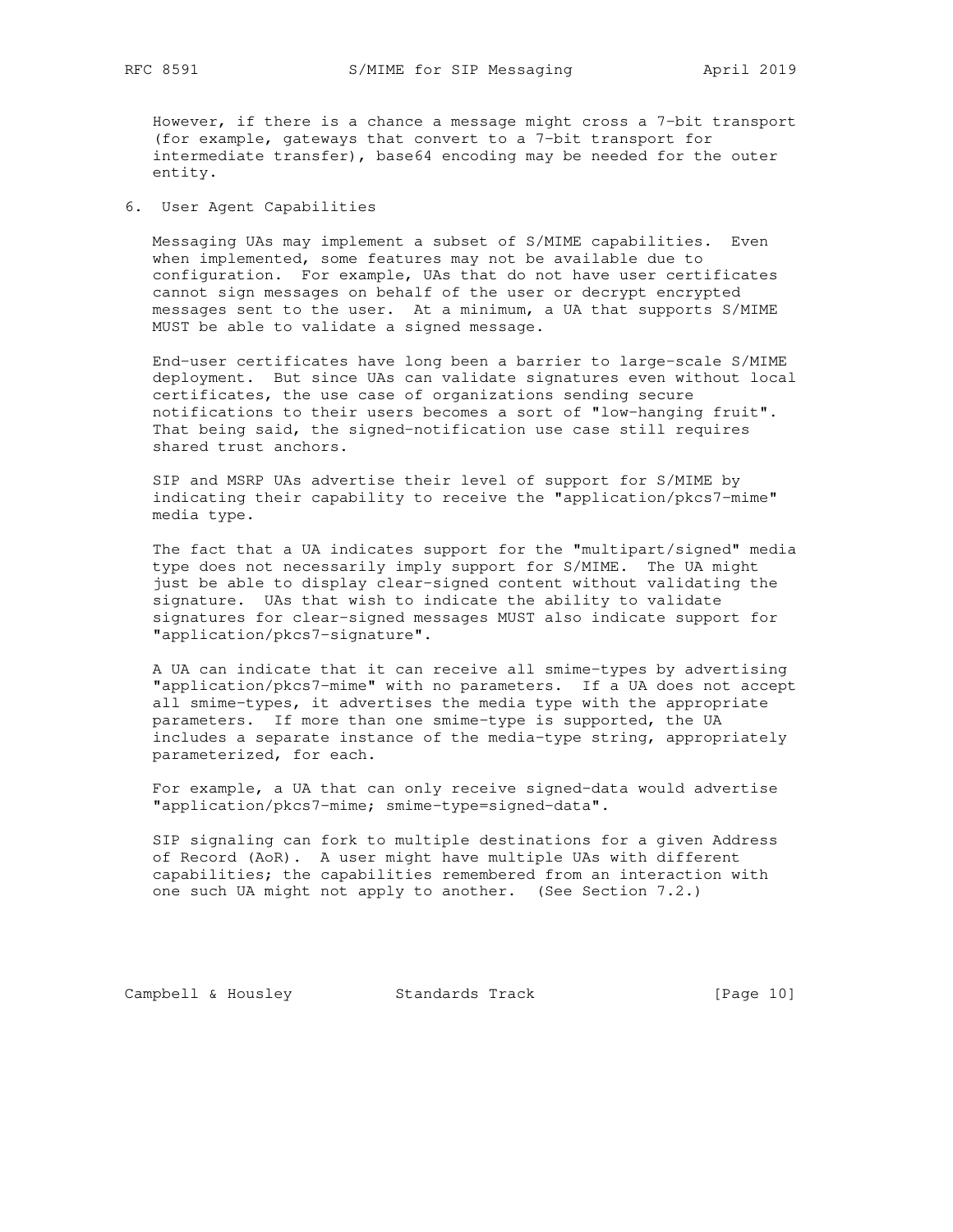UAs can also advertise or discover S/MIME using out-of-band mechanisms. Such mechanisms are beyond the scope of this document.

7. Using S/MIME with the SIP MESSAGE Method

 The use of S/MIME with the SIP MESSAGE method is described in Section 11.3 of [RFC3428], and for SIP in general in Section 23 of [RFC3261]. This section and its child sections offer clarifications for the use of S/MIME with the SIP MESSAGE method, along with related updates to RFCs 3261 and 3428.

# 7.1. Size Limit

 SIP MESSAGE requests are typically limited to 1300 octets. That limit applies to the entire message, including both SIP header fields and the message content. This is due to the potential for fragmentation of larger requests sent over UDP. In general, it is hard to be sure that no proxy or other intermediary will forward a SIP request over UDP somewhere along the path. Therefore, S/MIME messages sent using the SIP MESSAGE method should be kept as small as possible. Messages that will not fit within the limit can be sent using MSRP.

 Section 23.2 of [RFC3261] requires that a SignedData message contain a certificate to be used to validate the signature. In order to reduce the message size, this document updates that text to say that a SignedData message sent in a SIP MESSAGE request SHOULD contain the certificate but MAY omit it if the sender has reason to believe that the recipient (1) already has the certificate in its keychain or (2) has some other method of accessing the certificate.

## 7.2. SIP User Agent Capabilities

 SIP UAs can theoretically indicate support for S/MIME by including the appropriate media type or types in the SIP Accept header field in a response to an OPTIONS request, or in a 415 (Unsupported Media Type) response to a SIP request that contained an unsupported media type in the body. Unfortunately, this approach may not be reliable in the general case. In the case where a downstream SIP proxy forks an OPTIONS or other non-INVITE request to multiple User Agent Servers (UASs), that proxy will only forward the "best" response. If the recipient has multiple devices, the sender may only learn the capabilities of the device that sent the forwarded response. Blindly trusting this information could result in S/MIME messages being sent to UAs that do not support it, which would be at best confusing and at worst misleading to the recipient.

Campbell & Housley Standards Track [Page 11]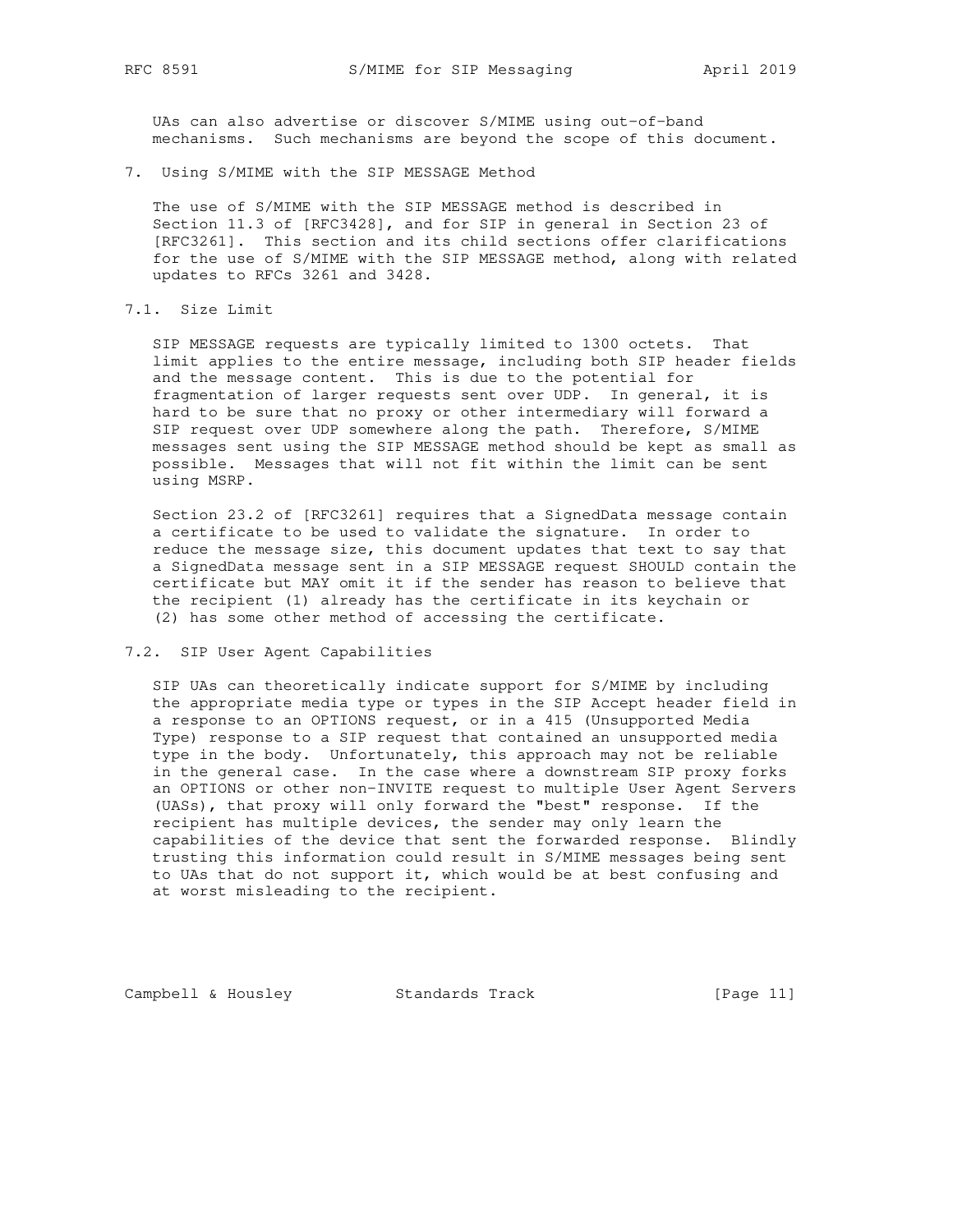UAs might be able to use the UA capabilities framework [RFC3840] to indicate support. However, doing so would require the registration of one or more media feature tags with IANA.

 UAs MAY use other out-of-band methods to indicate their level of support for S/MIME.

# 7.3. Failure Cases

 Section 23.2 of [RFC3261] requires that the recipient of a SIP request that includes a body part of an unsupported media type and a Content-Disposition header field "handling" parameter of "required" return a 415 (Unsupported Media Type) response. Given that SIP MESSAGE exists for no reason other than to deliver content in the body, it is reasonable to treat the top-level body part as always required. However, [RFC3428] makes no such assertion. This document updates Section 11.3 of [RFC3428] to add the statement that a UAC that receives a SIP MESSAGE request with an unsupported media type MUST return a 415 response.

 Section 23.2 of [RFC3261] says that if a recipient receives an S/MIME body encrypted to the wrong certificate, it MUST return a SIP 493 (Undecipherable) response and SHOULD send a valid certificate in that response. This is not always possible in practice for SIP MESSAGE requests. The UAS may choose not to decrypt a message until the user is ready to read it. Messages may be delivered to a message store or sent via a store-and-forward service. This document updates RFC 3261 to say that the UAS SHOULD return a SIP 493 response if it immediately attempts to decrypt the message and determines that the message was encrypted to the wrong certificate. However, it MAY return a 200-class response if decryption is deferred.

## 8. Using S/MIME with MSRP

 MSRP has features that interact with the use of S/MIME. In particular, the ability to send messages in chunks, the ability to send messages of unknown size, and the use of SDP to indicate media-type support create considerations for the use of S/MIME.

## 8.1. Chunking

 MSRP allows a message to be broken into "chunks" for transmission. In this context, the term "message" refers to an entire message that one user might send to another. A chunk is a fragment of that message sent in a single MSRP SEND request. All of the chunks that make up a particular message share the same Message-ID value.

Campbell & Housley Standards Track [Page 12]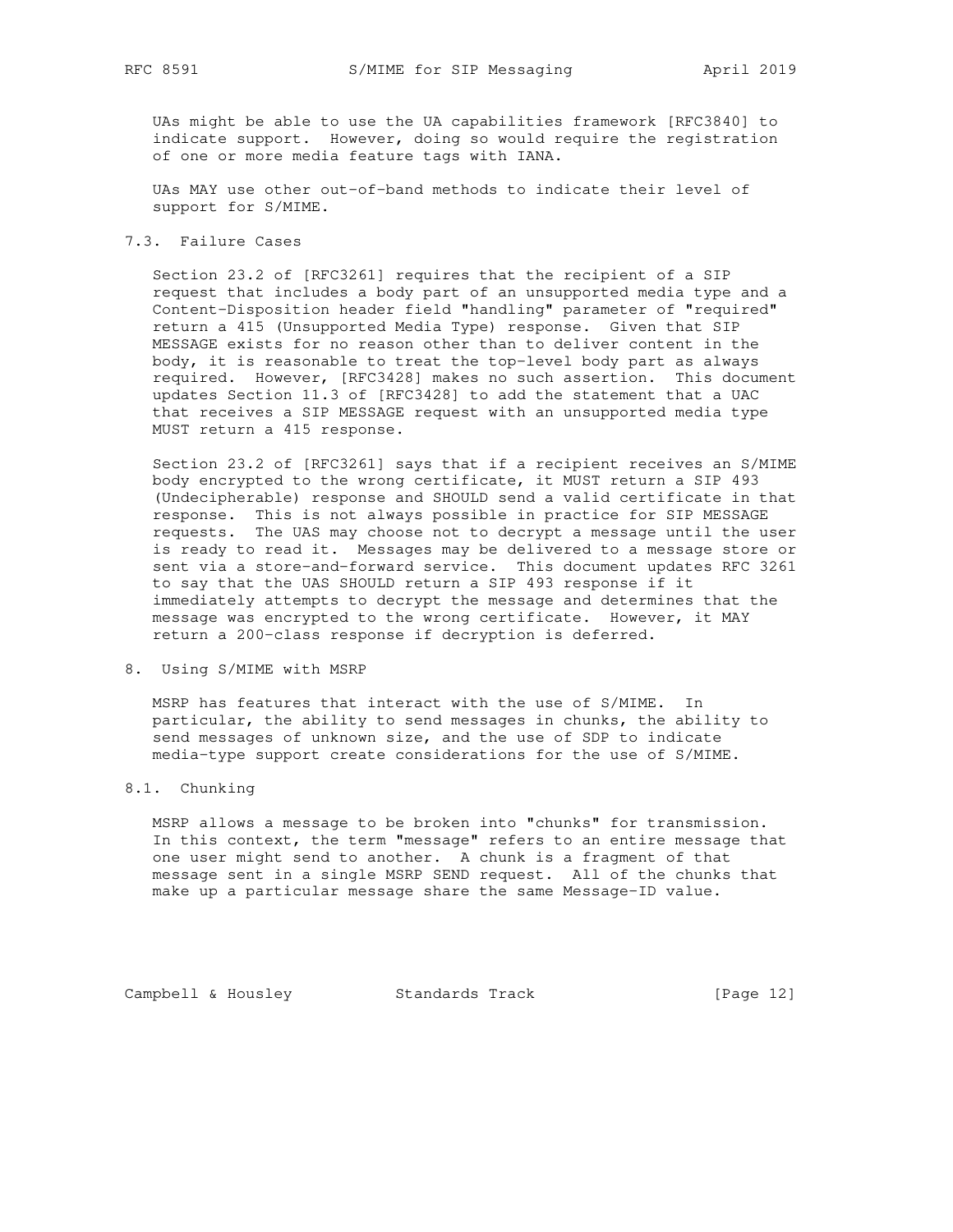The sending UA may break a message into chunks, which the receiving UA will reassemble to form the complete message. Intermediaries such as MSRP relays [RFC4976] might break chunks into smaller chunks or might reassemble chunks into larger ones; therefore, the message received by the recipient may be broken into a different number of chunks than were sent by the recipient. Intermediaries might also cause chunks to be received in a different order than sent.

 The sender MUST apply any S/MIME operations to the whole message prior to breaking it into chunks. Likewise, the receiver needs to reassemble the message from its chunks prior to decrypting, validating a signature, etc.

 MSRP chunks are framed using an end-line. The end-line comprises seven hyphens, a 64-bit random value taken from the start line, and a continuation flag. MSRP requires the sending UA to scan data to be sent in a specific chunk to ensure that the end-line does not accidentally occur as part of the data. This scanning occurs on a chunk rather than a whole message; consequently, it must occur after the sender applies any S/MIME operations.

## 8.2. Streamed Data

 MSRP allows a mode of operation where a UA sends some chunks of a message prior to knowing the full length of the message. For example, a sender might send streamed data over MSRP as a single message, even though it doesn't know the full length of that data in advance. This mode is incompatible with S/MIME, since a sending UA must apply S/MIME operations to the entire message in advance of breaking it into chunks.

 Therefore, when sending a message in an S/MIME format, the sender MUST include the Byte-Range header field for every chunk, including the first chunk. The Byte-Range header field MUST include the total length of the message.

 A higher layer could choose to break such streamed data into a series of messages prior to applying S/MIME operations, so that each fragment appears as a distinct (separate) S/MIME message in MSRP. Such mechanisms are beyond the scope of this document.

Campbell & Housley Standards Track [Page 13]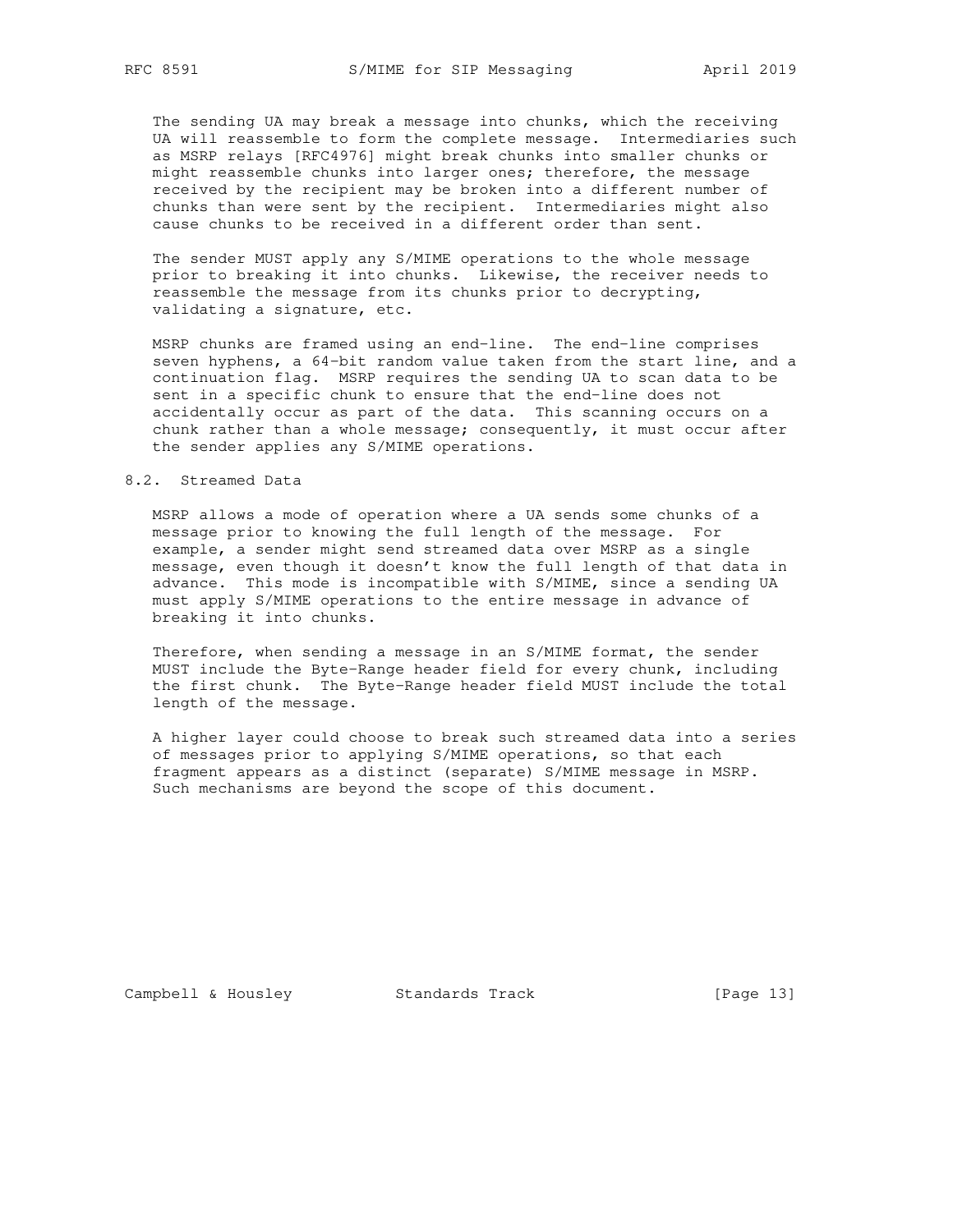# 8.3. Indicating Support for S/MIME

 A UA that supports this specification MUST explicitly include the appropriate media type or types in the "accept-types" attribute in any SDP offer or answer that proposes MSRP. It MAY indicate that it requires S/MIME wrappers for all messages by putting appropriate S/MIME media types in the "accept-types" attribute and putting all other supported media types in the "accept-wrapped-types" attribute.

 For backwards compatibility, a sender MAY treat a peer that includes an asterisk ("\*") in the "accept-types" attribute as potentially supporting S/MIME. If the peer returns an MSRP 415 (MIME type not understood) response to an attempt to send an S/MIME message, the sender should treat the peer as not supporting S/MIME for the duration of the session, as indicated in Section 7.3.1 of [RFC4975].

 While these SDP attributes allow an endpoint to express support for certain media types only when wrapped in a specified envelope type, it does not allow the expression of more complex structures. For example, an endpoint can say that it supports text/plain and text/html, but only when inside an application/pkcs7 or message/cpim container, but it cannot express a requirement for the leaf types to always be contained in an application/pkcs7 container nested inside a message/cpim container. This has implications for the use of S/MIME with the message/cpim format. (See Section 9.1.)

 MSRP allows multiple reporting modes that provide different levels of feedback. If the sender includes a Failure-Report header field with a value of "no", it will not receive failure reports. This mode should not be used carelessly, since such a sender would never see a 415 response as described above and would have no way to learn that the recipient could not process an S/MIME body.

## 8.4. MSRP URIs

 MSRP URIs are ephemeral. Endpoints MUST NOT use MSRP URIs to identify certificates or insert MSRP URIs into certificate Subject Alternative Name fields. When MSRP sessions are negotiated using SIP [RFC3261], the SIP AoRs of the peers are used instead.

 Note that MSRP allows messages to be sent between peers in either direction. A given MSRP message might be sent from the SIP offerer to the SIP answerer. Thus, the sender and recipient roles may reverse between one message and another in a given session.

Campbell & Housley Standards Track [Page 14]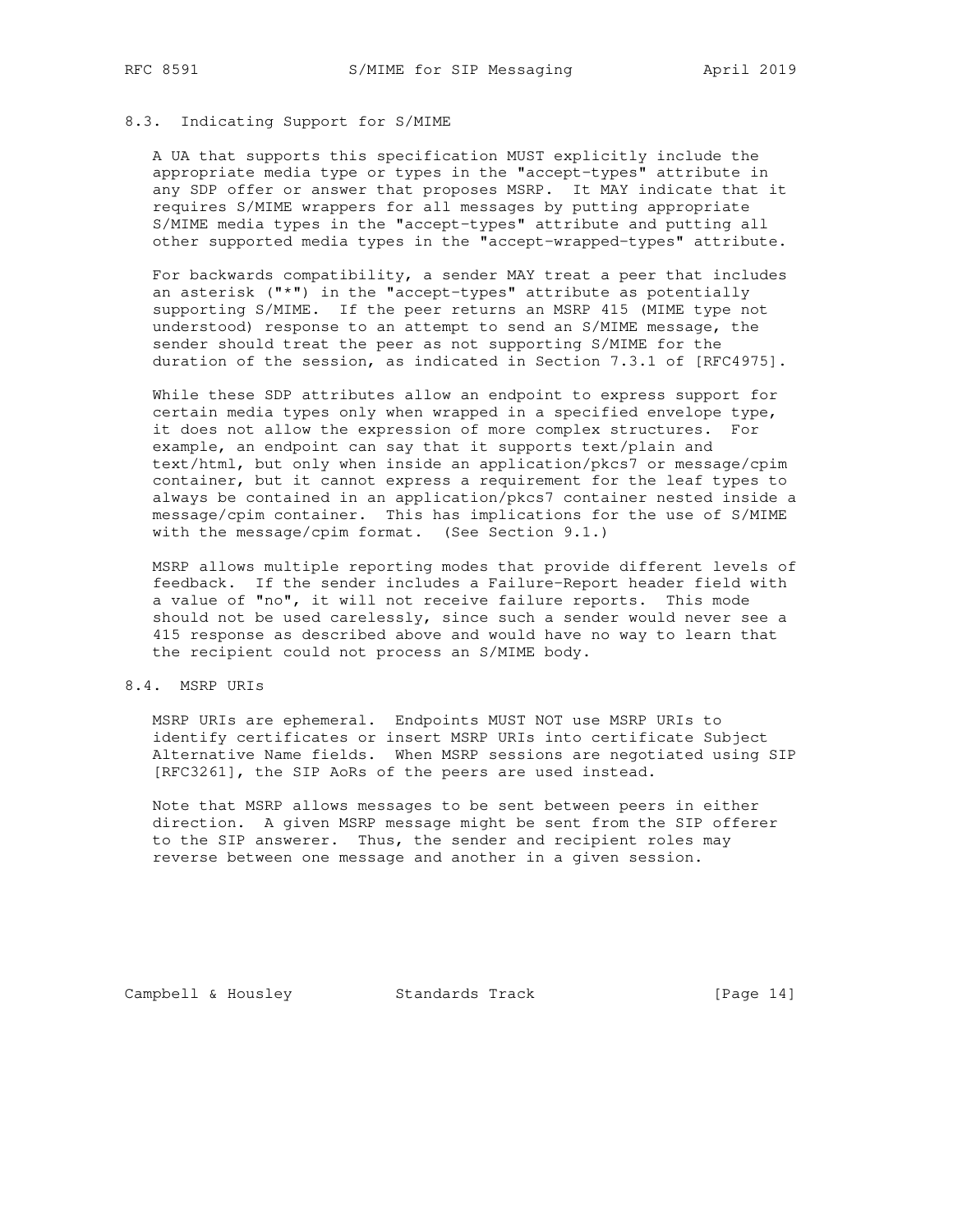## 8.5. Failure Cases

 Successful delivery of an S/MIME message does not indicate that the recipient successfully decrypted the contents or validated a signature. Decryption and/or validation may not occur immediately on receipt, since the recipient may not immediately view the message, and the UA may choose not to attempt decryption or validation until the user requests it.

 Likewise, successful delivery of S/MIME enveloped data does not, on its own, indicate that the recipient supports the enclosed media type. If the peer only implicitly indicated support for the enclosed media type through the use of a wildcard in the "accept-types" or "accept-wrapped types" SDP attributes, it may not decrypt the message in time to send a 415 response.

9. S/MIME Interaction with Other SIP Messaging Features

9.1. Common Profile for Instant Messaging

 The Common Profile for Instant Messaging (CPIM) [RFC3860] defines an abstract messaging service, with the goal of creating gateways between different messaging protocols that could relay instant messages without change. The SIP MESSAGE method and MSRP were initially designed to map to the CPIM abstractions. However, at the time of this writing, CPIM-compliant gateways have not been deployed. To the authors' knowledge, no other IM protocols have been explicitly mapped to CPIM.

 CPIM also defines the abstract messaging URI scheme "im:". As of the time of this writing, the "im:" scheme is not in common use.

 The CPIM message format [RFC3862] allows UAs to attach transport-neutral metadata to arbitrary MIME content. The format was designed as a canonicalization format to allow signed data to cross protocol-converting gateways without loss of metadata needed to verify the signature. While it has not typically been used for that purpose, it has been used for other metadata applications -- for example, IMDNs [RFC5438] and MSRP multi-party chat [RFC7701].

 In the general case, a sender applies end-to-end signature and encryption operations to the entire MIME body. However, some messaging systems expect to inspect and in some cases add or modify metadata in CPIM header fields. For example, CPM-based and RCS-based services include application servers that may need to insert timestamps into chat messages and may use additional metadata to characterize the content and purpose of a message to determine application behavior. The former will cause validation failure for

Campbell & Housley Standards Track [Page 15]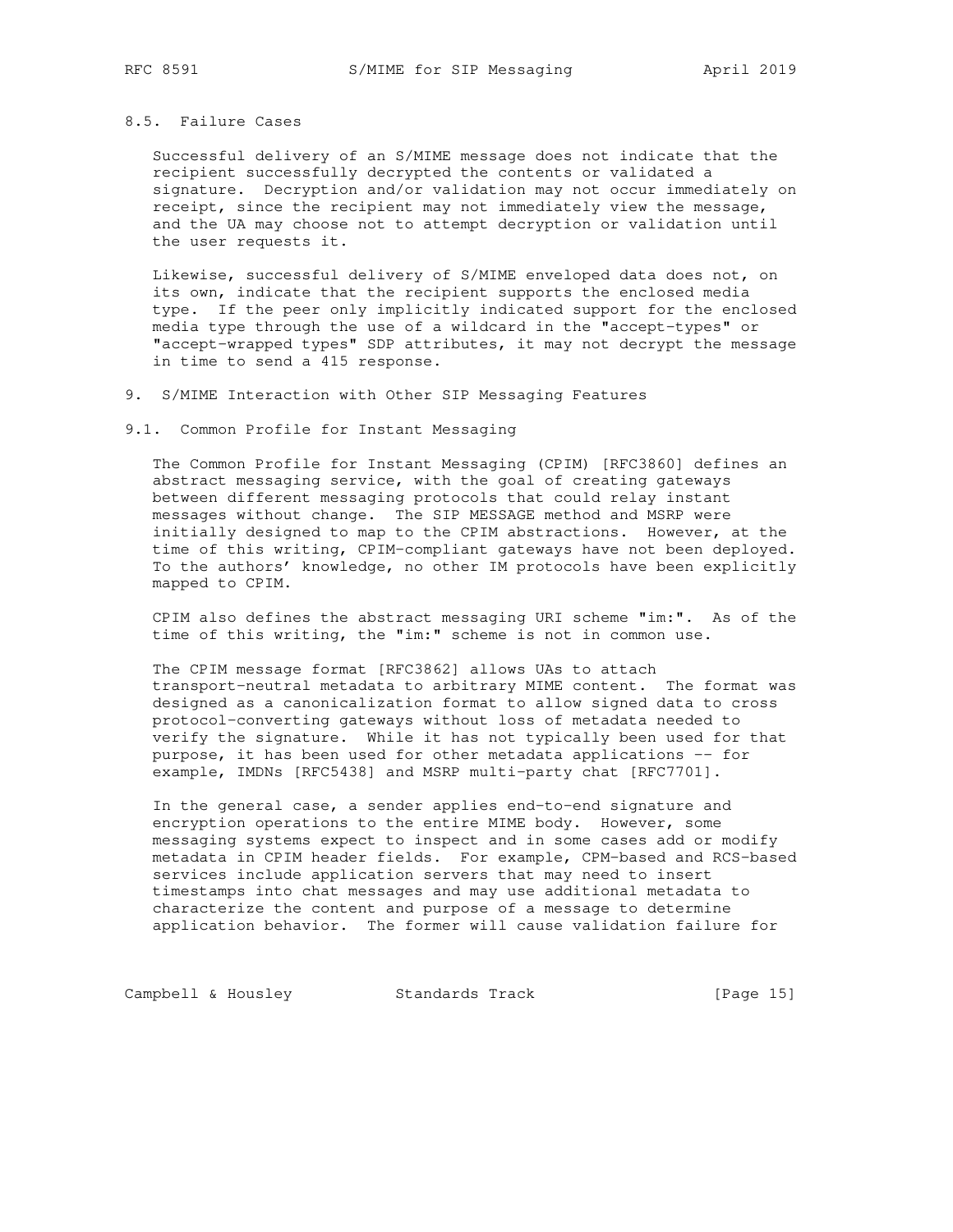signatures that cover CPIM metadata, while the latter is not possible if the metadata is encrypted. Clients intended for use in such networks MAY choose to apply end-to-end signatures and encryption operations to only the CPIM payload, leaving the CPIM metadata unprotected from inspection and modification. UAs that support S/MIME and CPIM SHOULD be able to validate signatures and decrypt enveloped data both (1) when those operations are applied to the entire CPIM body and (2) when they are applied to just the CPIM payload. This means that the receiver needs to be flexible in its MIME document parsing and that it cannot make assumptions that S/MIME-protected body parts will always be in the same position or level in the message payload.

 If such clients need to encrypt or sign CPIM metadata end to end, they can nest a protected CPIM message format payload inside an unprotected CPIM message envelope.

 The use of CPIM metadata fields to identify certificates or to authenticate SIP or MSRP header fields is out of scope for this document.

## 9.2. Instant Message Disposition Notifications

 The IMDN mechanism [RFC5438] allows both endpoints and intermediary application servers to request and to generate delivery notifications. The use of S/MIME does not impact strictly end-to-end use of IMDNs. The IMDN mechanism recommends that devices that are capable of doing so sign delivery notifications. It further requires that delivery notifications that result from encrypted messages also be encrypted.

 However, the IMDN mechanism allows intermediary application servers to insert notification requests into messages, to add routing information to messages, and to act on notification requests. It also allows list servers to aggregate delivery notifications.

 Such intermediaries will be unable to read end-to-end encrypted messages in order to interpret delivery notice requests. Intermediaries that insert information into end-to-end signed messages will cause the signature validation to fail. (See Section 9.1.)

Campbell & Housley Standards Track [Page 16]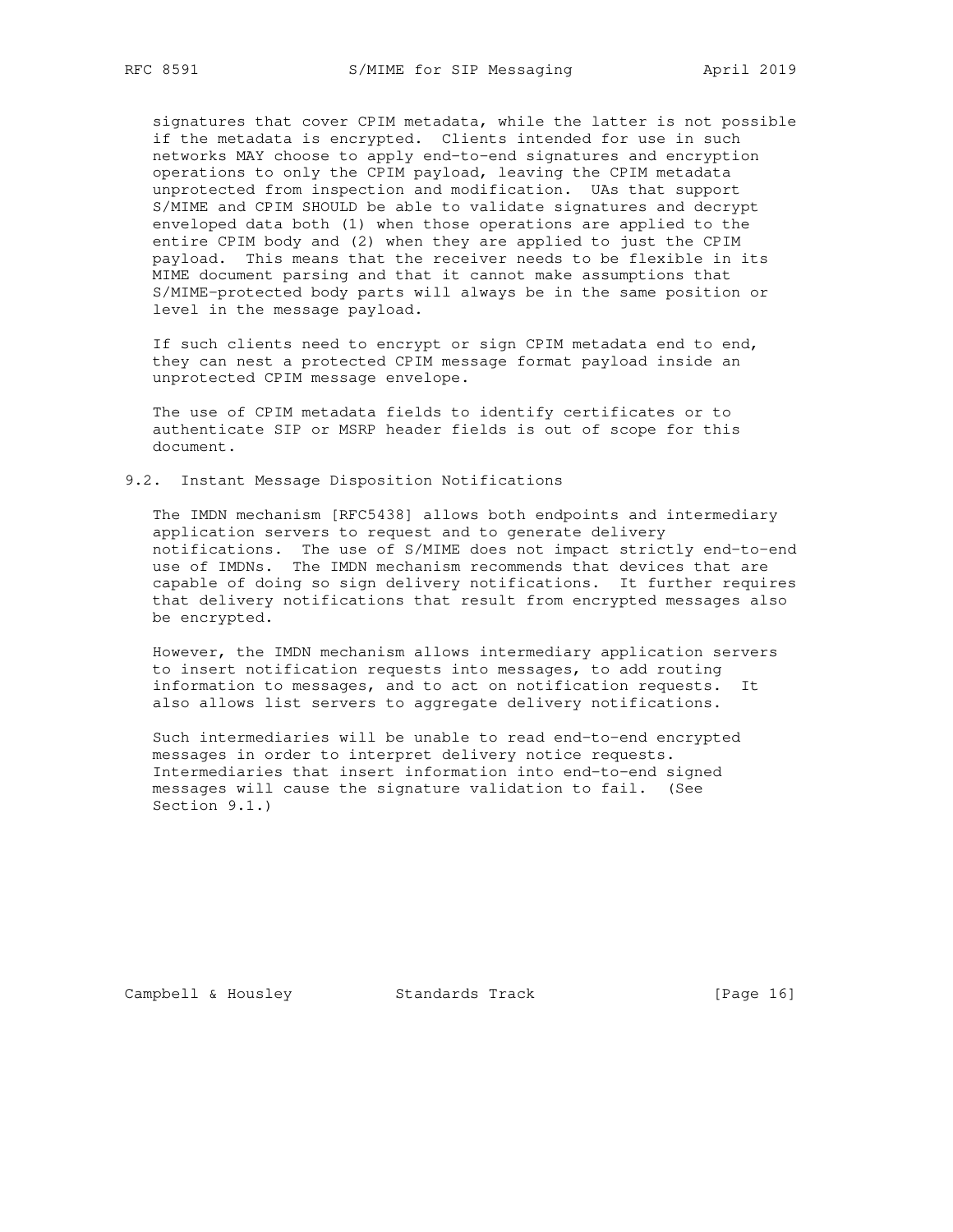# 10. Examples

 The following sections show examples of S/MIME messages in SIP and MSRP. The examples include the tags "[start-hex]" and "[end-hex]" to denote binary content shown in hexadecimal. The tags are not part of the actual message and do not count towards the Content-Length header field values.

 In all of these examples, the cleartext message is the string "Watson, come here - I want to see you." followed by a newline character.

 The cast of characters includes Alice, with a SIP AoR of "alice@example.com", and Bob, with a SIP AoR of "bob@example.org".

Appendix A shows the detailed content of each S/MIME body.

10.1. Signed Message in SIP including the Sender's Certificate

 Figure 1 shows a message signed by Alice. This body uses the "application/pkcs7-mime" media type with an smime-type parameter value of "signed-data".

 The S/MIME body includes Alice's signing certificate. Even though the original message content is fairly short and only minimal SIP header fields are included, the total message size approaches the maximum allowed for the SIP MESSAGE method unless the UAC has advance knowledge that all SIP hops will use congestion-controlled transport protocols. A message that included all the SIP header fields that are commonly in use in some SIP deployments would likely exceed the limit.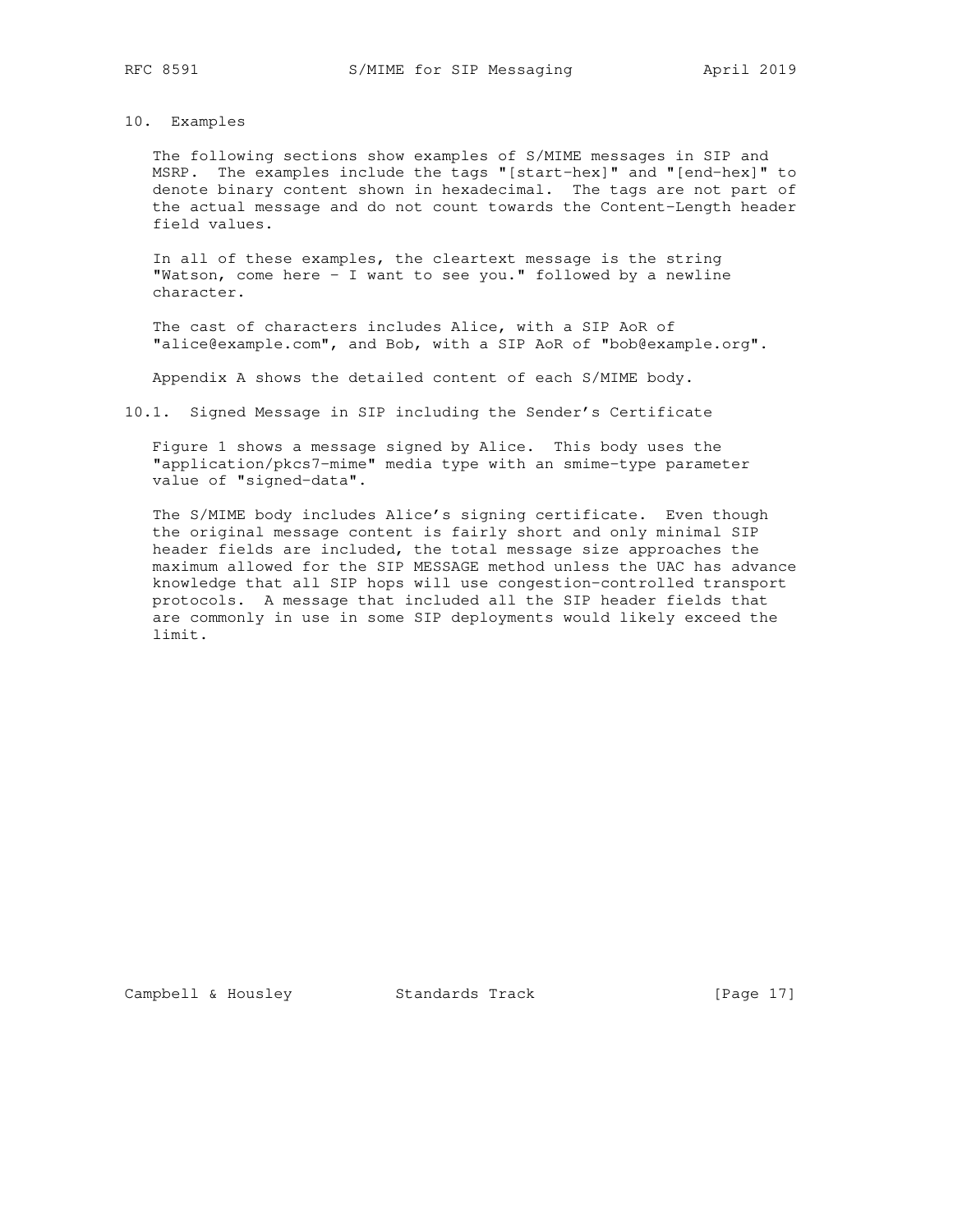MESSAGE sip:bob@example.org SIP/2.0 Via: SIP/2.0/TCP alice-pc.example.com;branch=z9hG4bK776sgdkfie Max-Forwards: 70 From: sip:alice@example.com;tag=49597 To: sip:bob@example.org Call-ID: asd88asd66b@1.2.3.4 CSeq: 1 MESSAGE Content-Transfer-Encoding: binary Content-Type: application/pkcs7-mime; smime-type=signed-data; name="smime.p7m" Content-Disposition: attachment; filename="smime.p7m" Content-Length: 762 [start-hex] 308202f606092a864886f70d010702a08202e7308202e3020101310d300b0609 608648016503040201305306092a864886f70d010701a0460444436f6e74656e 742d547970653a20746578742f706c61696e0d0a0d0a576174736f6e2c20636f 6d652068657265202d20492077616e7420746f2073656520796f752e0d0aa082 016b308201673082010da003020102020900b8793ec0e4c21530300a06082a86 48ce3d040302302631143012060355040a0c0b6578616d706c652e636f6d310e 300c06035504030c05416c696365301e170d3137313231393233313230355a17 0d3138313231393233313230355a302631143012060355040a0c0b6578616d70 6c652e636f6d310e300c06035504030c05416c6963653059301306072a8648ce 3d020106082a8648ce3d03010703420004d87b54729f2c22feebd9ddba0efa40 642297a6093887a4dae7990b23f87fa7ed99db8cf5a314f2ee64106ef1ed61db fc0a4b91c953cbd022a751b914807bb794a324302230200603551d1104193017 86157369703a616c696365406578616d706c652e636f6d300a06082a8648ce3d 040302034800304502207879be1c27f846276fdf15e333e53c6f17a757388a02 cb7b8ae481c1641ae7a9022100ff99cd9c94076c82b02fea3b1350179a4b7752 e16fa30a3f9ab29650b0e2818931820109308201050201013033302631143012 060355040a0c0b6578616d706c652e636f6d310e300c06035504030c05416c69 6365020900b8793ec0e4c21530300b0609608648016503040201a06930180609 2a864886f70d010903310b06092a864886f70d010701301c06092a864886f70d 010905310f170d3139303132363036313335345a302f06092a864886f70d0109 0431220420ef778fc940d5e6dc2576f47a599b3126195a9f1a227adaf35fa22c 050d8d195a300a06082a8648ce3d04030204473045022005fdc2b55b0f444a46 be468dfc7ef3b7de30019ef0952a223e8521890b35bb4e02210090e43a9d9846 cf2af8159c5c0ef48848fa2f39f998b1bb99b52a6fc6c776f2c8 [end-hex]

Figure 1: Signed Message in SIP

Campbell & Housley Standards Track [Page 18]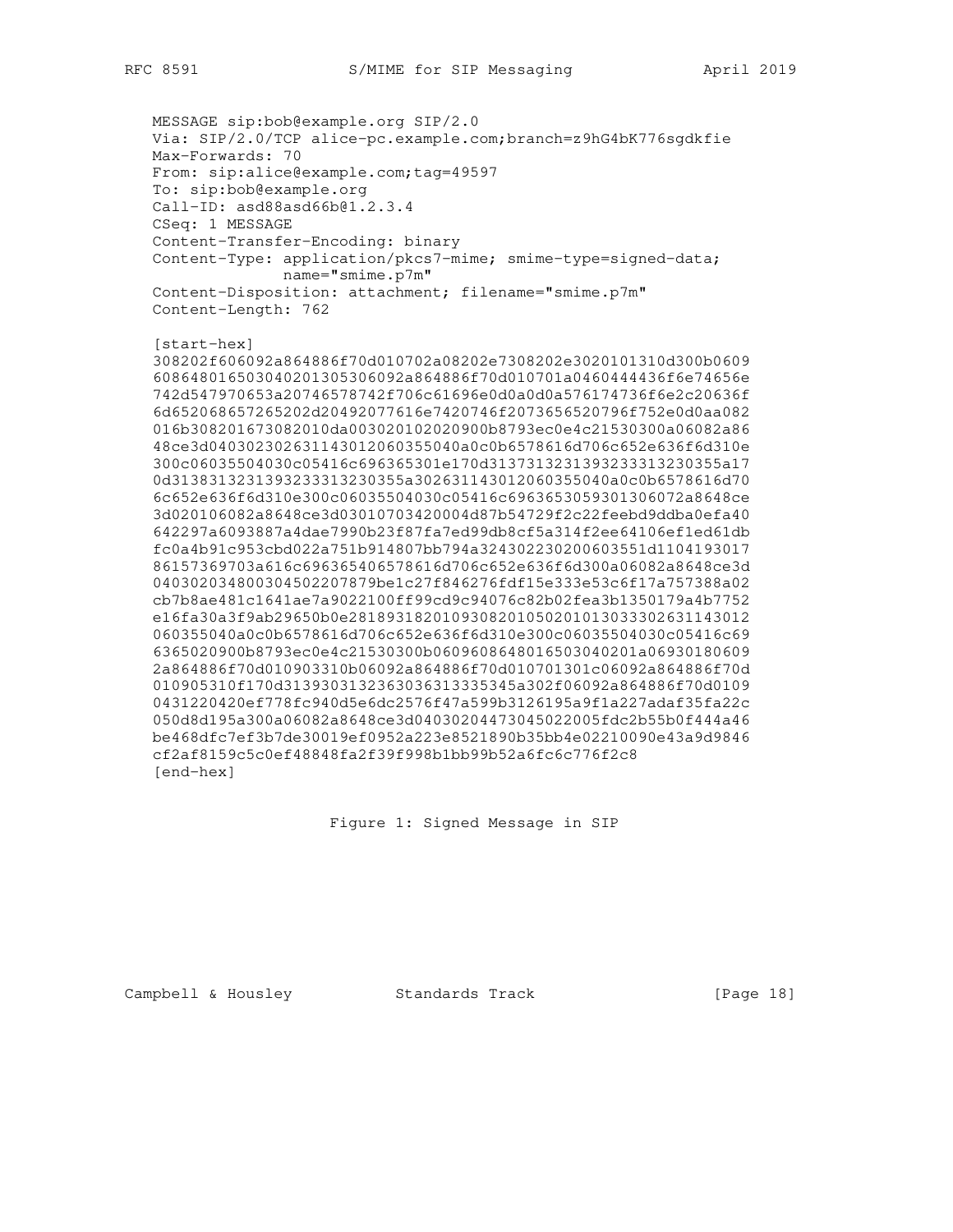```
10.2. Signed Message in SIP with No Certificate
```
 Figure 2 shows the same message from Alice without the embedded certificate. The shorter total message length may be more manageable.

 MESSAGE sip:bob@example.org SIP/2.0 Via: SIP/2.0/TCP alice-pc.example.com;branch=z9hG4bK776sgdkfie Max-Forwards: 70 From: sip:alice@example.com;tag=49597 To: sip:bob@example.org Call-ID: asd88asd66b@1.2.3.4 CSeq: 1 MESSAGE Content-Transfer-Encoding: binary Content-Type: application/pkcs7-mime; smime-type=signed-data; name="smime.p7m" Content-Disposition: attachment; filename="smime.p7m" Content-Length: 395

```
 [start-hex]
```
 3082018706092a864886f70d010702a082017830820174020101310d300b0609 608648016503040201305306092a864886f70d010701a0460444436f6e74656e 742d547970653a20746578742f706c61696e0d0a0d0a576174736f6e2c20636f 6d652068657265202d20492077616e7420746f2073656520796f752e0d0a3182 0109308201050201013033302631143012060355040a0c0b6578616d706c652e 636f6d310e300c06035504030c05416c696365020900b8793ec0e4c21530300b 0609608648016503040201a069301806092a864886f70d010903310b06092a86 4886f70d010701301c06092a864886f70d010905310f170d3139303132363036 313335345a302f06092a864886f70d01090431220420ef778fc940d5e6dc2576 f47a599b3126195a9f1a227adaf35fa22c050d8d195a300a06082a8648ce3d04 03020447304502203607275592d30c8c5a931041a01804d60c638ac9a8080918 87172a0887c8d4aa022100cd9e14bd21817336e9052fe590af2e2bcde16dd3e9 48d0f5f78a969e26382682 [end-hex]

Figure 2: Signed Message in SIP with No Certificate Included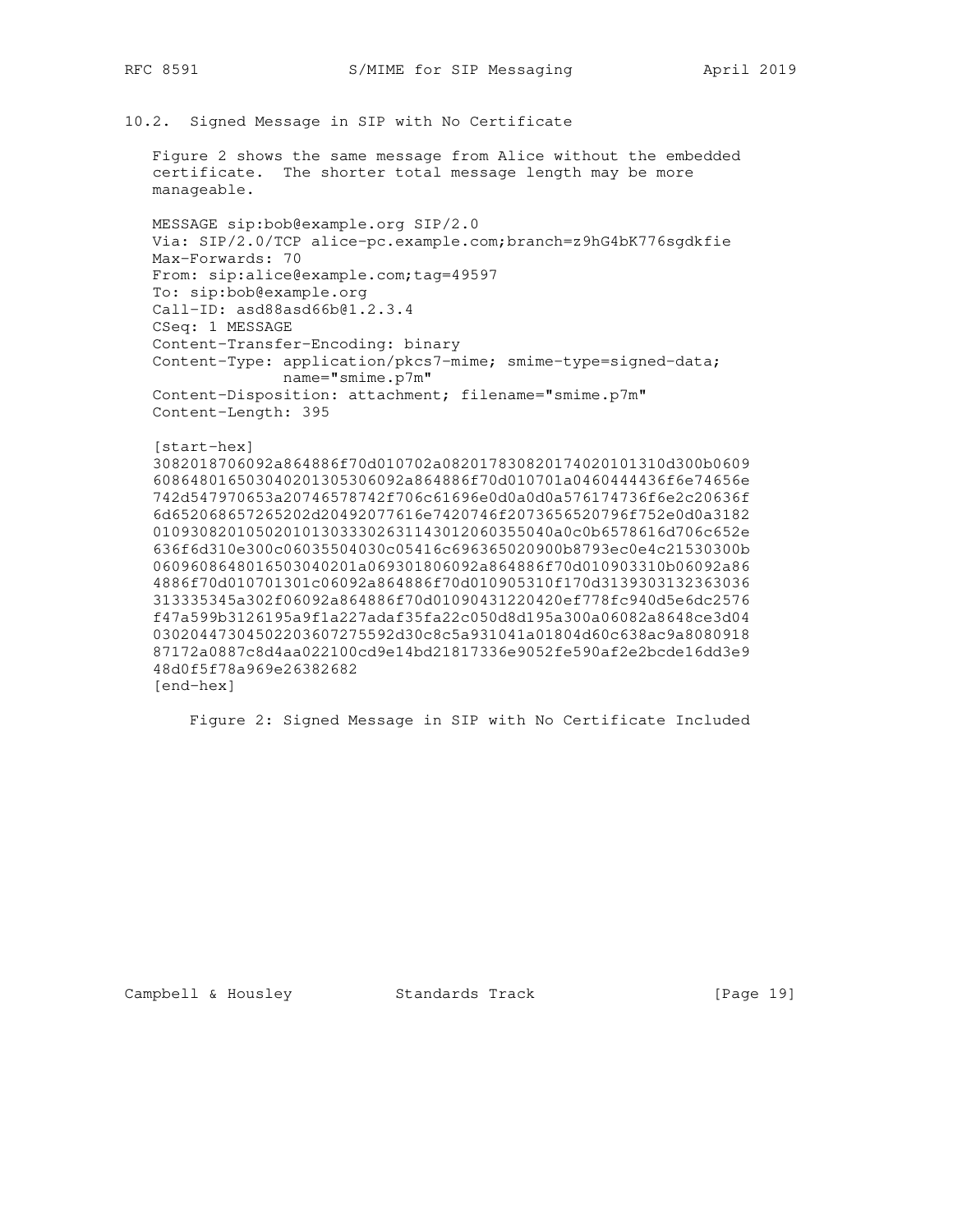10.3. MSRP Signed and Encrypted Message in a Single Chunk

 Figure 3 shows a signed and encrypted message from Bob to Alice sent via MSRP.

 MSRP dsdfoe38sd SEND To-Path: msrp://alicepc.example.com:7777/iau39soe2843z;tcp From-Path: msrp://bobpc.example.org:8888/9di4eae923wzd;tcp Message-ID: 456so39s Byte-Range: 1-1940/1940 Content-Disposition: attachment; filename="smime.p7m" Content-Type: application/pkcs7-mime; smime-type=auth-enveloped-data; name="smime.p7m"

```
 [start-hex]
```
 30820790060b2a864886f70d0109100117a082077f3082077b0201003182024f 3082024b0201003033302631143012060355040a0c0b6578616d706c652e636f 6d310e300c06035504030c05416c69636502090083f50bb70bd5c40e300d0609 2a864886f70d010101050004820200759a61b4ddf1f1af24668005635e476110 fa2723c1b9e45484b6d33e8387de967dc5e0cafb35571a56a1975cb550e7be31 c131da80fb731024845babb8d64cac26040424d9330561c843999415dd644b3c ad95072f71451393c99f282c4883bd0ccc5dd54b931464e00a6e55e592c51a68 de1062516ec7d3ca8e764bb8ac789a88377765ef8dc36c0a6ed3ecae5285cac6 a29d5059445719a1bdcf906e0ff37e2c2ef0f4ec6225100cc062e1c748963bbc 88b8e3dfcf714073729dd5c7583e758acf3d186f2fa417be22c37c9a76c6b427 29aad27f73ae44ac98474d1eeb48948c12a403d0b3ce08a218d6af456924897c c5c9664f6dfeb3f18141158dfc3b84090aa60380aa865137e1699c5c81974167 9d7a3c90ba79e6d7d5c8d89bb54a667423e43b0b7d6f78c0b4ab67bc343662a6 35fe595f1149c53950cac2e0ba318c227e6f76a8d940400fd3d3ea1c8ecea003 dcce2f1fb00f5cea335de1303fcbf93d8e1cbfd682f19beb624bacd1d7b8f580 f114a13b890894fb4044a5daa764b7f8c5ff92949452b35aeb9639b8ad63c051 5c95ccc6f823c2201067ea2262413fef397d48f7b6143f842ae8e1a48cad3ae0 1abaa3cf9ee7e36620e05cca0611bfac00eef1a498f2d259b9f0f7da83ef6f1b 061f387c2dc48c8b5dbaca862308f32f47925165c9e5ebb467799884918dd697 b447f4c407989b889b0c2e9580af783082050f06092a864886f70d010701301e 06096086480165030401063011040c4d8757222eac5294117f0c120201108082 04e0fe2fb3de0bf06998c39bf4a952fabf8b0fee3d7e2e85181aecf1a89e1a2e decd9404885612dfc6984334d8602b7749b2504e45f57c3b066626b0fc746236 1eec267c560139be5cd286a2af9696cf51852278e52c3818cab0a68c598de4fc e14a333884e4de5ddf57edd78867027a31e4a7c0c0299144c5de6bae39699e70 0e057eb0f0dad73b8b369f42eb321b41538781d982a11a0b3943ac10c97b54ee b73b38ec131afc5610e373487274d69cafa9541902886c64f6962d42eb33f904 1a4ae11b88dc6958d53df50b8bb52aa35e2299885d0aae416b86f0a88d0eb7a9 81dbb283e8b94e9d50bf6265c2348a18a169aacb5a37a529bda2f9cb10efddcf 14231095d87964637bd33fb13c68b4cff9a1906960c1ea2301d325b7a15c5829 f3ea038f24df6b23180377d37131f75db18f41f9d85b653dfa46bf2617126326 ccf1cb833457752352c8417a094484d7b64bcf51b26a9beb3a0ed4b9caf1bd23 c690c654f7eb9ce9852e2f6d068eef8ba33bc6c4dddca7aef4d3574737d7c4dc

Campbell & Housley Standards Track [Page 20]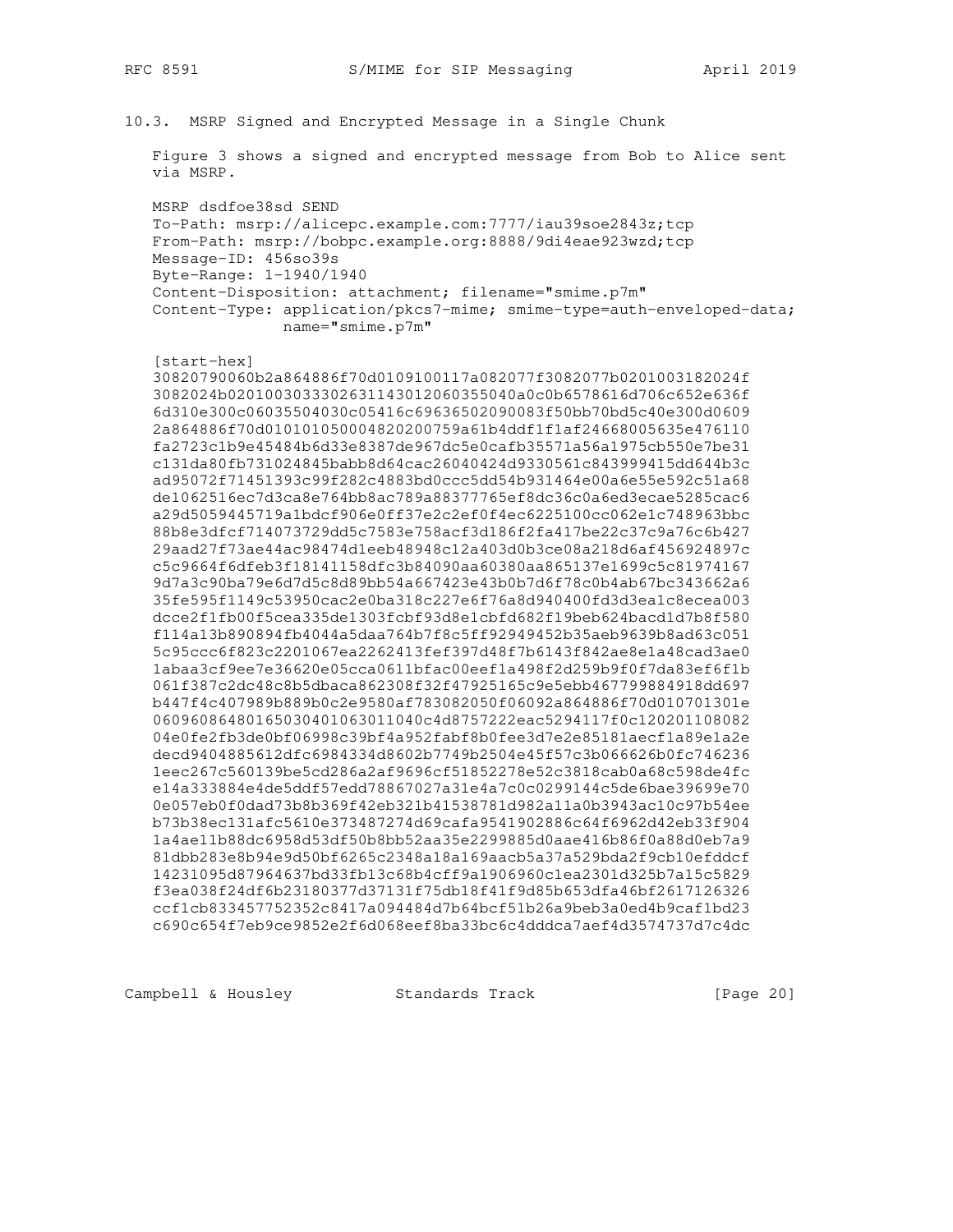1e93770d8f4f22dea61d73083c32c4038c1eb3dd3383a89a8795e241c2ed7cb6 80758c041069489860fc9f490e85236072548b3249698f99953acf1ec658b7aa 85e554c449701a6d4b039ed103dc458df4b29cb04b8cedd540c84348da79c186 56d5188f9f3a9e4b9b840c70664b90296c60b7ac984e918d48a09dbddfb281fc 862510db59d9fa9dc93f10f9c6d7bef72931d184cad7ac13c1a5295fc89fe3bb 7eb8e02085a828c5a138786e607ade4f5e8d4115909209ba878a79305a5316c2 2229e42b886d06481c8473f9d51269e2af6341bce20f768e860d7784ed46150e 04ff50cd209c5b127511369fe06bc4aa9a72d8f1fe4fcf0866d664b365ffa86e 8c1b43e7a9212aecc16ca350a28efae25fac054dd934bfe7e5fa4f753aa41596 8c7ebec439e0ac0270b4874a068d22484c09d9e8abe17f1372b4b2f65f1148e8 933eda92e5d1774564963b391c3bbd9f1c27ffe36f832e05155fc39ee6652fa7 b4188975ec5c67b32c9f213c8ac6b8e132a5a7c3bf74f016405cd8c201d10521 93e186d44358de388d73211ba2f1792f3cfeb9bbde7211d26f56ab06e11ccc9c cde2b88cd8373773eafc37fd85b7a7a2bcaec752e617d6e01c02b86e9d9a40f3 20462c5d66f8351716dcd6014bdf30a60f75fc0631c920845ed8c0bad35ddf19 84f2241cd3b529dc1028845f8089543df4f1441ede36b1bf31af5afc8c2b708d 50b645d4e7db88648c3eefe14765158fb0e8d3bb53ddcbe26d7124c6e1d992f8 3230aa953376ee8c68109568e8571f0c9bbda48f4df306fe747f371175148f31 832767cd766cf07b450cbf62cad2a7bd71f1f88233f116a1a7f3caf12f34bcf4 0d21e79ffc9827221b68b080ff03ad782d6d6d07871676f798943e54f13fd75c 89c0b4263bf10f56243f9e72ef3b3899a539d9a3ac5be2b69400a3cf8d196c5c ed697b2ed803b987a5ee85c5095b48da7a5b03b47e2b9fe4cd4bc3098e864e0c e7d467da99cd7f3a9e947b5eea77f7a6be16c8c7e9e0decc1ff132559c234321 7b9c2950386e85d2942121086cdfa19658195be6d7f86bca9881b695082964f1 2e7cf801025d6792c6882409414d703321ec83abd698d68956118713a0ff1272 acbc9a6d148900c74c16921df9b38f29ec46d4f10060fffe5e36bbbacaf2d1ba d7dd057ed3e30ebcd69083f9d3a2a26ef90b751d6a1adfa0590db19da107cf3e a8db0410f6ffc6e1aef19cd23d985a921976352d [end-hex]

-------dsdfoe38sd\$

Figure 3: Signed and Encrypted Message in MSRP

10.4. MSRP Signed and Encrypted Message Sent in Multiple Chunks

 Figure 4 shows the same message as in Figure 3 except that the message is broken into two chunks. The S/MIME operations were performed prior to breaking the message into chunks.

 MSRP d93kswow SEND To-Path: msrp://alicepc.example.com:7777/iau39soe2843z;tcp From-Path: msrp://bobpc.example.org:8888/9di4eae923wzd;tcp Message-ID: 12339sdqwer Byte-Range: 1-960/1940 Content-Disposition: attachment; filename="smime.p7m" Content-Type: application/pkcs7-mime; smime-type=enveloped-data; name="smime.p7m"

Campbell & Housley Standards Track [Page 21]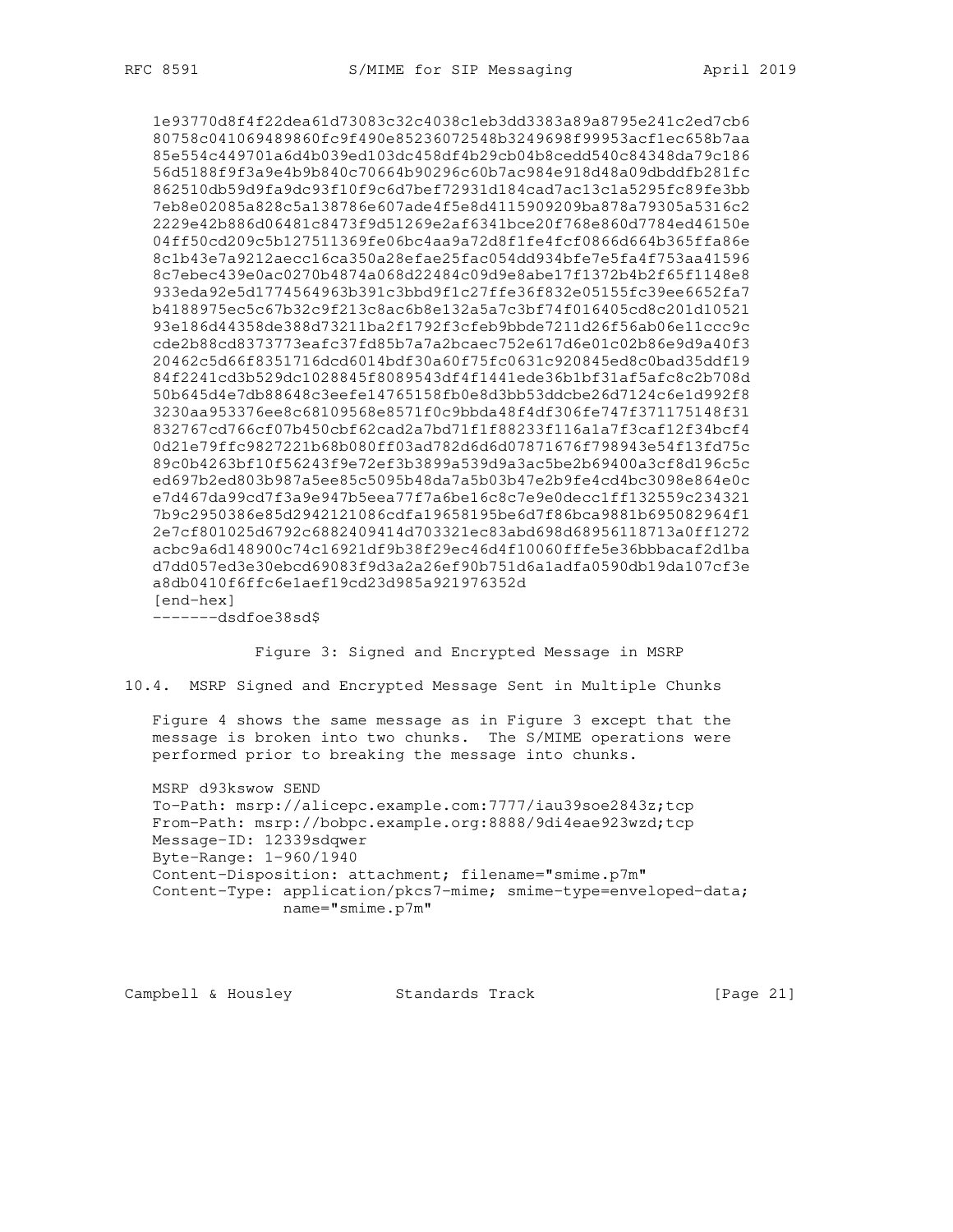[start-hex] 30820790060b2a864886f70d0109100117a082077f3082077b0201003182024f 3082024b0201003033302631143012060355040a0c0b6578616d706c652e636f 6d310e300c06035504030c05416c69636502090083f50bb70bd5c40e300d0609 2a864886f70d010101050004820200759a61b4ddf1f1af24668005635e476110 fa2723c1b9e45484b6d33e8387de967dc5e0cafb35571a56a1975cb550e7be31 c131da80fb731024845babb8d64cac26040424d9330561c843999415dd644b3c ad95072f71451393c99f282c4883bd0ccc5dd54b931464e00a6e55e592c51a68 de1062516ec7d3ca8e764bb8ac789a88377765ef8dc36c0a6ed3ecae5285cac6 a29d5059445719a1bdcf906e0ff37e2c2ef0f4ec6225100cc062e1c748963bbc 88b8e3dfcf714073729dd5c7583e758acf3d186f2fa417be22c37c9a76c6b427 29aad27f73ae44ac98474d1eeb48948c12a403d0b3ce08a218d6af456924897c c5c9664f6dfeb3f18141158dfc3b84090aa60380aa865137e1699c5c81974167 9d7a3c90ba79e6d7d5c8d89bb54a667423e43b0b7d6f78c0b4ab67bc343662a6 35fe595f1149c53950cac2e0ba318c227e6f76a8d940400fd3d3ea1c8ecea003 dcce2f1fb00f5cea335de1303fcbf93d8e1cbfd682f19beb624bacd1d7b8f580 f114a13b890894fb4044a5daa764b7f8c5ff92949452b35aeb9639b8ad63c051 5c95ccc6f823c2201067ea2262413fef397d48f7b6143f842ae8e1a48cad3ae0 1abaa3cf9ee7e36620e05cca0611bfac00eef1a498f2d259b9f0f7da83ef6f1b 061f387c2dc48c8b5dbaca862308f32f47925165c9e5ebb467799884918dd697 b447f4c407989b889b0c2e9580af783082050f06092a864886f70d010701301e 06096086480165030401063011040c4d8757222eac5294117f0c120201108082 04e0fe2fb3de0bf06998c39bf4a952fabf8b0fee3d7e2e85181aecf1a89e1a2e decd9404885612dfc6984334d8602b7749b2504e45f57c3b066626b0fc746236 1eec267c560139be5cd286a2af9696cf51852278e52c3818cab0a68c598de4fc e14a333884e4de5ddf57edd78867027a31e4a7c0c0299144c5de6bae39699e70 0e057eb0f0dad73b8b369f42eb321b41538781d982a11a0b3943ac10c97b54ee b73b38ec131afc5610e373487274d69cafa9541902886c64f6962d42eb33f904 1a4ae11b88dc6958d53df50b8bb52aa35e2299885d0aae416b86f0a88d0eb7a9 81dbb283e8b94e9d50bf6265c2348a18a169aacb5a37a529bda2f9cb10efddcf 14231095d87964637bd33fb13c68b4cff9a1906960c1ea2301d325b7a15c5829 [end-hex]

-------d93kswow+

 MSRP op2nc9a SEND To-Path: msrp://alicepc.example.com:8888/9di4eae923wzd;tcp From-Path: msrp://bobpc.example.org:7654/iau39soe2843z;tcp Message-ID: 12339sdqwer Byte-Range: 961-1940/1940 Content-Disposition: attachment; filename="smime.p7m" Content-Type: application/pkcs7-mime; smime-type=enveloped-data; name="smime.p7m"

Campbell & Housley Standards Track [Page 22]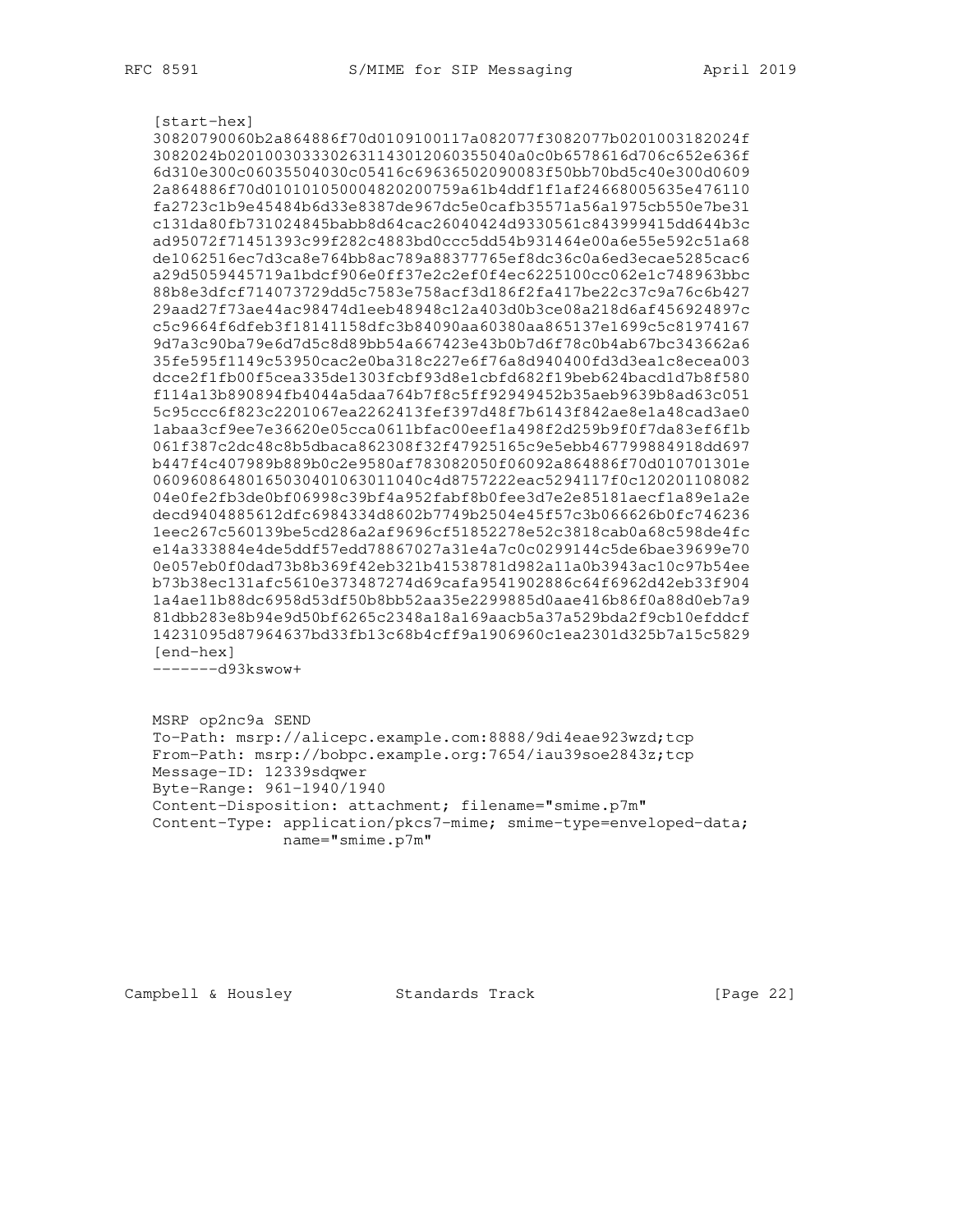[start-hex] f3ea038f24df6b23180377d37131f75db18f41f9d85b653dfa46bf2617126326 ccf1cb833457752352c8417a094484d7b64bcf51b26a9beb3a0ed4b9caf1bd23 c690c654f7eb9ce9852e2f6d068eef8ba33bc6c4dddca7aef4d3574737d7c4dc 1e93770d8f4f22dea61d73083c32c4038c1eb3dd3383a89a8795e241c2ed7cb6 80758c041069489860fc9f490e85236072548b3249698f99953acf1ec658b7aa 85e554c449701a6d4b039ed103dc458df4b29cb04b8cedd540c84348da79c186 56d5188f9f3a9e4b9b840c70664b90296c60b7ac984e918d48a09dbddfb281fc 862510db59d9fa9dc93f10f9c6d7bef72931d184cad7ac13c1a5295fc89fe3bb 7eb8e02085a828c5a138786e607ade4f5e8d4115909209ba878a79305a5316c2 2229e42b886d06481c8473f9d51269e2af6341bce20f768e860d7784ed46150e 04ff50cd209c5b127511369fe06bc4aa9a72d8f1fe4fcf0866d664b365ffa86e 8c1b43e7a9212aecc16ca350a28efae25fac054dd934bfe7e5fa4f753aa41596 8c7ebec439e0ac0270b4874a068d22484c09d9e8abe17f1372b4b2f65f1148e8 933eda92e5d1774564963b391c3bbd9f1c27ffe36f832e05155fc39ee6652fa7 b4188975ec5c67b32c9f213c8ac6b8e132a5a7c3bf74f016405cd8c201d10521 93e186d44358de388d73211ba2f1792f3cfeb9bbde7211d26f56ab06e11ccc9c cde2b88cd8373773eafc37fd85b7a7a2bcaec752e617d6e01c02b86e9d9a40f3 20462c5d66f8351716dcd6014bdf30a60f75fc0631c920845ed8c0bad35ddf19 84f2241cd3b529dc1028845f8089543df4f1441ede36b1bf31af5afc8c2b708d 50b645d4e7db88648c3eefe14765158fb0e8d3bb53ddcbe26d7124c6e1d992f8 3230aa953376ee8c68109568e8571f0c9bbda48f4df306fe747f371175148f31 832767cd766cf07b450cbf62cad2a7bd71f1f88233f116a1a7f3caf12f34bcf4 0d21e79ffc9827221b68b080ff03ad782d6d6d07871676f798943e54f13fd75c 89c0b4263bf10f56243f9e72ef3b3899a539d9a3ac5be2b69400a3cf8d196c5c ed697b2ed803b987a5ee85c5095b48da7a5b03b47e2b9fe4cd4bc3098e864e0c e7d467da99cd7f3a9e947b5eea77f7a6be16c8c7e9e0decc1ff132559c234321 7b9c2950386e85d2942121086cdfa19658195be6d7f86bca9881b695082964f1 2e7cf801025d6792c6882409414d703321ec83abd698d68956118713a0ff1272 acbc9a6d148900c74c16921df9b38f29ec46d4f10060fffe5e36bbbacaf2d1ba d7dd057ed3e30ebcd69083f9d3a2a26ef90b751d6a1adfa0590db19da107cf3e a8db0410f6ffc6e1aef19cd23d985a921976352d [end-hex] -------op2nc9a\$

Figure 4: Signed, Encrypted, and Chunked MSRP Message

#### 11. IANA Considerations

This document has no IANA actions.

12. Security Considerations

 The security considerations for S/MIME [RFC8550] [RFC8551] and elliptic curves in CMS [RFC5753] apply. The S/MIME-related security considerations for SIP [RFC3261], SIP MESSAGE [RFC3428], and MSRP [RFC4975] apply.

Campbell & Housley Standards Track [Page 23]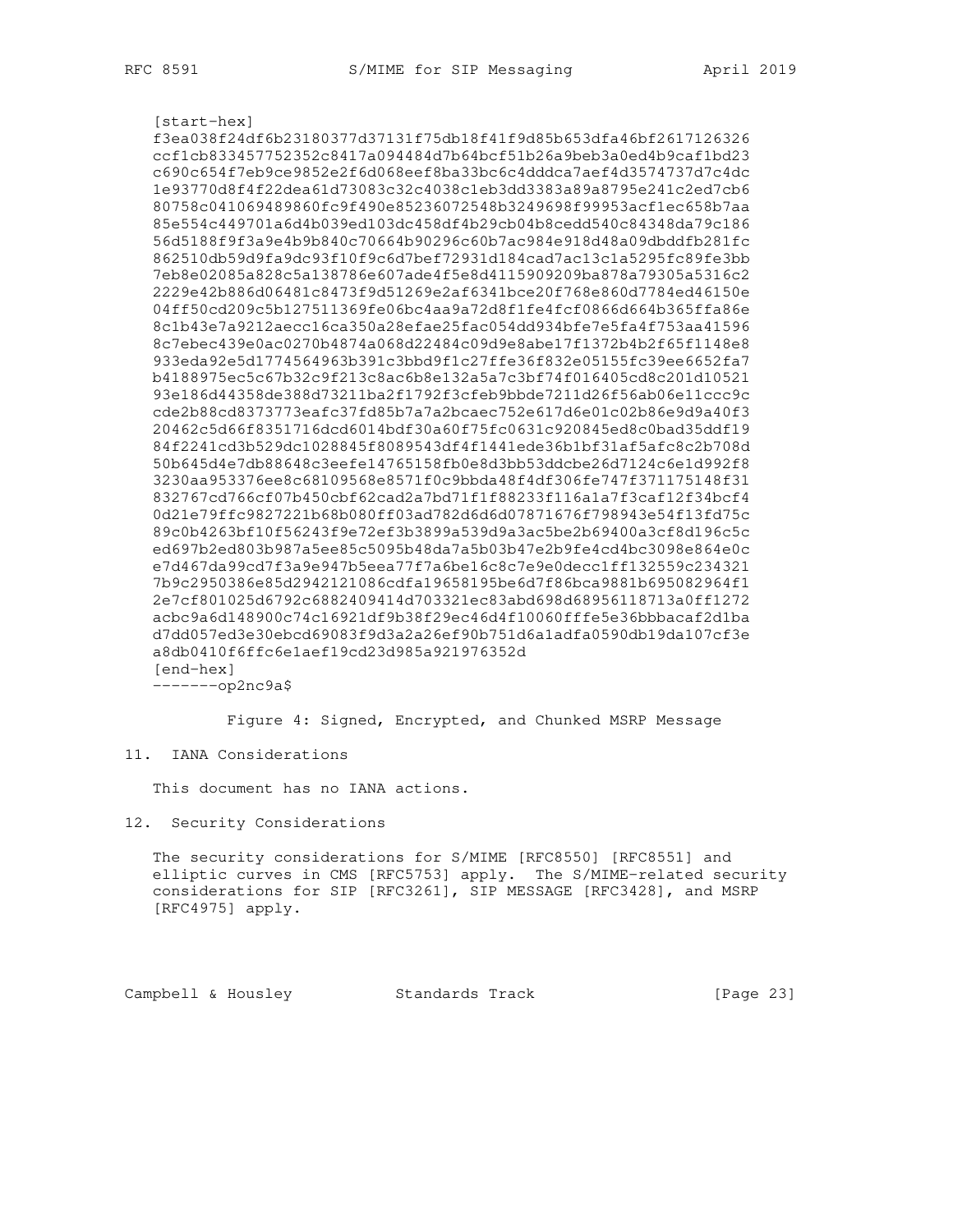The security considerations for algorithms recommended in this document also apply; see [RFC3565], [RFC5480], [RFC5753], [RFC5754], [RFC7748], [RFC8032], [RFC8418], and [RFC8419].

 This document assumes that end-entity certificate validation is provided by a chain of trust to a certification authority (CA), using a public key infrastructure. The security considerations from [RFC5280] apply. However, other validations methods may be possible -- for example, sending a signed fingerprint for the end entity in SDP. The relationship between this work and the techniques discussed in [RFC8224] and [RTP-Sec] are out of scope for this document.

 When matching an end-entity certificate to the sender or recipient identity, the respective SIP AoRs are used. Typically, these will match the SIP From and To header fields. Some UAs may extract the sender identity from SIP AoRs in other header fields -- for example, P-Asserted-Identity [RFC3325]. In general, the UAS should compare the certificate to the identity that it relies upon -- for example, for display to the end user or comparison against message-filtering rules.

 The secure notification use case discussed in Section 1 has significant vulnerabilities when used in an insecure environment. For example, "phishing" messages could be used to trick users into revealing credentials. Eavesdroppers could learn confirmation codes from unprotected two-factor authentication messages. Unsolicited messages sent by impersonators could tarnish the reputation of an organization. While hop-by-hop protection can mitigate some of those risks, it still leaves messages vulnerable to malicious or compromised intermediaries. End-to-end protection prevents modification by intermediaries. However, neither provides much protection unless the recipient knows to expect messages from a particular sender to be signed and refuses to accept unsigned messages that appear to be from that source.

 Mobile messaging is typically an online application; online certificate revocation checks should usually be feasible.

 S/MIME does not normally protect the SIP or MSRP headers. While it normally does protect the CPIM header, certain CPIM header fields may not be protected if the sender excludes them from the encrypted or signed part of the message. (See Section 9.1.) Certain messaging services -- for example, those based on RCS -- may include intermediaries that attach metadata to user-generated messages in the form of SIP, MSRP, or CPIM header fields. This metadata could possibly reveal information to third parties that the sender might

Campbell & Housley Standards Track [Page 24]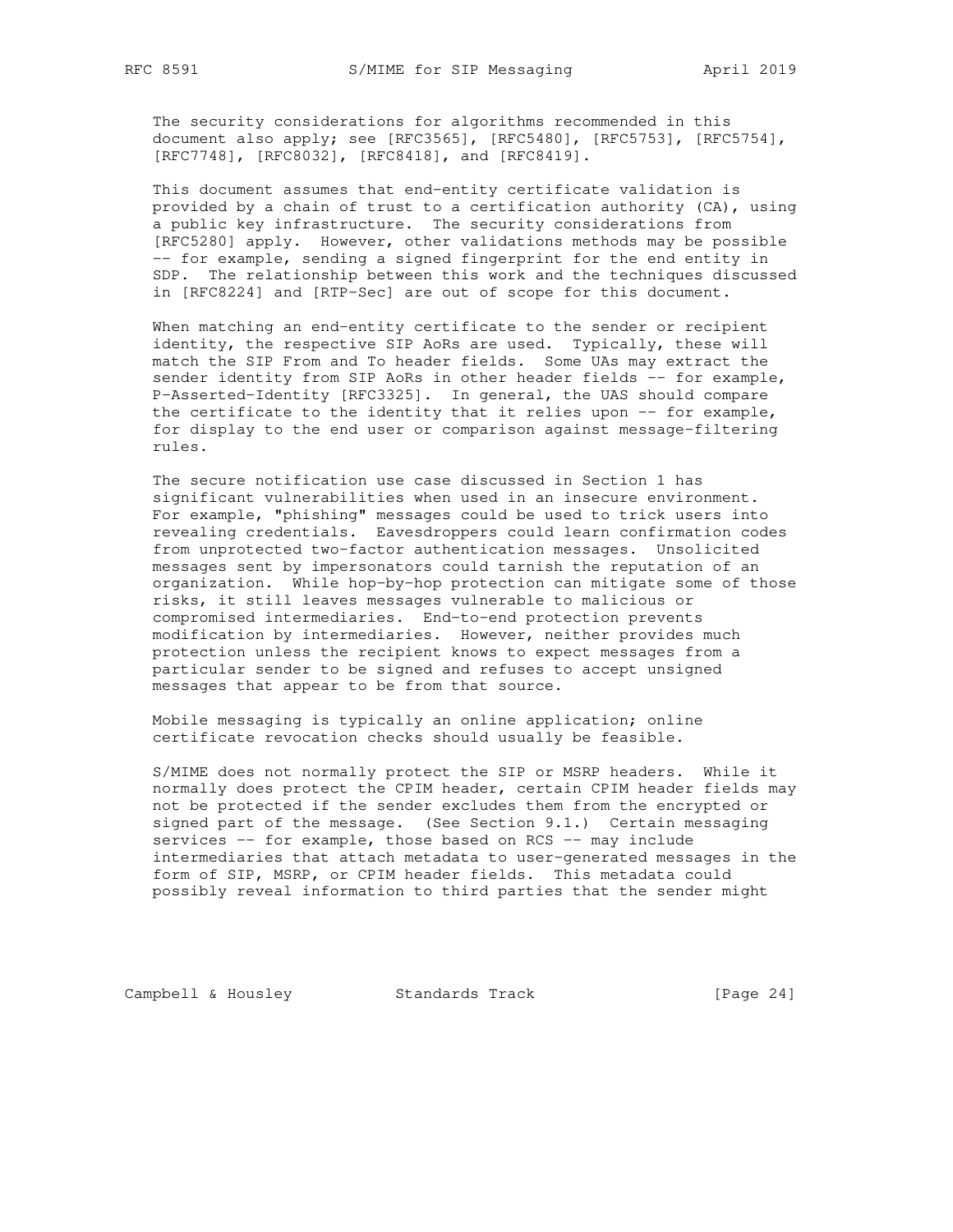prefer not to send as cleartext. Implementors and operators should consider whether inserted metadata may create privacy leaks. Such an analysis is beyond the scope of this document.

 MSRP messages broken into chunks must be reassembled by the recipient prior to decrypting or validation of signatures. (See Section 8.1.) Section 14.5 of [RFC4975] describes a potential denial-of-service attack where the attacker puts large values in the Byte-Range header field. Implementations should sanity-check these values before allocating memory space for reassembly.

 Modification of the ciphertext in EnvelopedData can go undetected if authentication is not also used, which is the case when sending EnvelopedData without wrapping it in SignedData or enclosing SignedData within it. This is one of the reasons for moving from EnvelopedData to AuthEnvelopedData, as the authenticated encryption algorithms provide the authentication without needing the SignedData layer.

 An attack on S/MIME implementations of HTML and multipart/mixed messages is highlighted in [Efail]. To avoid this attack, clients MUST ensure that a text/html content type is a complete HTML document. Clients SHOULD treat each of the different pieces of the multipart/mixed construct as coming from different origins. Clients MUST treat each encrypted or signed piece of a MIME message as being from different origins both from unprotected content and from each other.

13. References

13.1. Normative References

- [RFC2119] Bradner, S., "Key words for use in RFCs to Indicate Requirement Levels", BCP 14, RFC 2119, DOI 10.17487/RFC2119, March 1997, <https://www.rfc-editor.org/info/rfc2119>.
- [RFC3261] Rosenberg, J., Schulzrinne, H., Camarillo, G., Johnston, A., Peterson, J., Sparks, R., Handley, M., and E. Schooler, "SIP: Session Initiation Protocol", RFC 3261, DOI 10.17487/RFC3261, June 2002, <https://www.rfc-editor.org/info/rfc3261>.
- [RFC3264] Rosenberg, J. and H. Schulzrinne, "An Offer/Answer Model with Session Description Protocol (SDP)", RFC 3264, DOI 10.17487/RFC3264, June 2002, <https://www.rfc-editor.org/info/rfc3264>.

Campbell & Housley Standards Track [Page 25]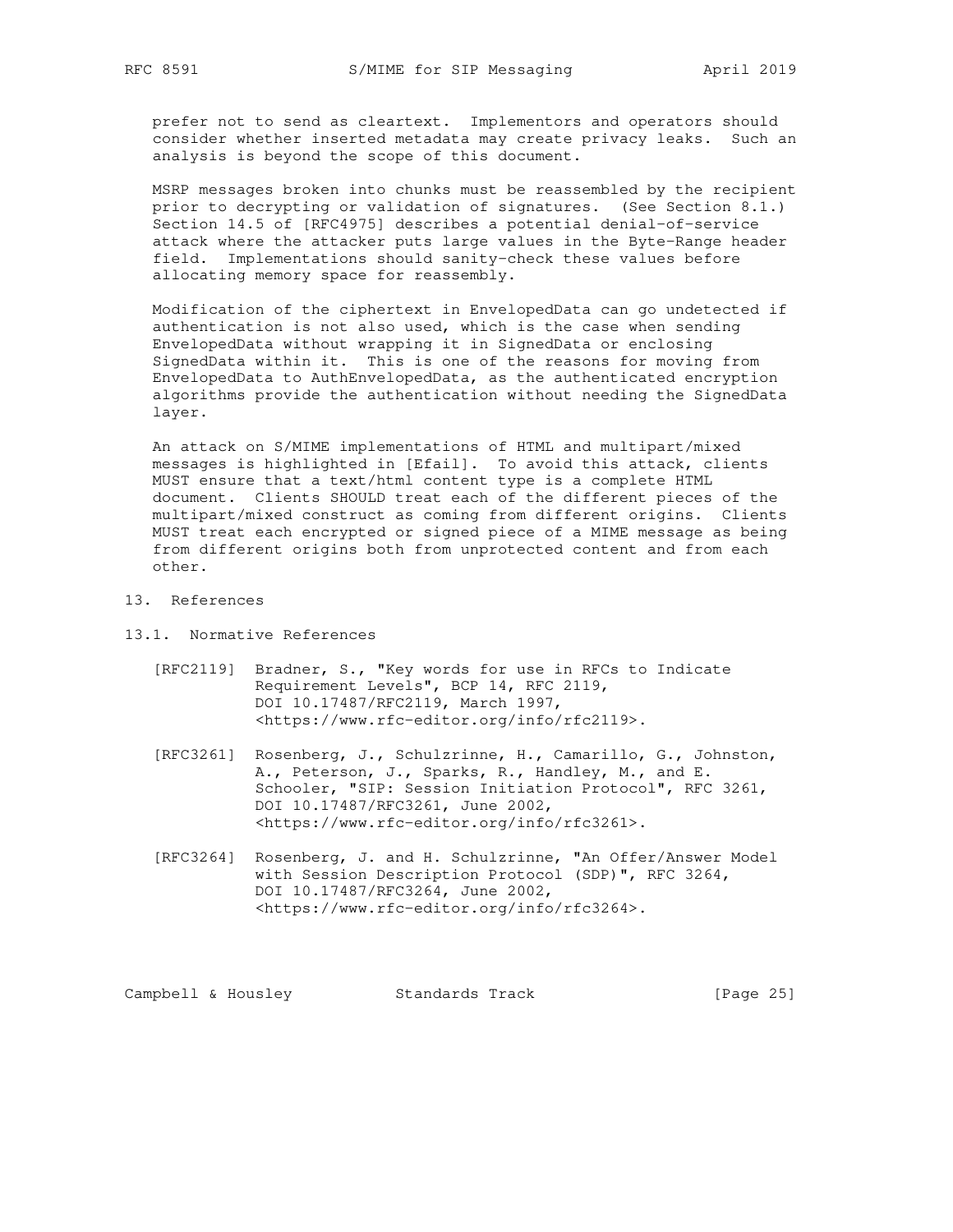- [RFC3428] Campbell, B., Ed., Rosenberg, J., Schulzrinne, H., Huitema, C., and D. Gurle, "Session Initiation Protocol (SIP) Extension for Instant Messaging", RFC 3428, DOI 10.17487/RFC3428, December 2002, <https://www.rfc-editor.org/info/rfc3428>.
	- [RFC3565] Schaad, J., "Use of the Advanced Encryption Standard (AES) Encryption Algorithm in Cryptographic Message Syntax (CMS)", RFC 3565, DOI 10.17487/RFC3565, July 2003, <https://www.rfc-editor.org/info/rfc3565>.
	- [RFC3853] Peterson, J., "S/MIME Advanced Encryption Standard (AES) Requirement for the Session Initiation Protocol (SIP)", RFC 3853, DOI 10.17487/RFC3853, July 2004, <https://www.rfc-editor.org/info/rfc3853>.
	- [RFC4566] Handley, M., Jacobson, V., and C. Perkins, "SDP: Session Description Protocol", RFC 4566, DOI 10.17487/RFC4566, July 2006, <https://www.rfc-editor.org/info/rfc4566>.
	- [RFC4975] Campbell, B., Ed., Mahy, R., Ed., and C. Jennings, Ed., "The Message Session Relay Protocol (MSRP)", RFC 4975, DOI 10.17487/RFC4975, September 2007, <https://www.rfc-editor.org/info/rfc4975>.
	- [RFC5084] Housley, R., "Using AES-CCM and AES-GCM Authenticated Encryption in the Cryptographic Message Syntax (CMS)", RFC 5084, DOI 10.17487/RFC5084, November 2007, <https://www.rfc-editor.org/info/rfc5084>.
	- [RFC5280] Cooper, D., Santesson, S., Farrell, S., Boeyen, S., Housley, R., and W. Polk, "Internet X.509 Public Key Infrastructure Certificate and Certificate Revocation List (CRL) Profile", RFC 5280, DOI 10.17487/RFC5280, May 2008, <https://www.rfc-editor.org/info/rfc5280>.
	- [RFC5480] Turner, S., Brown, D., Yiu, K., Housley, R., and T. Polk, "Elliptic Curve Cryptography Subject Public Key Information", RFC 5480, DOI 10.17487/RFC5480, March 2009, <https://www.rfc-editor.org/info/rfc5480>.
	- [RFC5652] Housley, R., "Cryptographic Message Syntax (CMS)", STD 70, RFC 5652, DOI 10.17487/RFC5652, September 2009, <https://www.rfc-editor.org/info/rfc5652>.

Campbell & Housley Standards Track [Page 26]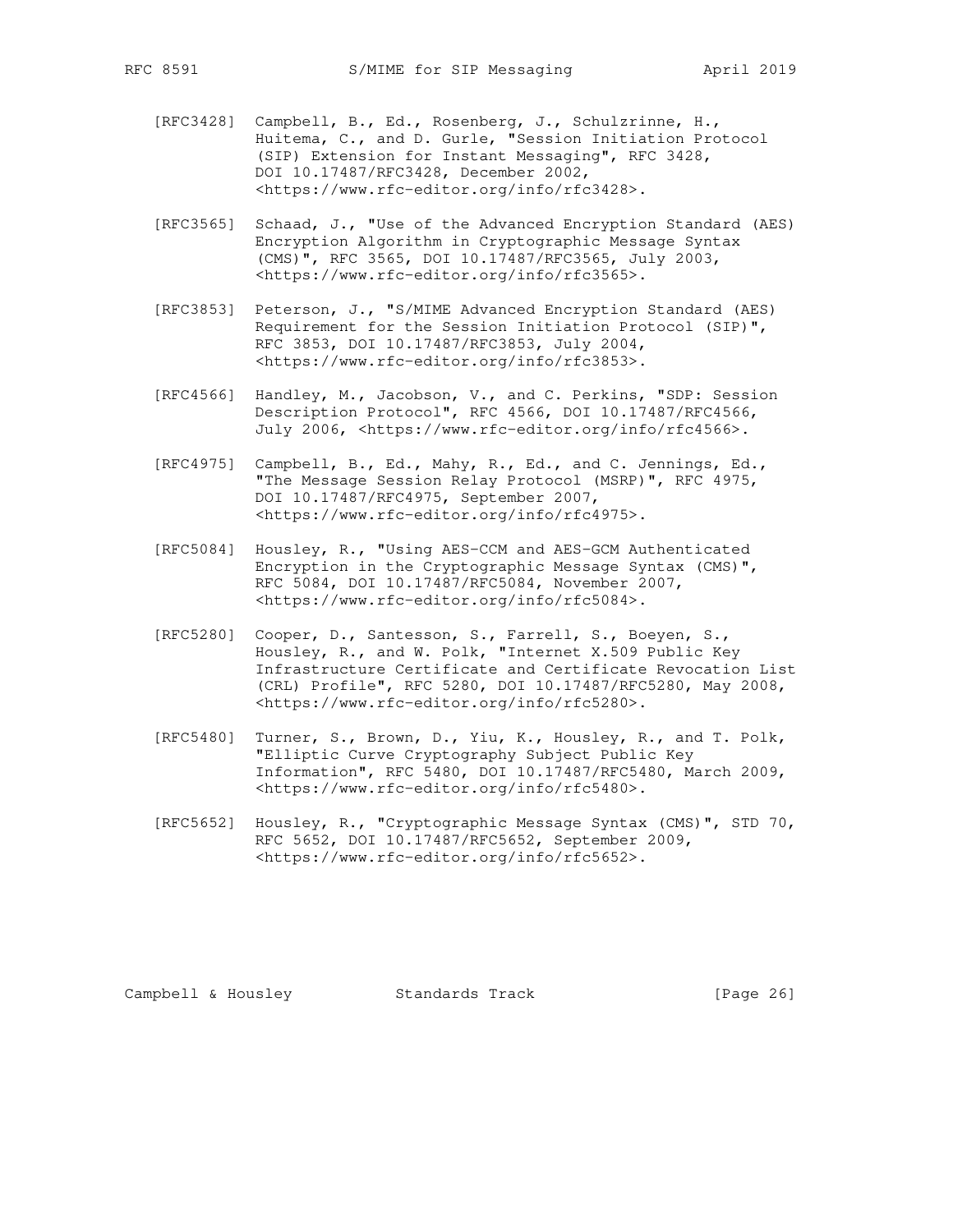- [RFC5753] Turner, S. and D. Brown, "Use of Elliptic Curve Cryptography (ECC) Algorithms in Cryptographic Message Syntax (CMS)", RFC 5753, DOI 10.17487/RFC5753, January 2010, <https://www.rfc-editor.org/info/rfc5753>.
- [RFC5754] Turner, S., "Using SHA2 Algorithms with Cryptographic Message Syntax", RFC 5754, DOI 10.17487/RFC5754, January 2010, <https://www.rfc-editor.org/info/rfc5754>.
- [RFC8174] Leiba, B., "Ambiguity of Uppercase vs Lowercase in RFC 2119 Key Words", BCP 14, RFC 8174, DOI 10.17487/RFC8174, May 2017, <https://www.rfc-editor.org/info/rfc8174>.
- [RFC8418] Housley, R., "Use of the Elliptic Curve Diffie-Hellman Key Agreement Algorithm with X25519 and X448 in the Cryptographic Message Syntax (CMS)", RFC 8418, DOI 10.17487/RFC8418, August 2018, <https://www.rfc-editor.org/info/rfc8418>.
- [RFC8419] Housley, R., "Use of Edwards-Curve Digital Signature Algorithm (EdDSA) Signatures in the Cryptographic Message Syntax (CMS)", RFC 8419, DOI 10.17487/RFC8419, August 2018, <https://www.rfc-editor.org/info/rfc8419>.
- [RFC8550] Schaad, J., Ramsdell, B., and S. Turner, "Secure/ Multipurpose Internet Mail Extensions (S/MIME) Version 4.0 Certificate Handling", RFC 8550, DOI 10.17487/RFC8550, April 2019, <https://www.rfc-editor.org/info/rfc8550>.
- [RFC8551] Schaad, J., Ramsdell, B., and S. Turner, "Secure/ Multipurpose Internet Mail Extensions (S/MIME) Version 4.0 Message Specification", RFC 8551, DOI 10.17487/RFC8551, April 2019, <https://www.rfc-editor.org/info/rfc8551>.
- [X680] ITU-T, "Information technology -- Abstract Syntax Notation One (ASN.1): Specification of basic notation", ITU-T Recommendation X.680, ISO/IEC 8824-1, August 2015, <https://www.itu.int/rec/T-REC-X.680>.
- [X690] ITU-T, "Information Technology -- ASN.1 encoding rules: Specification of Basic Encoding Rules (BER), Canonical Encoding Rules (CER) and Distinguished Encoding Rules (DER)", ITU-T Recommendation X.690, ISO/IEC 8825-1, August 2015, <https://www.itu.int/rec/T-REC-X.690/>.

Campbell & Housley Standards Track [Page 27]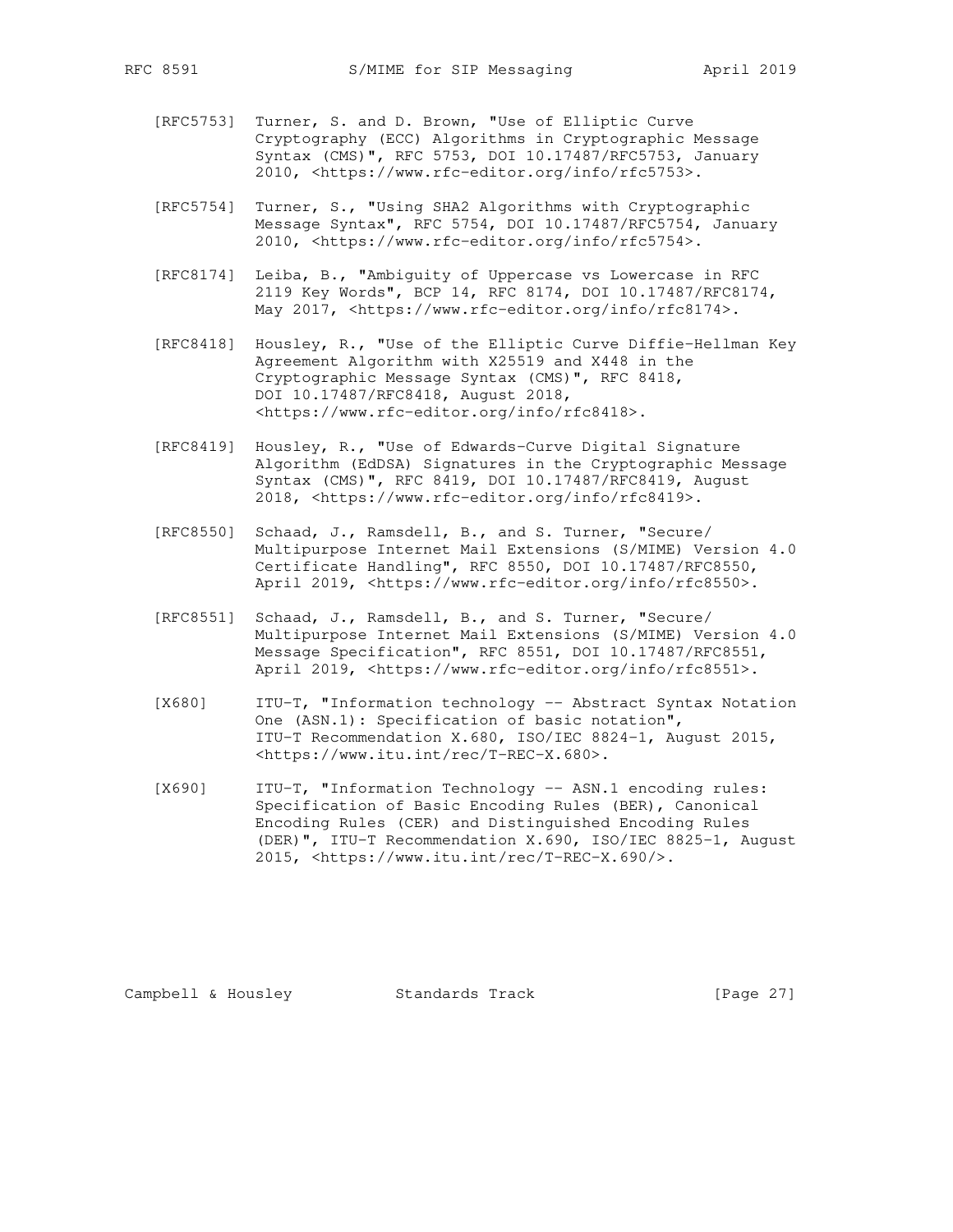## 13.2. Informative References

- [CPM] Open Mobile Alliance, "OMA Converged IP Messaging System Description, Candidate Version 2.2", September 2017.
- [Efail] Poddebniak, D., Dresen, C., Muller, J., Ising, F., Schinzel, S., Friedberger, S., Somorovsky, J., and J. Schwenk, "Efail: Breaking S/MIME and OpenPGP Email Encryption using Exfiltration Channels", August 2018, <https://www.usenix.org/system/files/conference/ usenixsecurity18/sec18-poddebniak.pdf>.
- [RCS] GSMA, "RCS Universal Profile Service Definition Document, Version 2.2", May 2018, <https://www.gsma.com/futurenetworks/wp content/uploads/2018/05/ Universal-Profile-RCC.71-v2.2.pdf>.
- [RFC3325] Jennings, C., Peterson, J., and M. Watson, "Private Extensions to the Session Initiation Protocol (SIP) for Asserted Identity within Trusted Networks", RFC 3325, DOI 10.17487/RFC3325, November 2002, <https://www.rfc-editor.org/info/rfc3325>.
- [RFC3840] Rosenberg, J., Schulzrinne, H., and P. Kyzivat, "Indicating User Agent Capabilities in the Session Initiation Protocol (SIP)", RFC 3840, DOI 10.17487/RFC3840, August 2004, <https://www.rfc-editor.org/info/rfc3840>.
- [RFC3860] Peterson, J., "Common Profile for Instant Messaging (CPIM)", RFC 3860, DOI 10.17487/RFC3860, August 2004, <https://www.rfc-editor.org/info/rfc3860>.
- [RFC3862] Klyne, G. and D. Atkins, "Common Presence and Instant Messaging (CPIM): Message Format", RFC 3862, DOI 10.17487/RFC3862, August 2004, <https://www.rfc-editor.org/info/rfc3862>.
- [RFC4648] Josefsson, S., "The Base16, Base32, and Base64 Data Encodings", RFC 4648, DOI 10.17487/RFC4648, October 2006, <https://www.rfc-editor.org/info/rfc4648>.
- [RFC4976] Jennings, C., Mahy, R., and A. Roach, "Relay Extensions for the Message Sessions Relay Protocol (MSRP)", RFC 4976, DOI 10.17487/RFC4976, September 2007, <https://www.rfc-editor.org/info/rfc4976>.

Campbell & Housley Standards Track [Page 28]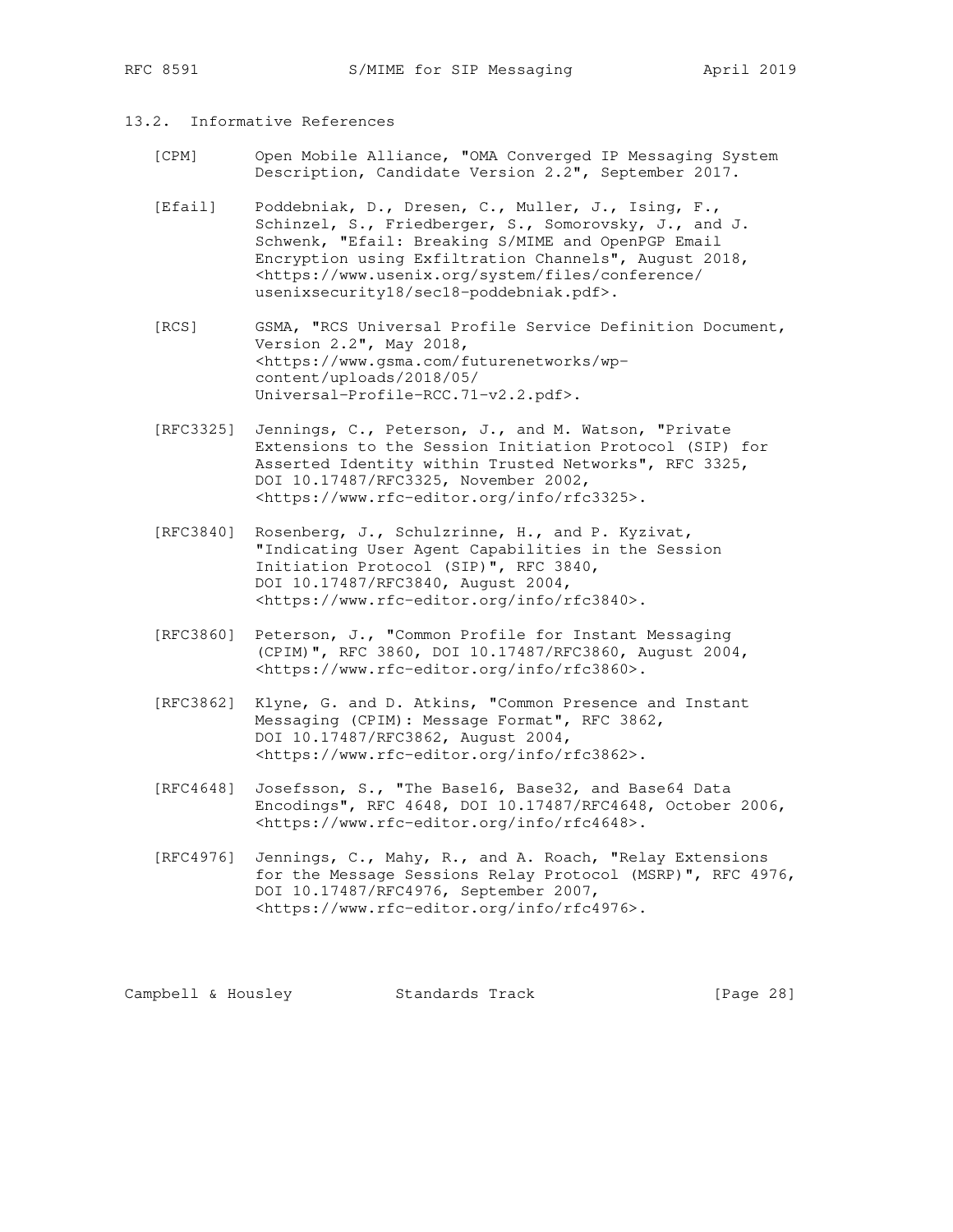- [RFC5438] Burger, E. and H. Khartabil, "Instant Message Disposition Notification (IMDN)", RFC 5438, DOI 10.17487/RFC5438, February 2009, <https://www.rfc-editor.org/info/rfc5438>.
- [RFC6121] Saint-Andre, P., "Extensible Messaging and Presence Protocol (XMPP): Instant Messaging and Presence", RFC 6121, DOI 10.17487/RFC6121, March 2011, <https://www.rfc-editor.org/info/rfc6121>.
- [RFC7515] Jones, M., Bradley, J., and N. Sakimura, "JSON Web Signature (JWS)", RFC 7515, DOI 10.17487/RFC7515, May 2015, <https://www.rfc-editor.org/info/rfc7515>.
- [RFC7516] Jones, M. and J. Hildebrand, "JSON Web Encryption (JWE)", RFC 7516, DOI 10.17487/RFC7516, May 2015, <https://www.rfc-editor.org/info/rfc7516>.
- [RFC7701] Niemi, A., Garcia-Martin, M., and G. Sandbakken, "Multi party Chat Using the Message Session Relay Protocol (MSRP)", RFC 7701, DOI 10.17487/RFC7701, December 2015, <https://www.rfc-editor.org/info/rfc7701>.
- [RFC7748] Langley, A., Hamburg, M., and S. Turner, "Elliptic Curves for Security", RFC 7748, DOI 10.17487/RFC7748, January 2016, <https://www.rfc-editor.org/info/rfc7748>.
- [RFC8032] Josefsson, S. and I. Liusvaara, "Edwards-Curve Digital Signature Algorithm (EdDSA)", RFC 8032, DOI 10.17487/RFC8032, January 2017, <https://www.rfc-editor.org/info/rfc8032>.
- [RFC8224] Peterson, J., Jennings, C., Rescorla, E., and C. Wendt, "Authenticated Identity Management in the Session Initiation Protocol (SIP)", RFC 8224, DOI 10.17487/RFC8224, February 2018, <https://www.rfc-editor.org/info/rfc8224>.
- [RTP-Sec] Peterson, J., Barnes, R., and R. Housley, "Best Practices for Securing RTP Media Signaled with SIP", Work in Progress, draft-ietf-sipbrandy-rtpsec-08, April 2019.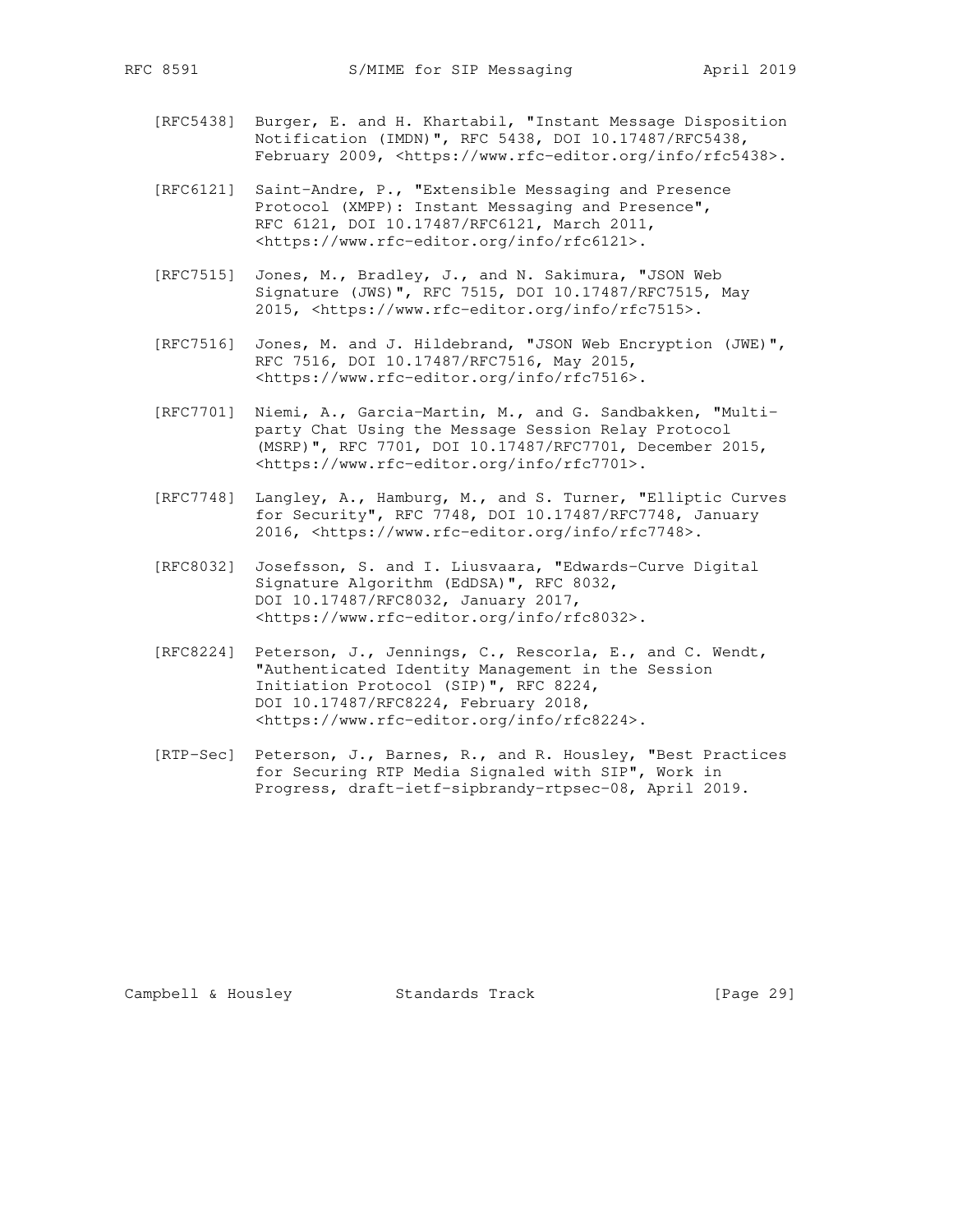```
Appendix A. Message Details
    The following section shows the detailed content of the S/MIME bodies
   used in Section 10.
A.1. Signed Message
   Figure 5 shows the details of the message signed by Alice used in the
   example in Section 10.1.
 CMS_ContentInfo:
    contentType: pkcs7-signedData (1.2.840.113549.1.7.2)
    d.signedData:
     version: 1
     digestAlgorithms:
         algorithm: sha256 (2.16.840.1.101.3.4.2.1)
         parameter: <ABSENT>
     encapContentInfo:
       eContentType: pkcs7-data (1.2.840.113549.1.7.1)
       eContent:
    0000 - 43 6f 6e 74 65 6e 74 2d-54 79 70 65 3a 20 74 Content-Type: t
    000f - 65 78 74 2f 70 6c 61 69-6e 0d 0a 0d 0a 57 61 ext/plain....Wa
001e - 74 73 6f 6e 2c 20 63 6f-6d 65 20 68 65 72 65 tson, come here
 002d - 20 2d 20 49 20 77 61 6e-74 20 74 6f 20 73 65 - I want to se
   003c - 65 20 79 6f 75 2e 0d 0a- e you...
      certificates:
       d.certificate:
         cert_info:
           version: 2
           serialNumber: 13292724773353297200
           signature:
            algorithm: ecdsa-with-SHA256 (1.2.840.10045.4.3.2)
            parameter: <ABSENT>
           issuer: O=example.com, CN=Alice
           validity:
             notBefore: Dec 19 23:12:05 2017 GMT
             notAfter: Dec 19 23:12:05 2018 GMT
           subject: O=example.com, CN=Alice
           key:
             algor:
               algorithm: id-ecPublicKey (1.2.840.10045.2.1)
               parameter: OBJECT:prime256v1 (1.2.840.10045.3.1.7)
             public_key: (0 unused bits)
   0000 - 04 d8 7b 54 72 9f 2c 22-fe eb d9 dd ba 0e \ldots{Tr.,"......
   000e - fa 40 64 22 97 a6 09 38-87 a4 da e7 99 0b .@d"...8......
   001c - 23 f8 7f a7 ed 99 db 8c-f5 a3 14 f2 ee 64 \#..............d
   002a - 10 6e f1 ed 61 db fc 0a-4b 91 c9 53 cb d0 .n..a...K..S..
    0038 - 22 a7 51 b9 14 80 7b b7-94 ".Q...{..
Campbell & Housley Standards Track [Page 30]
```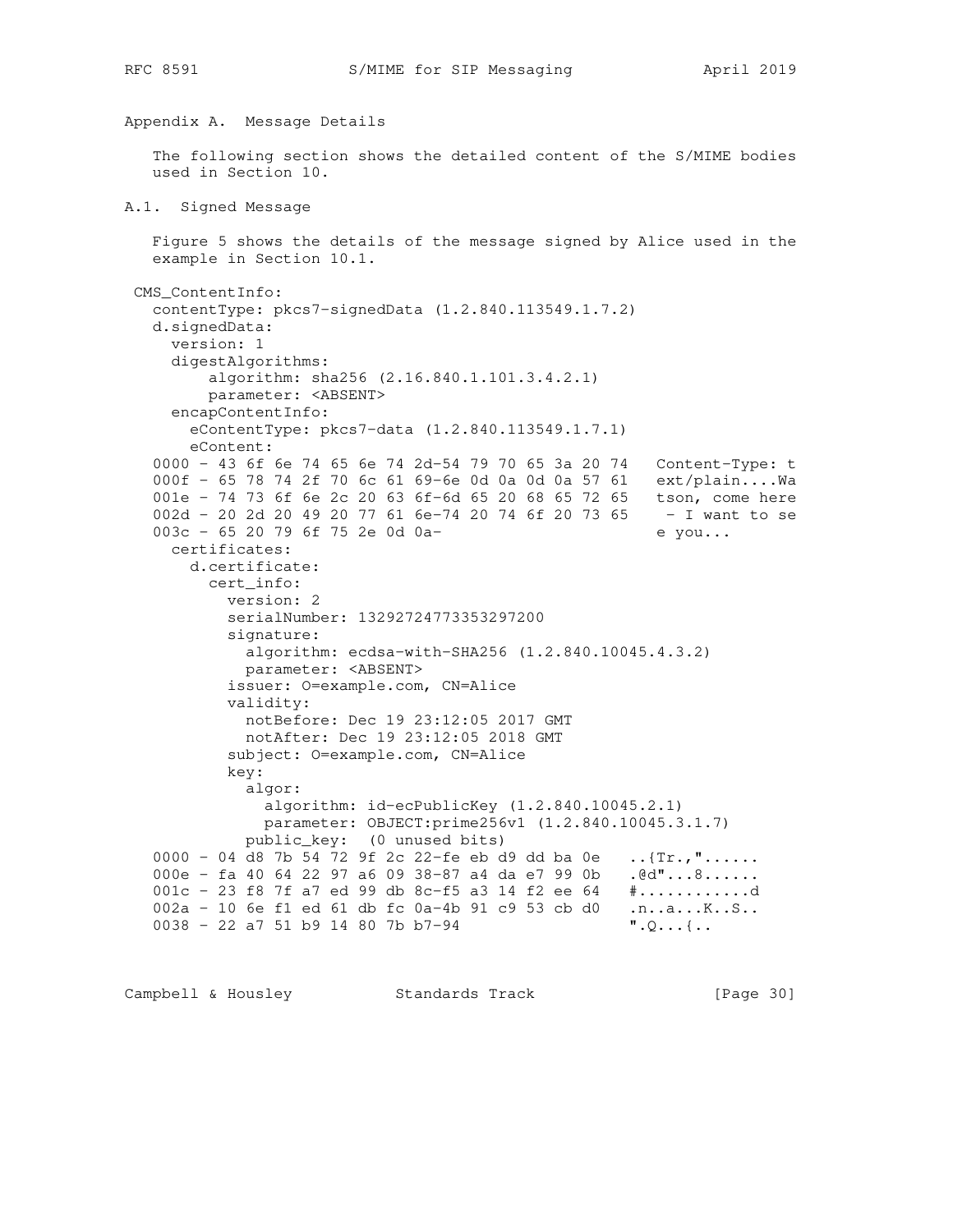```
 issuerUID: <ABSENT>
           subjectUID: <ABSENT>
           extensions:
               object: X509v3 Subject Alternative Name (2.5.29.17)
               critical: BOOL ABSENT
               value:
   0000 - 30 17 86 15 73 69 70 3a-61 6c 69 63 65 0...sip:alice
   000d - 40 65 78 61 6d 70 6c 65-2e 63 6f 6d @example.com
         sig_alg:
           algorithm: ecdsa-with-SHA256 (1.2.840.10045.4.3.2)
           parameter: <ABSENT>
         signature: (0 unused bits)
   0000 - 30 45 02 20 78 79 be 1c-27 f8 46 27 6f df 15 0E. xy..'.F'o..
 000f - e3 33 e5 3c 6f 17 a7 57-38 8a 02 cb 7b 8a e4 .3.<o..W8...{..
001e - 81 c1 64 1a e7 a9 02 21-00 ff 99 cd 9c 94 07 .d....!.......
   002d - 6c 82 b0 2f ea 3b 13 50-17 9a 4b 77 52 e1 6f l../.;.P..KwR.o
  003c - a3 0a 3f 9a b2 96 50 b0-e2 81 89 ...?...P....
     crls:
       <ABSENT>
     signerInfos:
         version: 1
         d.issuerAndSerialNumber:
           issuer: O=example.com, CN=Alice
           serialNumber: 13292724773353297200
         digestAlgorithm:
           algorithm: sha256 (2.16.840.1.101.3.4.2.1)
           parameter: <ABSENT>
         signedAttrs:
             object: contentType (1.2.840.113549.1.9.3)
             set:
               OBJECT:pkcs7-data (1.2.840.113549.1.7.1)
             object: signingTime (1.2.840.113549.1.9.5)
             set:
               UTCTIME:Jan 24 23:52:56 2019 GMT
             object: messageDigest (1.2.840.113549.1.9.4)
             set:
               OCTET STRING:
   0000 - ef 77 8f c9 40 d5 e6 dc-25 76 f4 7a 59 .w..@...%v.zY
  000d - 9b 31 26 19 5a 9f 1a 22-7a da f3 5f a2 .1&.Z.."z.._.
  001a - 2c 05 0d 8d 19 5a \ldots , .... Z
         signatureAlgorithm:
           algorithm: ecdsa-with-SHA256 (1.2.840.10045.4.3.2)
           parameter: <ABSENT>
```
Campbell & Housley Standards Track [Page 31]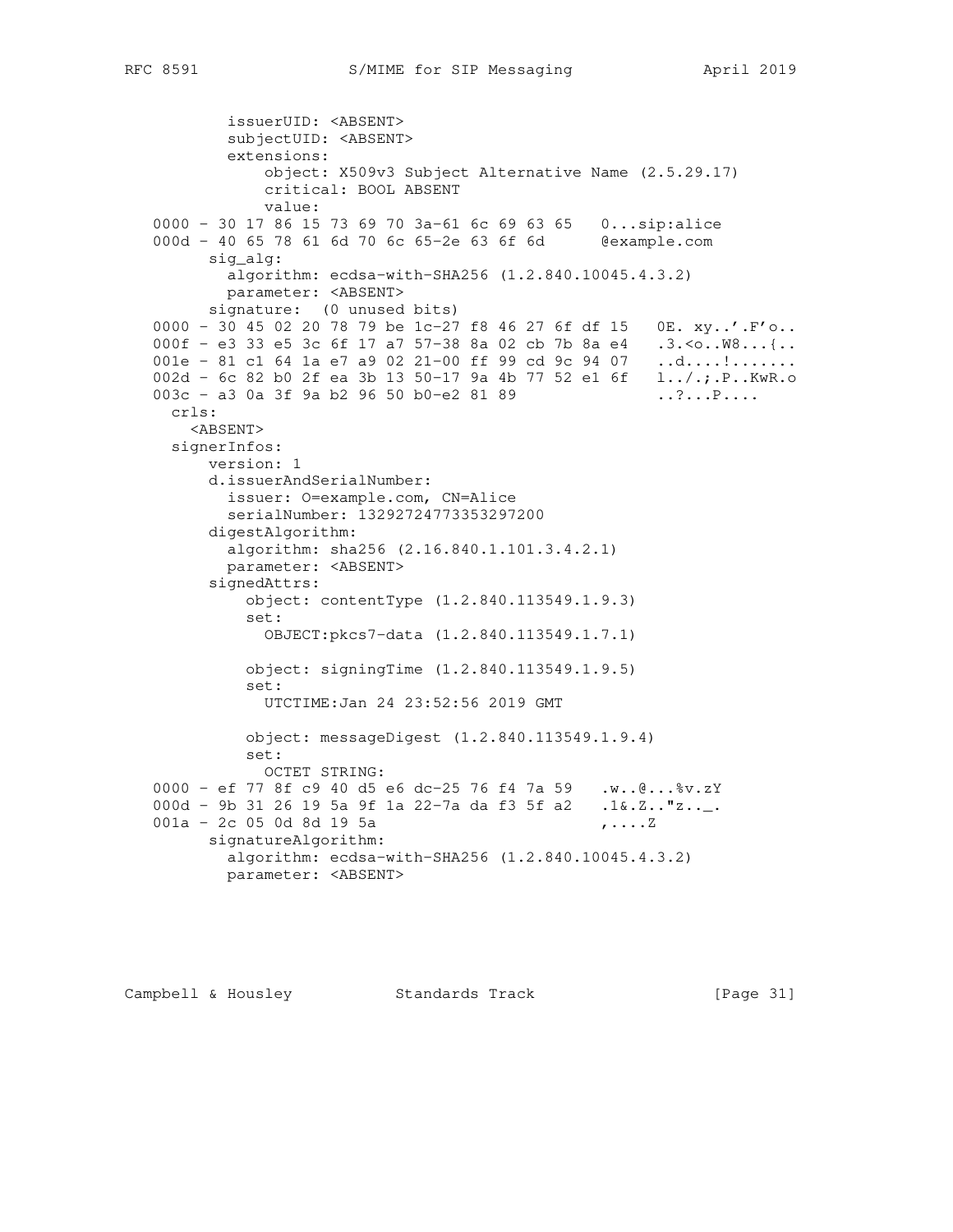signature: 0000 - 30 45 02 20 58 79 cc 62-85 e0 86 06 19 d3 bf 0E. Xy.b....... 000f - 53 d4 67 9f 03 73 d7 45-20 cf 56 10 c2 55 5b S.g..s.E .V..U[ 001e - 7b ec 61 d4 72 dc 02 21-00 83 aa 53 44 28 4d {.a.r..!...SD(M 002d - 4c ef de 31 07 9c f9 71-bd 69 5d 6e c8 71 e9 L..1...q.i]n.q. 003c - a4 60 ec 2e 12 65 2b 77-a4 62 4d ....e+w.bM unsignedAttrs: <ABSENT> Figure 5: Signed Message A.2. Short Signed Message Figure 6 shows the message signed by Alice with no embedded certificate, as used in the example in Section 10.2. CMS\_ContentInfo: contentType: pkcs7-signedData (1.2.840.113549.1.7.2) d.signedData: version: 1 digestAlgorithms: algorithm: sha256 (2.16.840.1.101.3.4.2.1) parameter: <ABSENT> encapContentInfo: eContentType: pkcs7-data (1.2.840.113549.1.7.1) eContent: 0000 - 43 6f 6e 74 65 6e 74 2d-54 79 70 65 3a 20 74 Content-Type: t 000f - 65 78 74 2f 70 6c 61 69-6e 0d 0a 0d 0a 57 61 ext/plain....Wa 001e - 74 73 6f 6e 2c 20 63 6f-6d 65 20 68 65 72 65 tson, come here 002d - 20 2d 20 49 20 77 61 6e-74 20 74 6f 20 73 65 - I want to se 003c - 65 20 79 6f 75 2e 0d 0a-<br>
e you... certificates: <ABSENT> crls: <ABSENT> signerInfos: version: 1 d.issuerAndSerialNumber: issuer: O=example.com, CN=Alice serialNumber: 13292724773353297200 digestAlgorithm: algorithm: sha256 (2.16.840.1.101.3.4.2.1) parameter: <ABSENT> signedAttrs: object: contentType (1.2.840.113549.1.9.3) set: OBJECT:pkcs7-data (1.2.840.113549.1.7.1)

Campbell & Housley Standards Track [Page 32]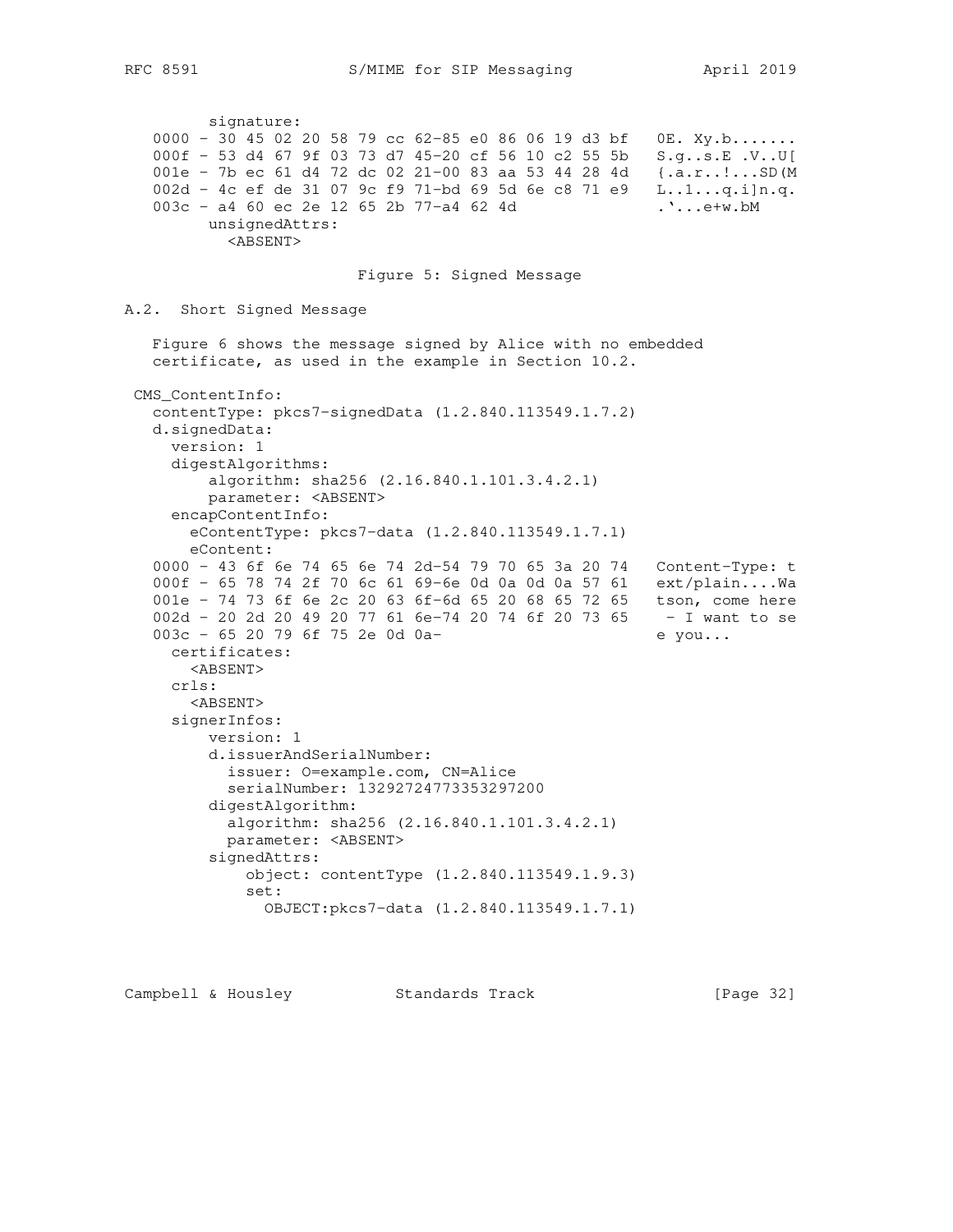```
 object: signingTime (1.2.840.113549.1.9.5)
             set:
               UTCTIME:Jan 24 23:52:56 2019 GMT
             object: messageDigest (1.2.840.113549.1.9.4)
             set:
               OCTET STRING:
    0000 - ef 77 8f c9 40 d5 e6 dc-25 76 f4 7a 59 .w..@...%v.zY
   000d - 9b 31 26 19 5a 9f 1a 22-7a da f3 5f a2 .1&.Z.."z.._.
   001a - 2c 05 0d 8d 19 5a,.....Z
         signatureAlgorithm:
           algorithm: ecdsa-with-SHA256 (1.2.840.10045.4.3.2)
           parameter: <ABSENT>
         signature:
   0000 - 30 44 02 20 1c 51 6e ed-9c 10 10 a2 87 e1 11 0D. .Qn........
   000f - 6b af 76 1d f1 c4 e6 48-da ea 17 89 bc e2 8a k.v....H........
   001e - 9d 8a f4 a4 ae f9 02 20-72 7f 5e 4b cc e2 0b ....... r.^K...
   002d - cf 3c af 07 c8 1c 11 64-f0 21 e7 70 e0 f6 a0 .<.....d.!.p...
   003c - 96 2e 0a 7b 19 b7 42 ad-cb 34 ...{..B..4
         unsignedAttrs:
           <ABSENT>
           Figure 6: Signed Message without Embedded Certificate
A.3. Signed and Encrypted Message
    The following sections show details for the message signed by Bob and
    encrypted to Alice, as used in the examples in Sections 10.3
    and 10.4.
A.3.1. Signed Message prior to Encryption
  CMS_ContentInfo:
   contentType: pkcs7-signedData (1.2.840.113549.1.7.2)
   d.signedData:
     version: 1
     digestAlgorithms:
         algorithm: sha256 (2.16.840.1.101.3.4.2.1)
         parameter: <ABSENT>
      encapContentInfo:
       eContentType: pkcs7-data (1.2.840.113549.1.7.1)
       eContent:
    0000 - 43 6f 6e 74 65 6e 74 2d-54 79 70 65 3a 20 74 Content-Type: t
    000f - 65 78 74 2f 70 6c 61 69-6e 0d 0a 0d 0a 57 61 ext/plain....Wa
   001e - 74 73 6f 6e 2c 20 63 6f-6d 65 20 68 65 72 65 tson, come here
    002d - 20 2d 20 49 20 77 61 6e-74 20 74 6f 20 73 65 - I want to se
   003c - 65 20 79 6f 75 2e 0d 0a- e you...
```
Campbell & Housley Standards Track [Page 33]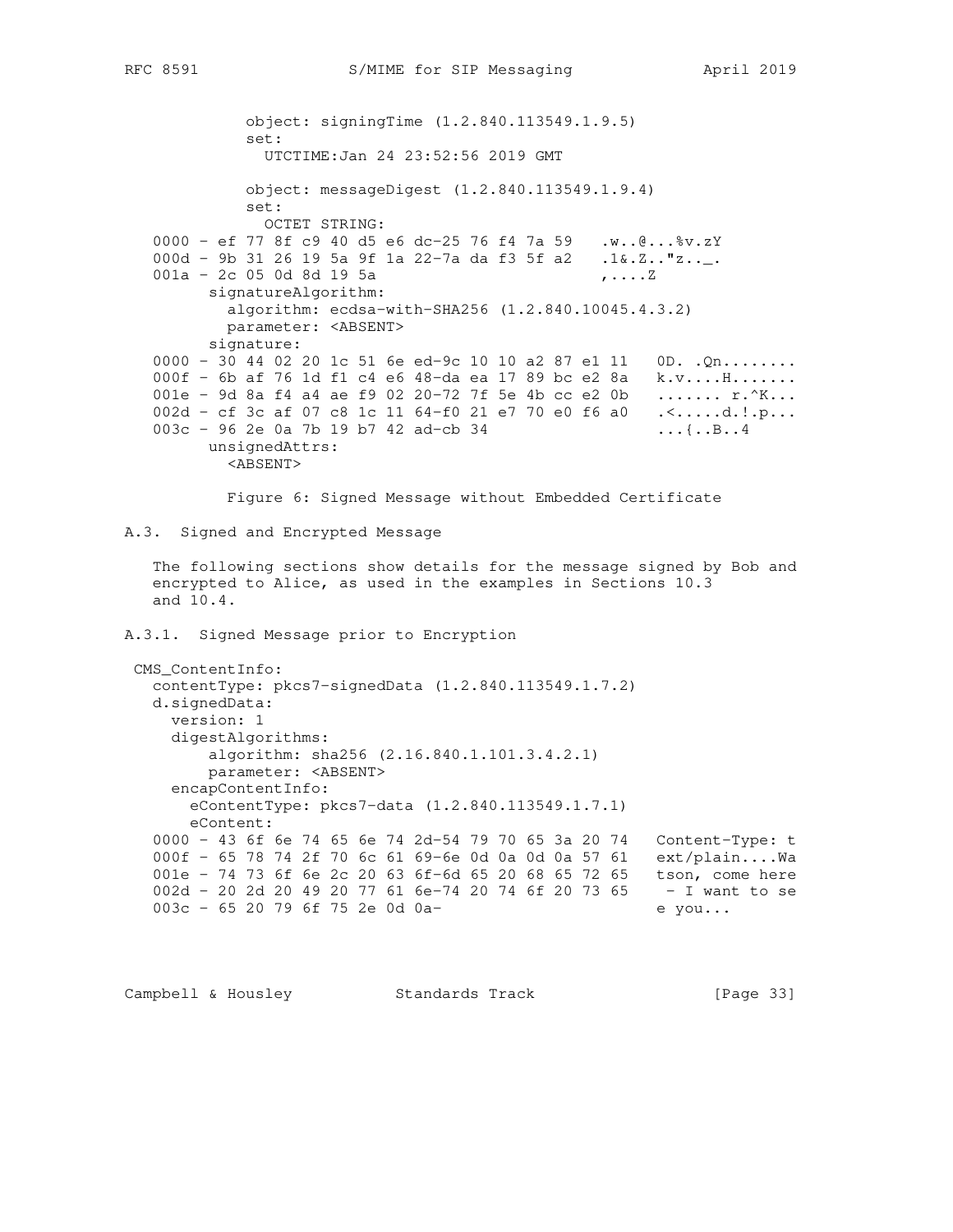```
 certificates:
       d.certificate:
         cert_info:
           version: 2
           serialNumber: 11914627415941064473
           signature:
            algorithm: ecdsa-with-SHA256 (1.2.840.10045.4.3.2)
            parameter: <ABSENT>
           issuer: O=example.org, CN=Bob
           validity:
             notBefore: Dec 20 23:07:49 2017 GMT
             notAfter: Dec 20 23:07:49 2018 GMT
           subject: O=example.org, CN=Bob
           key:
             algor:
               algorithm: id-ecPublicKey (1.2.840.10045.2.1)
               parameter: OBJECT:prime256v1 (1.2.840.10045.3.1.7)
             public_key: (0 unused bits)
   0000 - 04 86 4f ff fc 53 f1 a8-76 ca 69 b1 7e 27 ..O..S..v.i.˜'
  000e - 48 7a 07 9c 71 52 ae 1b-13 7e 39 3b af 1a Hz..qR...~9;..
  001c - ae bd 12 74 3c 7d 41 43-a2 fd 8a 37 0f 02 ...t<}AC...7..
   002a - ba 9d 03 b7 30 1f 1d a6-4e 30 55 94 bb 6f ....0...N0U..o
  0038 - 95 cb 71 fa 48 b6 d0 a3-83 ..q.H....
           issuerUID: <ABSENT>
           subjectUID: <ABSENT>
           extensions:
               object: X509v3 Subject Alternative Name (2.5.29.17)
               critical: TRUE
               value:
   0000 - 30 15 86 13 73 69 70 3a-62 6f 62 40 65 0...sip:bob@e
  000d - 78 61 6d 70 6c 65 2e 6f-72 67 xample.org
         sig_alg:
           algorithm: ecdsa-with-SHA256 (1.2.840.10045.4.3.2)
           parameter: <ABSENT>
         signature: (0 unused bits)
   0000 - 30 45 02 21 00 b2 24 8c-92 40 28 22 38 9e c9 0E.!..$..@("8..
   000f - 25 7f 64 cc fd 10 6f ba-0b 96 c1 19 07 30 34 %.d...o......04
001e - d5 1b 10 2f 73 39 6c 02-20 15 8e b1 51 f0 85 \dots/s91. \dotsQ..
 002d - b9 bd 2e 04 cf 27 8f 0d-52 2e 6b b6 fe 4f 36 .....'..R.k..O6
  003c - f7 4c 77 10 b1 5a 4f 47-9d e4 0d .Lw..ZOG...
     crls:
       <ABSENT>
     signerInfos:
         version: 1
         d.issuerAndSerialNumber:
           issuer: O=example.org, CN=Bob
           serialNumber: 11914627415941064473
```
Campbell & Housley Standards Track [Page 34]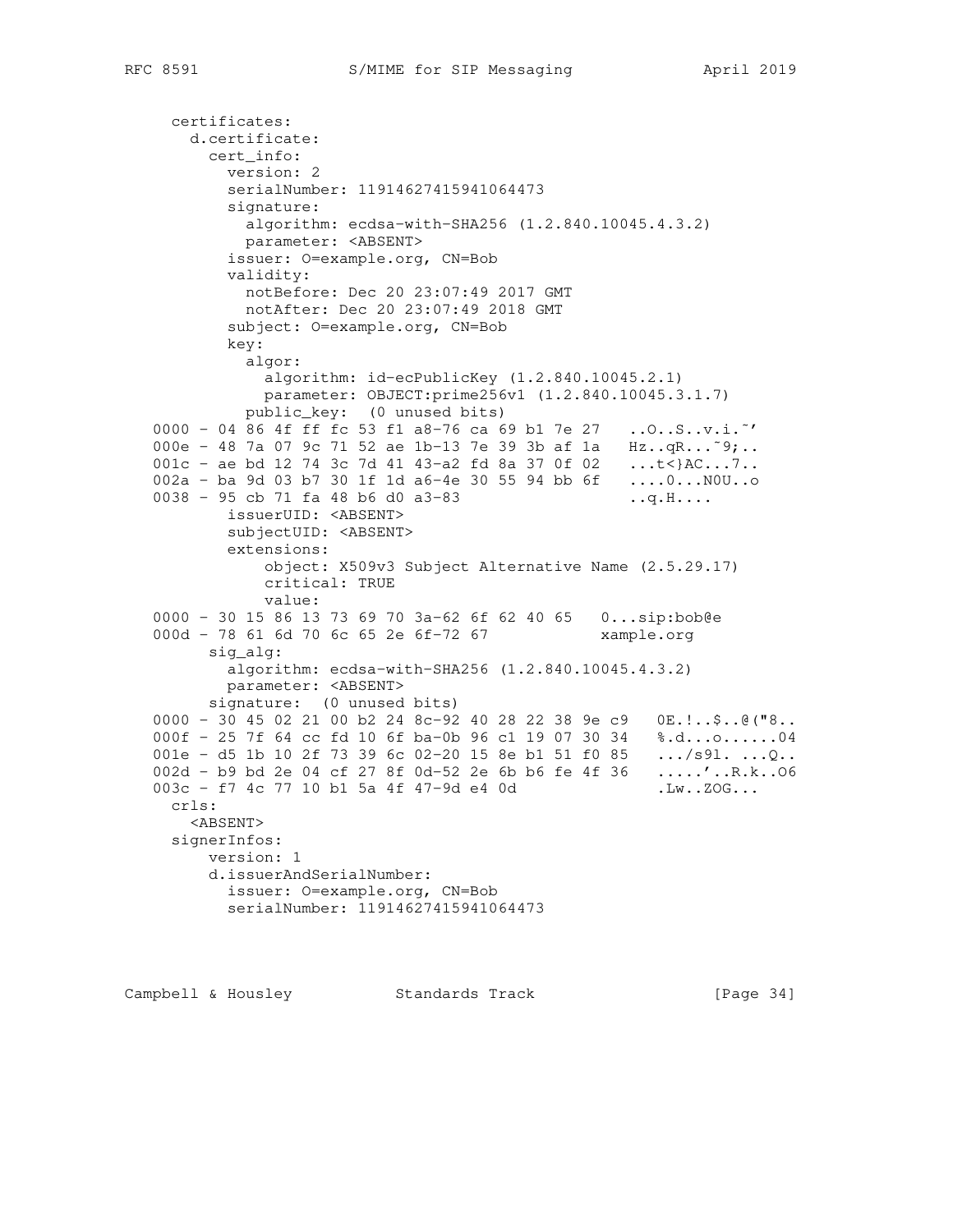```
 digestAlgorithm:
            algorithm: sha256 (2.16.840.1.101.3.4.2.1)
            parameter: <ABSENT>
          signedAttrs:
              object: contentType (1.2.840.113549.1.9.3)
              set:
                OBJECT:pkcs7-data (1.2.840.113549.1.7.1)
              object: signingTime (1.2.840.113549.1.9.5)
              set:
                UTCTIME:Jan 24 23:52:56 2019 GMT
              object: messageDigest (1.2.840.113549.1.9.4)
              set:
               OCTET STRING:
    0000 - ef 77 8f c9 40 d5 e6 dc-25 76 f4 7a 59 .w..@...%v.zY
   000d - 9b 31 26 19 5a 9f 1a 22-7a da f3 5f a2 .1&.Z.."z.._.
   001a - 2c 05 0d 8d 19 5a \ldots , .... Z
          signatureAlgorithm:
           algorithm: ecdsa-with-SHA256 (1.2.840.10045.4.3.2)
           parameter: <ABSENT>
          signature:
   0000 - 30 45 02 21 00 f7 88 ed-44 6a b7 0f ff 2c 1f  0E.!.....Dj...,.
    000f - fa 4c 03 74 fd 08 77 fd-61 ee 91 7c 31 45 b3 .L.t..w.a..|1E.
   001e - 89 a6 76 15 c7 46 fa 02-20 77 94 ad c5 7f 00 ..v..F.. w.....
   002d - 61 c7 84 b9 61 23 cc 6e-54 bb 82 82 65 b6 d4 a...a#.nT...e..
   003c - cc 12 99 76 a6 b1 fc 6d-bc 28 d6 ...v...m.(.
          unsignedAttrs:
            <ABSENT>
             Figure 7: Message Signed by Bob prior to Encryption
A.3.2. Encrypted Message
 CMS_ContentInfo:
    contentType: pkcs7-authEnvelopedData (1.2.840.113549.1.9.16.1.23)
    d.authEnvelopedData:
     version: 0
     originatorInfo: <ABSENT>
     recipientInfos:
       d.ktri:
          version: <ABSENT>
          d.issuerAndSerialNumber:
           issuer: O=example.com, CN=Alice
            serialNumber: 9508519069068149774
          keyEncryptionAlgorithm:
           algorithm: rsaEncryption (1.2.840.113549.1.1.1)
            parameter: NULL
```
Campbell & Housley Standards Track [Page 35]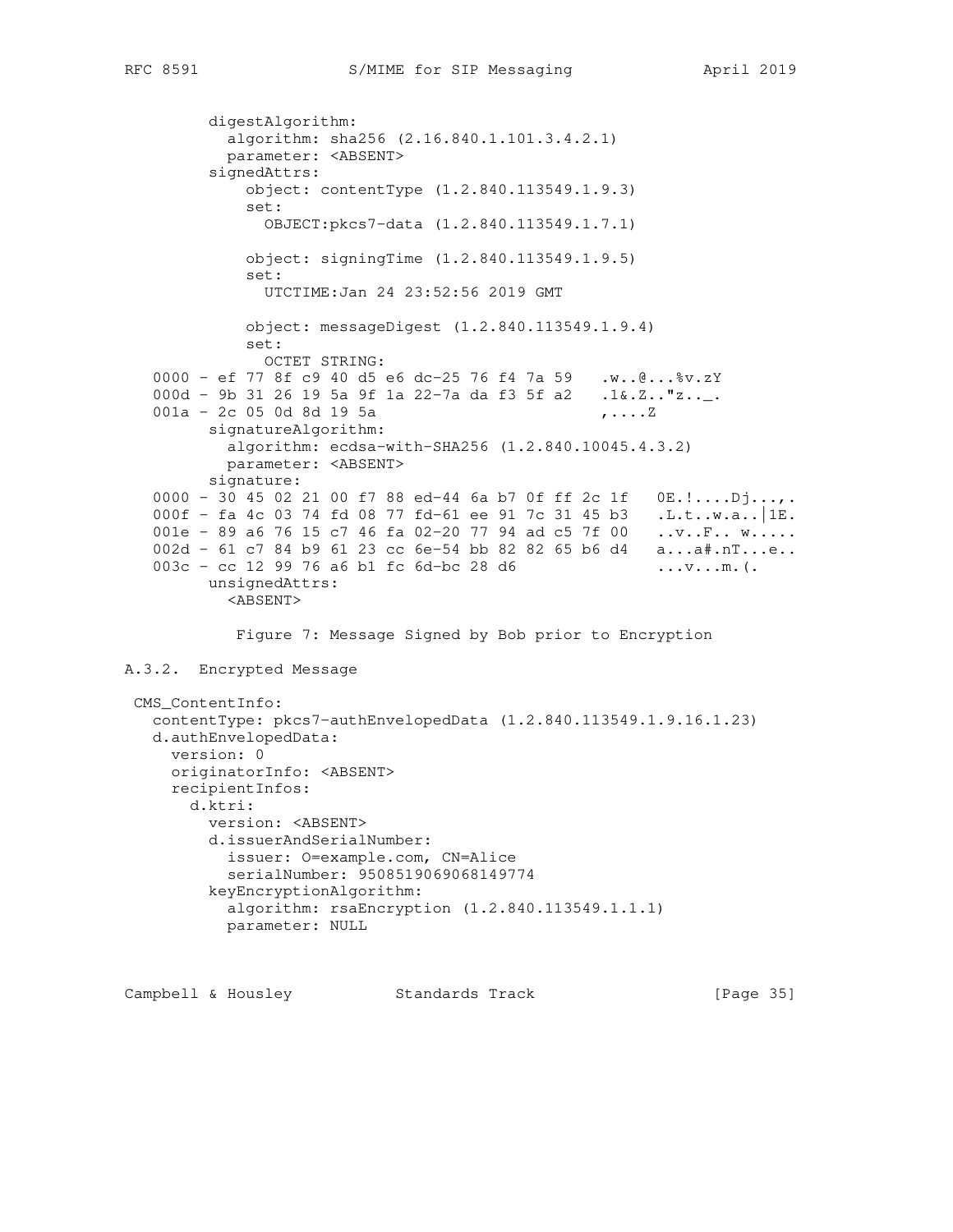| 0000 - 75 9a 61 b4 dd f1 f1 af-24 66 80 05 63 5e 47<br>$u.as f.c^c$<br>000f - 61 10 fa 27 23 c1 b9 e4-54 84 b6 d3 3e 83 87<br>$a'$ $*$ $T$ $>$<br>001e - de 96 7d c5 e0 ca fb 35-57 1a 56 a1 97 5c b5<br>$\ldots$ }5W.V. $\ldots$<br>002d - 50 e7 be 31 c1 31 da 80-fb 73 10 24 84 5b ab<br>$P. .1.1. s.$ \$. [.<br>003c - b8 d6 4c ac 26 04 04 24-d9 33 05 61 c8 43 99<br>.1.6.05.3.a.C.<br>004b - 94 15 dd 64 4b 3c ad 95-07 2f 71 45 13 93 c9<br>$\ldots$ dK< $\ldots$ / qE $\ldots$<br>005a - 9f 28 2c 48 83 bd 0c cc-5d d5 4b 93 14 64 e0<br>$. ($ , $H.$ $]$ . $K.$ .d.<br>0069 - 0a 6e 55 e5 92 c5 1a 68-de 10 62 51 6e c7 d3<br>.nUhbQn<br>0078 - ca 8e 76 4b b8 ac 78 9a-88 37 77 65 ef 8d c3<br>$\ldots$ v $K \ldots x \ldots 7$ we<br>0087 - 6c 0a 6e d3 ec ae 52 85-ca c6 a2 9d 50 59 44<br>l.nRPYD<br>0096 - 57 19 al bd cf 90 6e 0f-f3 7e 2c 2e f0 f4 ec<br>$W \ldots n \ldots$ <sup><math>\ldots</math></sup> ,<br>00a5 - 62 25 10 0c c0 62 e1 c7-48 96 3b bc 88 b8 e3<br>$b\text{\textdegree} \ldots b\ldots H\ldots \ldots$<br>00b4 - df cf 71 40 73 72 9d d5-c7 58 3e 75 8a cf 3d<br>$\ldots$ q@sr $X > u$ =<br>$. \circ / \ldots$ " $.   . \nabla \ldots$ ')<br>00c3 - 18 6f 2f a4 17 be 22 c3-7c 9a 76 c6 b4 27 29<br>00d2 - aa d2 7f 73 ae 44 ac 98-47 4d 1e eb 48 94 8c<br>$\ldots s.D.$ . GMH<br>00e1 - 12 a4 03 d0 b3 ce 08 a2-18 d6 af 45 69 24 89<br>Ei\$.<br>00f0 - 7c c5 c9 66 4f 6d fe b3-f1 81 41 15 8d fc 3b<br>$\vert \ldots$ fom $\ldots$ . $\ldots$ $\ldots$ ;<br>00ff - 84 09 0a a6 03 80 aa 86-51 37 e1 69 9c 5c 81<br>$\ldots \ldots \Omega 7.1. \backslash.$<br>010e - 97 41 67 9d 7a 3c 90 ba-79 e6 d7 d5 c8 d8 9b<br>.Aq.z <y<br>011d - b5 4a 66 74 23 e4 3b 0b-7d 6f 78 c0 b4 ab 67<br/><math>Jft#,;.\}</math>oxg<br/>012c - bc 34 36 62 a6 35 fe 59-5f 11 49 c5 39 50 ca<br/><math>.46b.5.Y_-.I.9P.</math><br/><math>\ldots</math>1."~<math>\circ</math>v@@<br/>013b - c2 e0 ba 31 8c 22 7e 6f-76 a8 d9 40 40 0f d3<br/><math>014a - d3</math> ea 1c 8e ce a0 03 dc-ce 2f 1f b0 0f 5c ea<br/>. / \ .<br/>0159 - 33 5d e1 30 3f cb f9 3d-8e 1c bf d6 82 f1<br/>9b<br/><math>31.0? = </math><br/>0168 - eb 62 4b ac d1 d7 b8 f5-80 f1 14 a1 3b 89 08<br/><math>.bK. \ldots \ldots \ldots \ldots</math><br/>0177 - 94 fb 40 44 a5 da a7 64-b7 f8 c5 ff 92 94 94<br/><math>\ldots</math>@Dd<br/>0186 - 52 b3 5a eb 96 39 b8 ad-63 c0 51 5c 95 cc c6<br/><math>R.Z9c.Q \ldots</math><br/>0195 - f8 23 c2 20 10 67 ea 22-62 41 3f ef 39 7d 48<br/><math>.*. .g. "bA?.9}H</math><br/>01a4 - f7 b6 14 3f 84 2a e8 e1-a4 8c ad 3a e0 1a ba<br/><math>\ldots ? \cdot * \ldots \ldots \ldots</math><br/>01b3 - a3 cf 9e e7 e3 66 20 e0-5c ca 06 11 bf ac 00<br/><math>\ldots</math>. f <math>\ldots</math>.<br/>01c2 - ee f1 a4 98 f2 d2 59 b9-f0 f7 da 83 ef 6f 1b<br/>. Y 0 .<br/>01d1 - 06 1f 38 7c 2d c4 8c 8b-5d ba ca 86 23 08 f3<br/><math>\ldots 8</math>   <math> \ldots</math> ] <math>\ldots</math> # <math>\ldots</math><br/>01e0 - 2f 47 92 51 65 c9 e5 eb-b4 67 79 98 84 91 8d<br/>/G.Qegy<br/>01ef - d6 97 b4 47 f4 c4 07 98-9b 88 9b 0c 2e 95 80<br/>. G<br/><math>01fe - af 78</math><br/><math>\cdot</math> X<br/>authEncryptedContentInfo:<br/>contentType: pkcs7-data (1.2.840.113549.1.7.1)<br/>contentEncryptionAlgorithm:<br/>algorithm: aes-128-gcm (2.16.840.1.101.3.4.1.6)<br/>parameter:<br/>aes-nonce:<br/>0000 - 4d 87 57 22 2e ac 52 94-11 7f 0c 12<br/><math>M.W'' \ldots R \ldots</math><br/>aes-ICVlen: 16</y<br> |  |
|-----------------------------------------------------------------------------------------------------------------------------------------------------------------------------------------------------------------------------------------------------------------------------------------------------------------------------------------------------------------------------------------------------------------------------------------------------------------------------------------------------------------------------------------------------------------------------------------------------------------------------------------------------------------------------------------------------------------------------------------------------------------------------------------------------------------------------------------------------------------------------------------------------------------------------------------------------------------------------------------------------------------------------------------------------------------------------------------------------------------------------------------------------------------------------------------------------------------------------------------------------------------------------------------------------------------------------------------------------------------------------------------------------------------------------------------------------------------------------------------------------------------------------------------------------------------------------------------------------------------------------------------------------------------------------------------------------------------------------------------------------------------------------------------------------------------------------------------------------------------------------------------------------------------------------------------------------------------------------------------------------------------------------------------------------------------------------------------------------------------------------------------------------------------------------------------------------------------------------------------------------------------------------------------------------------------------------------------------------------------------------------------------------------------------------------------------------------------------------------------------------------------------------------------------------------------------------------------------------------------------------------------------------------------------------------------------------------------------------------------------------------------------------------------------------------------------------------------------------------------------------------------------------------------------------------------------------------------------------------------------------------------------------------------------------------------------------------------------------------------------------------------------------------------------------------------------------------------------------------------------------------------------------------------------------------------------------------------------------------------------------------------------------------------------------------------------------------------------------------|--|
|                                                                                                                                                                                                                                                                                                                                                                                                                                                                                                                                                                                                                                                                                                                                                                                                                                                                                                                                                                                                                                                                                                                                                                                                                                                                                                                                                                                                                                                                                                                                                                                                                                                                                                                                                                                                                                                                                                                                                                                                                                                                                                                                                                                                                                                                                                                                                                                                                                                                                                                                                                                                                                                                                                                                                                                                                                                                                                                                                                                                                                                                                                                                                                                                                                                                                                                                                                                                                                                                                   |  |
|                                                                                                                                                                                                                                                                                                                                                                                                                                                                                                                                                                                                                                                                                                                                                                                                                                                                                                                                                                                                                                                                                                                                                                                                                                                                                                                                                                                                                                                                                                                                                                                                                                                                                                                                                                                                                                                                                                                                                                                                                                                                                                                                                                                                                                                                                                                                                                                                                                                                                                                                                                                                                                                                                                                                                                                                                                                                                                                                                                                                                                                                                                                                                                                                                                                                                                                                                                                                                                                                                   |  |
|                                                                                                                                                                                                                                                                                                                                                                                                                                                                                                                                                                                                                                                                                                                                                                                                                                                                                                                                                                                                                                                                                                                                                                                                                                                                                                                                                                                                                                                                                                                                                                                                                                                                                                                                                                                                                                                                                                                                                                                                                                                                                                                                                                                                                                                                                                                                                                                                                                                                                                                                                                                                                                                                                                                                                                                                                                                                                                                                                                                                                                                                                                                                                                                                                                                                                                                                                                                                                                                                                   |  |
|                                                                                                                                                                                                                                                                                                                                                                                                                                                                                                                                                                                                                                                                                                                                                                                                                                                                                                                                                                                                                                                                                                                                                                                                                                                                                                                                                                                                                                                                                                                                                                                                                                                                                                                                                                                                                                                                                                                                                                                                                                                                                                                                                                                                                                                                                                                                                                                                                                                                                                                                                                                                                                                                                                                                                                                                                                                                                                                                                                                                                                                                                                                                                                                                                                                                                                                                                                                                                                                                                   |  |
|                                                                                                                                                                                                                                                                                                                                                                                                                                                                                                                                                                                                                                                                                                                                                                                                                                                                                                                                                                                                                                                                                                                                                                                                                                                                                                                                                                                                                                                                                                                                                                                                                                                                                                                                                                                                                                                                                                                                                                                                                                                                                                                                                                                                                                                                                                                                                                                                                                                                                                                                                                                                                                                                                                                                                                                                                                                                                                                                                                                                                                                                                                                                                                                                                                                                                                                                                                                                                                                                                   |  |
|                                                                                                                                                                                                                                                                                                                                                                                                                                                                                                                                                                                                                                                                                                                                                                                                                                                                                                                                                                                                                                                                                                                                                                                                                                                                                                                                                                                                                                                                                                                                                                                                                                                                                                                                                                                                                                                                                                                                                                                                                                                                                                                                                                                                                                                                                                                                                                                                                                                                                                                                                                                                                                                                                                                                                                                                                                                                                                                                                                                                                                                                                                                                                                                                                                                                                                                                                                                                                                                                                   |  |
|                                                                                                                                                                                                                                                                                                                                                                                                                                                                                                                                                                                                                                                                                                                                                                                                                                                                                                                                                                                                                                                                                                                                                                                                                                                                                                                                                                                                                                                                                                                                                                                                                                                                                                                                                                                                                                                                                                                                                                                                                                                                                                                                                                                                                                                                                                                                                                                                                                                                                                                                                                                                                                                                                                                                                                                                                                                                                                                                                                                                                                                                                                                                                                                                                                                                                                                                                                                                                                                                                   |  |
|                                                                                                                                                                                                                                                                                                                                                                                                                                                                                                                                                                                                                                                                                                                                                                                                                                                                                                                                                                                                                                                                                                                                                                                                                                                                                                                                                                                                                                                                                                                                                                                                                                                                                                                                                                                                                                                                                                                                                                                                                                                                                                                                                                                                                                                                                                                                                                                                                                                                                                                                                                                                                                                                                                                                                                                                                                                                                                                                                                                                                                                                                                                                                                                                                                                                                                                                                                                                                                                                                   |  |
|                                                                                                                                                                                                                                                                                                                                                                                                                                                                                                                                                                                                                                                                                                                                                                                                                                                                                                                                                                                                                                                                                                                                                                                                                                                                                                                                                                                                                                                                                                                                                                                                                                                                                                                                                                                                                                                                                                                                                                                                                                                                                                                                                                                                                                                                                                                                                                                                                                                                                                                                                                                                                                                                                                                                                                                                                                                                                                                                                                                                                                                                                                                                                                                                                                                                                                                                                                                                                                                                                   |  |
|                                                                                                                                                                                                                                                                                                                                                                                                                                                                                                                                                                                                                                                                                                                                                                                                                                                                                                                                                                                                                                                                                                                                                                                                                                                                                                                                                                                                                                                                                                                                                                                                                                                                                                                                                                                                                                                                                                                                                                                                                                                                                                                                                                                                                                                                                                                                                                                                                                                                                                                                                                                                                                                                                                                                                                                                                                                                                                                                                                                                                                                                                                                                                                                                                                                                                                                                                                                                                                                                                   |  |
|                                                                                                                                                                                                                                                                                                                                                                                                                                                                                                                                                                                                                                                                                                                                                                                                                                                                                                                                                                                                                                                                                                                                                                                                                                                                                                                                                                                                                                                                                                                                                                                                                                                                                                                                                                                                                                                                                                                                                                                                                                                                                                                                                                                                                                                                                                                                                                                                                                                                                                                                                                                                                                                                                                                                                                                                                                                                                                                                                                                                                                                                                                                                                                                                                                                                                                                                                                                                                                                                                   |  |
|                                                                                                                                                                                                                                                                                                                                                                                                                                                                                                                                                                                                                                                                                                                                                                                                                                                                                                                                                                                                                                                                                                                                                                                                                                                                                                                                                                                                                                                                                                                                                                                                                                                                                                                                                                                                                                                                                                                                                                                                                                                                                                                                                                                                                                                                                                                                                                                                                                                                                                                                                                                                                                                                                                                                                                                                                                                                                                                                                                                                                                                                                                                                                                                                                                                                                                                                                                                                                                                                                   |  |
|                                                                                                                                                                                                                                                                                                                                                                                                                                                                                                                                                                                                                                                                                                                                                                                                                                                                                                                                                                                                                                                                                                                                                                                                                                                                                                                                                                                                                                                                                                                                                                                                                                                                                                                                                                                                                                                                                                                                                                                                                                                                                                                                                                                                                                                                                                                                                                                                                                                                                                                                                                                                                                                                                                                                                                                                                                                                                                                                                                                                                                                                                                                                                                                                                                                                                                                                                                                                                                                                                   |  |
|                                                                                                                                                                                                                                                                                                                                                                                                                                                                                                                                                                                                                                                                                                                                                                                                                                                                                                                                                                                                                                                                                                                                                                                                                                                                                                                                                                                                                                                                                                                                                                                                                                                                                                                                                                                                                                                                                                                                                                                                                                                                                                                                                                                                                                                                                                                                                                                                                                                                                                                                                                                                                                                                                                                                                                                                                                                                                                                                                                                                                                                                                                                                                                                                                                                                                                                                                                                                                                                                                   |  |
|                                                                                                                                                                                                                                                                                                                                                                                                                                                                                                                                                                                                                                                                                                                                                                                                                                                                                                                                                                                                                                                                                                                                                                                                                                                                                                                                                                                                                                                                                                                                                                                                                                                                                                                                                                                                                                                                                                                                                                                                                                                                                                                                                                                                                                                                                                                                                                                                                                                                                                                                                                                                                                                                                                                                                                                                                                                                                                                                                                                                                                                                                                                                                                                                                                                                                                                                                                                                                                                                                   |  |
|                                                                                                                                                                                                                                                                                                                                                                                                                                                                                                                                                                                                                                                                                                                                                                                                                                                                                                                                                                                                                                                                                                                                                                                                                                                                                                                                                                                                                                                                                                                                                                                                                                                                                                                                                                                                                                                                                                                                                                                                                                                                                                                                                                                                                                                                                                                                                                                                                                                                                                                                                                                                                                                                                                                                                                                                                                                                                                                                                                                                                                                                                                                                                                                                                                                                                                                                                                                                                                                                                   |  |
|                                                                                                                                                                                                                                                                                                                                                                                                                                                                                                                                                                                                                                                                                                                                                                                                                                                                                                                                                                                                                                                                                                                                                                                                                                                                                                                                                                                                                                                                                                                                                                                                                                                                                                                                                                                                                                                                                                                                                                                                                                                                                                                                                                                                                                                                                                                                                                                                                                                                                                                                                                                                                                                                                                                                                                                                                                                                                                                                                                                                                                                                                                                                                                                                                                                                                                                                                                                                                                                                                   |  |
|                                                                                                                                                                                                                                                                                                                                                                                                                                                                                                                                                                                                                                                                                                                                                                                                                                                                                                                                                                                                                                                                                                                                                                                                                                                                                                                                                                                                                                                                                                                                                                                                                                                                                                                                                                                                                                                                                                                                                                                                                                                                                                                                                                                                                                                                                                                                                                                                                                                                                                                                                                                                                                                                                                                                                                                                                                                                                                                                                                                                                                                                                                                                                                                                                                                                                                                                                                                                                                                                                   |  |
|                                                                                                                                                                                                                                                                                                                                                                                                                                                                                                                                                                                                                                                                                                                                                                                                                                                                                                                                                                                                                                                                                                                                                                                                                                                                                                                                                                                                                                                                                                                                                                                                                                                                                                                                                                                                                                                                                                                                                                                                                                                                                                                                                                                                                                                                                                                                                                                                                                                                                                                                                                                                                                                                                                                                                                                                                                                                                                                                                                                                                                                                                                                                                                                                                                                                                                                                                                                                                                                                                   |  |
|                                                                                                                                                                                                                                                                                                                                                                                                                                                                                                                                                                                                                                                                                                                                                                                                                                                                                                                                                                                                                                                                                                                                                                                                                                                                                                                                                                                                                                                                                                                                                                                                                                                                                                                                                                                                                                                                                                                                                                                                                                                                                                                                                                                                                                                                                                                                                                                                                                                                                                                                                                                                                                                                                                                                                                                                                                                                                                                                                                                                                                                                                                                                                                                                                                                                                                                                                                                                                                                                                   |  |
|                                                                                                                                                                                                                                                                                                                                                                                                                                                                                                                                                                                                                                                                                                                                                                                                                                                                                                                                                                                                                                                                                                                                                                                                                                                                                                                                                                                                                                                                                                                                                                                                                                                                                                                                                                                                                                                                                                                                                                                                                                                                                                                                                                                                                                                                                                                                                                                                                                                                                                                                                                                                                                                                                                                                                                                                                                                                                                                                                                                                                                                                                                                                                                                                                                                                                                                                                                                                                                                                                   |  |
|                                                                                                                                                                                                                                                                                                                                                                                                                                                                                                                                                                                                                                                                                                                                                                                                                                                                                                                                                                                                                                                                                                                                                                                                                                                                                                                                                                                                                                                                                                                                                                                                                                                                                                                                                                                                                                                                                                                                                                                                                                                                                                                                                                                                                                                                                                                                                                                                                                                                                                                                                                                                                                                                                                                                                                                                                                                                                                                                                                                                                                                                                                                                                                                                                                                                                                                                                                                                                                                                                   |  |
|                                                                                                                                                                                                                                                                                                                                                                                                                                                                                                                                                                                                                                                                                                                                                                                                                                                                                                                                                                                                                                                                                                                                                                                                                                                                                                                                                                                                                                                                                                                                                                                                                                                                                                                                                                                                                                                                                                                                                                                                                                                                                                                                                                                                                                                                                                                                                                                                                                                                                                                                                                                                                                                                                                                                                                                                                                                                                                                                                                                                                                                                                                                                                                                                                                                                                                                                                                                                                                                                                   |  |
|                                                                                                                                                                                                                                                                                                                                                                                                                                                                                                                                                                                                                                                                                                                                                                                                                                                                                                                                                                                                                                                                                                                                                                                                                                                                                                                                                                                                                                                                                                                                                                                                                                                                                                                                                                                                                                                                                                                                                                                                                                                                                                                                                                                                                                                                                                                                                                                                                                                                                                                                                                                                                                                                                                                                                                                                                                                                                                                                                                                                                                                                                                                                                                                                                                                                                                                                                                                                                                                                                   |  |
|                                                                                                                                                                                                                                                                                                                                                                                                                                                                                                                                                                                                                                                                                                                                                                                                                                                                                                                                                                                                                                                                                                                                                                                                                                                                                                                                                                                                                                                                                                                                                                                                                                                                                                                                                                                                                                                                                                                                                                                                                                                                                                                                                                                                                                                                                                                                                                                                                                                                                                                                                                                                                                                                                                                                                                                                                                                                                                                                                                                                                                                                                                                                                                                                                                                                                                                                                                                                                                                                                   |  |
|                                                                                                                                                                                                                                                                                                                                                                                                                                                                                                                                                                                                                                                                                                                                                                                                                                                                                                                                                                                                                                                                                                                                                                                                                                                                                                                                                                                                                                                                                                                                                                                                                                                                                                                                                                                                                                                                                                                                                                                                                                                                                                                                                                                                                                                                                                                                                                                                                                                                                                                                                                                                                                                                                                                                                                                                                                                                                                                                                                                                                                                                                                                                                                                                                                                                                                                                                                                                                                                                                   |  |
|                                                                                                                                                                                                                                                                                                                                                                                                                                                                                                                                                                                                                                                                                                                                                                                                                                                                                                                                                                                                                                                                                                                                                                                                                                                                                                                                                                                                                                                                                                                                                                                                                                                                                                                                                                                                                                                                                                                                                                                                                                                                                                                                                                                                                                                                                                                                                                                                                                                                                                                                                                                                                                                                                                                                                                                                                                                                                                                                                                                                                                                                                                                                                                                                                                                                                                                                                                                                                                                                                   |  |
|                                                                                                                                                                                                                                                                                                                                                                                                                                                                                                                                                                                                                                                                                                                                                                                                                                                                                                                                                                                                                                                                                                                                                                                                                                                                                                                                                                                                                                                                                                                                                                                                                                                                                                                                                                                                                                                                                                                                                                                                                                                                                                                                                                                                                                                                                                                                                                                                                                                                                                                                                                                                                                                                                                                                                                                                                                                                                                                                                                                                                                                                                                                                                                                                                                                                                                                                                                                                                                                                                   |  |
|                                                                                                                                                                                                                                                                                                                                                                                                                                                                                                                                                                                                                                                                                                                                                                                                                                                                                                                                                                                                                                                                                                                                                                                                                                                                                                                                                                                                                                                                                                                                                                                                                                                                                                                                                                                                                                                                                                                                                                                                                                                                                                                                                                                                                                                                                                                                                                                                                                                                                                                                                                                                                                                                                                                                                                                                                                                                                                                                                                                                                                                                                                                                                                                                                                                                                                                                                                                                                                                                                   |  |
|                                                                                                                                                                                                                                                                                                                                                                                                                                                                                                                                                                                                                                                                                                                                                                                                                                                                                                                                                                                                                                                                                                                                                                                                                                                                                                                                                                                                                                                                                                                                                                                                                                                                                                                                                                                                                                                                                                                                                                                                                                                                                                                                                                                                                                                                                                                                                                                                                                                                                                                                                                                                                                                                                                                                                                                                                                                                                                                                                                                                                                                                                                                                                                                                                                                                                                                                                                                                                                                                                   |  |
|                                                                                                                                                                                                                                                                                                                                                                                                                                                                                                                                                                                                                                                                                                                                                                                                                                                                                                                                                                                                                                                                                                                                                                                                                                                                                                                                                                                                                                                                                                                                                                                                                                                                                                                                                                                                                                                                                                                                                                                                                                                                                                                                                                                                                                                                                                                                                                                                                                                                                                                                                                                                                                                                                                                                                                                                                                                                                                                                                                                                                                                                                                                                                                                                                                                                                                                                                                                                                                                                                   |  |
|                                                                                                                                                                                                                                                                                                                                                                                                                                                                                                                                                                                                                                                                                                                                                                                                                                                                                                                                                                                                                                                                                                                                                                                                                                                                                                                                                                                                                                                                                                                                                                                                                                                                                                                                                                                                                                                                                                                                                                                                                                                                                                                                                                                                                                                                                                                                                                                                                                                                                                                                                                                                                                                                                                                                                                                                                                                                                                                                                                                                                                                                                                                                                                                                                                                                                                                                                                                                                                                                                   |  |
|                                                                                                                                                                                                                                                                                                                                                                                                                                                                                                                                                                                                                                                                                                                                                                                                                                                                                                                                                                                                                                                                                                                                                                                                                                                                                                                                                                                                                                                                                                                                                                                                                                                                                                                                                                                                                                                                                                                                                                                                                                                                                                                                                                                                                                                                                                                                                                                                                                                                                                                                                                                                                                                                                                                                                                                                                                                                                                                                                                                                                                                                                                                                                                                                                                                                                                                                                                                                                                                                                   |  |
|                                                                                                                                                                                                                                                                                                                                                                                                                                                                                                                                                                                                                                                                                                                                                                                                                                                                                                                                                                                                                                                                                                                                                                                                                                                                                                                                                                                                                                                                                                                                                                                                                                                                                                                                                                                                                                                                                                                                                                                                                                                                                                                                                                                                                                                                                                                                                                                                                                                                                                                                                                                                                                                                                                                                                                                                                                                                                                                                                                                                                                                                                                                                                                                                                                                                                                                                                                                                                                                                                   |  |
|                                                                                                                                                                                                                                                                                                                                                                                                                                                                                                                                                                                                                                                                                                                                                                                                                                                                                                                                                                                                                                                                                                                                                                                                                                                                                                                                                                                                                                                                                                                                                                                                                                                                                                                                                                                                                                                                                                                                                                                                                                                                                                                                                                                                                                                                                                                                                                                                                                                                                                                                                                                                                                                                                                                                                                                                                                                                                                                                                                                                                                                                                                                                                                                                                                                                                                                                                                                                                                                                                   |  |
|                                                                                                                                                                                                                                                                                                                                                                                                                                                                                                                                                                                                                                                                                                                                                                                                                                                                                                                                                                                                                                                                                                                                                                                                                                                                                                                                                                                                                                                                                                                                                                                                                                                                                                                                                                                                                                                                                                                                                                                                                                                                                                                                                                                                                                                                                                                                                                                                                                                                                                                                                                                                                                                                                                                                                                                                                                                                                                                                                                                                                                                                                                                                                                                                                                                                                                                                                                                                                                                                                   |  |
|                                                                                                                                                                                                                                                                                                                                                                                                                                                                                                                                                                                                                                                                                                                                                                                                                                                                                                                                                                                                                                                                                                                                                                                                                                                                                                                                                                                                                                                                                                                                                                                                                                                                                                                                                                                                                                                                                                                                                                                                                                                                                                                                                                                                                                                                                                                                                                                                                                                                                                                                                                                                                                                                                                                                                                                                                                                                                                                                                                                                                                                                                                                                                                                                                                                                                                                                                                                                                                                                                   |  |
|                                                                                                                                                                                                                                                                                                                                                                                                                                                                                                                                                                                                                                                                                                                                                                                                                                                                                                                                                                                                                                                                                                                                                                                                                                                                                                                                                                                                                                                                                                                                                                                                                                                                                                                                                                                                                                                                                                                                                                                                                                                                                                                                                                                                                                                                                                                                                                                                                                                                                                                                                                                                                                                                                                                                                                                                                                                                                                                                                                                                                                                                                                                                                                                                                                                                                                                                                                                                                                                                                   |  |
|                                                                                                                                                                                                                                                                                                                                                                                                                                                                                                                                                                                                                                                                                                                                                                                                                                                                                                                                                                                                                                                                                                                                                                                                                                                                                                                                                                                                                                                                                                                                                                                                                                                                                                                                                                                                                                                                                                                                                                                                                                                                                                                                                                                                                                                                                                                                                                                                                                                                                                                                                                                                                                                                                                                                                                                                                                                                                                                                                                                                                                                                                                                                                                                                                                                                                                                                                                                                                                                                                   |  |
|                                                                                                                                                                                                                                                                                                                                                                                                                                                                                                                                                                                                                                                                                                                                                                                                                                                                                                                                                                                                                                                                                                                                                                                                                                                                                                                                                                                                                                                                                                                                                                                                                                                                                                                                                                                                                                                                                                                                                                                                                                                                                                                                                                                                                                                                                                                                                                                                                                                                                                                                                                                                                                                                                                                                                                                                                                                                                                                                                                                                                                                                                                                                                                                                                                                                                                                                                                                                                                                                                   |  |
|                                                                                                                                                                                                                                                                                                                                                                                                                                                                                                                                                                                                                                                                                                                                                                                                                                                                                                                                                                                                                                                                                                                                                                                                                                                                                                                                                                                                                                                                                                                                                                                                                                                                                                                                                                                                                                                                                                                                                                                                                                                                                                                                                                                                                                                                                                                                                                                                                                                                                                                                                                                                                                                                                                                                                                                                                                                                                                                                                                                                                                                                                                                                                                                                                                                                                                                                                                                                                                                                                   |  |
|                                                                                                                                                                                                                                                                                                                                                                                                                                                                                                                                                                                                                                                                                                                                                                                                                                                                                                                                                                                                                                                                                                                                                                                                                                                                                                                                                                                                                                                                                                                                                                                                                                                                                                                                                                                                                                                                                                                                                                                                                                                                                                                                                                                                                                                                                                                                                                                                                                                                                                                                                                                                                                                                                                                                                                                                                                                                                                                                                                                                                                                                                                                                                                                                                                                                                                                                                                                                                                                                                   |  |
|                                                                                                                                                                                                                                                                                                                                                                                                                                                                                                                                                                                                                                                                                                                                                                                                                                                                                                                                                                                                                                                                                                                                                                                                                                                                                                                                                                                                                                                                                                                                                                                                                                                                                                                                                                                                                                                                                                                                                                                                                                                                                                                                                                                                                                                                                                                                                                                                                                                                                                                                                                                                                                                                                                                                                                                                                                                                                                                                                                                                                                                                                                                                                                                                                                                                                                                                                                                                                                                                                   |  |
| encryptedContent:                                                                                                                                                                                                                                                                                                                                                                                                                                                                                                                                                                                                                                                                                                                                                                                                                                                                                                                                                                                                                                                                                                                                                                                                                                                                                                                                                                                                                                                                                                                                                                                                                                                                                                                                                                                                                                                                                                                                                                                                                                                                                                                                                                                                                                                                                                                                                                                                                                                                                                                                                                                                                                                                                                                                                                                                                                                                                                                                                                                                                                                                                                                                                                                                                                                                                                                                                                                                                                                                 |  |
| $\cdot \cdot \cdot = 1$                                                                                                                                                                                                                                                                                                                                                                                                                                                                                                                                                                                                                                                                                                                                                                                                                                                                                                                                                                                                                                                                                                                                                                                                                                                                                                                                                                                                                                                                                                                                                                                                                                                                                                                                                                                                                                                                                                                                                                                                                                                                                                                                                                                                                                                                                                                                                                                                                                                                                                                                                                                                                                                                                                                                                                                                                                                                                                                                                                                                                                                                                                                                                                                                                                                                                                                                                                                                                                                           |  |
| 000f - 8b 0f ee 3d 7e 2e 85 18-1a ec f1 a8 9e 1a 2e<br>$\ldots \ldots \vee \ldots \vee \ldots \vee$                                                                                                                                                                                                                                                                                                                                                                                                                                                                                                                                                                                                                                                                                                                                                                                                                                                                                                                                                                                                                                                                                                                                                                                                                                                                                                                                                                                                                                                                                                                                                                                                                                                                                                                                                                                                                                                                                                                                                                                                                                                                                                                                                                                                                                                                                                                                                                                                                                                                                                                                                                                                                                                                                                                                                                                                                                                                                                                                                                                                                                                                                                                                                                                                                                                                                                                                                                               |  |
| 001e - de cd 94 04 88 56 12 df-c6 98 43 34 d8 60 2b                                                                                                                                                                                                                                                                                                                                                                                                                                                                                                                                                                                                                                                                                                                                                                                                                                                                                                                                                                                                                                                                                                                                                                                                                                                                                                                                                                                                                                                                                                                                                                                                                                                                                                                                                                                                                                                                                                                                                                                                                                                                                                                                                                                                                                                                                                                                                                                                                                                                                                                                                                                                                                                                                                                                                                                                                                                                                                                                                                                                                                                                                                                                                                                                                                                                                                                                                                                                                               |  |

Campbell & Housley Standards Track [Page 36]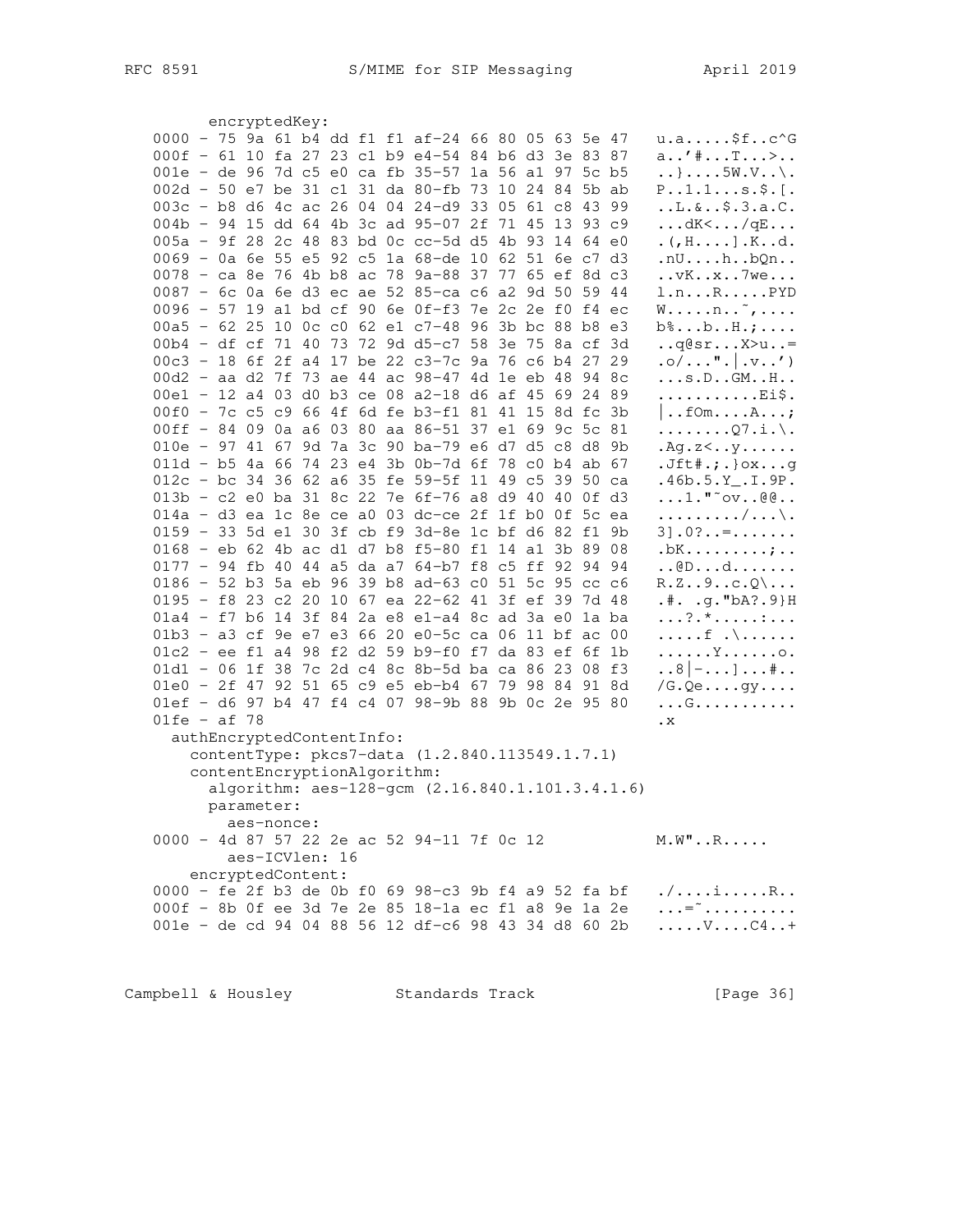| 002d - 77 49 b2 50 4e 45 f5 7c-3b 06 66 26 b0 fc 74   |  |  |  |  |  |  |  |  | $wI.PNE.$ $f&.$ t                                |
|-------------------------------------------------------|--|--|--|--|--|--|--|--|--------------------------------------------------|
| 003c - 62 36 1e ec 26 7c 56 01-39 be 5c d2 86 a2 af   |  |  |  |  |  |  |  |  | $b6&V.9.\$                                       |
| 004b - 96 96 cf 51 85 22 78 e5-2c 38 18 ca b0 a6 8c   |  |  |  |  |  |  |  |  | $\ldots$ Q. "x., 8                               |
| 005a - 59 8d e4 fc e1 4a 33 38-84 e4 de 5d df 57 ed   |  |  |  |  |  |  |  |  | $Y \ldots$ J38]. $W$ .                           |
| 0069 - d7 88 67 02 7a 31 e4 a7-c0 c0 29 91 44 c5 de   |  |  |  |  |  |  |  |  | $\ldots$ g.z $1 \ldots$ ).D                      |
| 0078 - 6b ae 39 69 9e 70 0e 05-7e b0 f0 da d7 3b 8b   |  |  |  |  |  |  |  |  | k.9i.p.                                          |
| 0087 - 36 9f 42 eb 32 1b 41 53-87 81 d9 82 al 1a 0b   |  |  |  |  |  |  |  |  | 6.B.2.AS                                         |
| 0096 - 39 43 ac 10 c9 7b 54 ee-b7 3b 38 ec 13 1a fc   |  |  |  |  |  |  |  |  | $9C \ldots$ { $T \ldots 8 \ldots$ }              |
| 00a5 - 56 10 e3 73 48 72 74 d6-9c af a9 54 19 02 88   |  |  |  |  |  |  |  |  | V. . sHrt. T.                                    |
| 00b4 - 6c 64 f6 96 2d 42 eb 33-f9 04 1a 4a e1 1b 88   |  |  |  |  |  |  |  |  | $ld. -B.3J$                                      |
| 00c3 - dc 69 58 d5 3d f5 0b 8b-b5 2a a3 5e 22 99 88   |  |  |  |  |  |  |  |  | $.$ iX.= * . ^ "                                 |
| 00d2 - 5d 0a ae 41 6b 86 f0 a8-8d 0e b7 a9 81 db b2   |  |  |  |  |  |  |  |  |                                                  |
| 00e1 - 83 e8 b9 4e 9d 50 bf 62-65 c2 34 8a 18 a1 69   |  |  |  |  |  |  |  |  | $] \ldots$ Ak $\ldots$                           |
|                                                       |  |  |  |  |  |  |  |  | $\ldots$ N.P.be.4i                               |
| 00f0 - aa cb 5a 37 a5 29 bd a2-f9 cb 10 ef dd cf 14   |  |  |  |  |  |  |  |  | . . 27 . )                                       |
| 00ff - 23 10 95 d8 79 64 63 7b-d3 3f b1 3c 68 b4 cf   |  |  |  |  |  |  |  |  | $\{ \ldots \}$ $\}$                              |
| 010e - f9 a1 90 69 60 c1 ea 23-01 d3 25 b7 a1 5c 58   |  |  |  |  |  |  |  |  | $\dots i \dots * \dots * \dots \times$           |
| 011d - 29 f3 ea 03 8f 24 df 6b-23 18 03 77 d3 71 31   |  |  |  |  |  |  |  |  | $, \ldots$ \$.k#w.q1                             |
| 012c - f7 5d b1 8f 41 f9 d8 5b-65 3d fa 46 bf 26 17   |  |  |  |  |  |  |  |  | $. \,$ ] $A$ [e=. $F$ .&.                        |
| 013b - 12 63 26 cc f1 cb 83 34-57 75 23 52 c8 41 7a   |  |  |  |  |  |  |  |  | .C&4Wu#R.Az                                      |
| 014a - 09 44 84 d7 b6 4b cf 51-b2 6a 9b eb 3a 0e d4   |  |  |  |  |  |  |  |  | .DK.Q.j:                                         |
| 0159 - b9 ca f1 bd 23 c6 90 c6-54 f7 eb 9c e9 85 2e   |  |  |  |  |  |  |  |  | . # T                                            |
| 0168 - 2f 6d 06 8e ef 8b a3 3b-c6 c4 dd dc a7 ae f4   |  |  |  |  |  |  |  |  | $/m. \ldots \ldots \ldots$                       |
| 0177 - d3 57 47 37 d7 c4 dc 1e-93 77 0d 8f 4f 22 de   |  |  |  |  |  |  |  |  | $.WG7WO"$ .                                      |
| 0186 - a6 1d 73 08 3c 32 c4 03-8c 1e b3 dd 33 83 a8   |  |  |  |  |  |  |  |  | s. < 23                                          |
| 0195 - 9a 87 95 e2 41 c2 ed 7c-b6 80 75 8c 04 10 69   |  |  |  |  |  |  |  |  | $\ldots$ $A \ldots$ $\ldots$ $u \ldots i$        |
| 01a4 - 48 98 60 fc 9f 49 0e 85-23 60 72 54 8b 32 49   |  |  |  |  |  |  |  |  | $HI$ #.rT.2I                                     |
| 01b3 - 69 8f 99 95 3a cf 1e c6-58 b7 aa 85 e5 54 c4   |  |  |  |  |  |  |  |  | $i \ldots i \ldots x \ldots$ T.                  |
| $01c2 - 49$ 70 1a 6d 4b 03 9e d1-03 dc 45 8d f4 b2 9c |  |  |  |  |  |  |  |  | $Ip.mK.\ldots.E\ldots$                           |
| 01d1 - b0 4b 8c ed d5 40 c8 43-48 da 79 c1 86 56 d5   |  |  |  |  |  |  |  |  | .K@.CH.yV.                                       |
| 01e0 - 18 8f 9f 3a 9e 4b 9b 84-0c 70 66 4b 90 29 6c   |  |  |  |  |  |  |  |  | $\ldots$ : $K \ldots p fK.$ ) 1                  |
| 01ef - 60 b7 ac 98 4e 91 8d 48-a0 9d bd df b2 81 fc   |  |  |  |  |  |  |  |  | . N H                                            |
| 01fe - 86 25 10 db 59 d9 fa 9d-c9 3f 10 f9 c6 d7 be   |  |  |  |  |  |  |  |  | $.$ $\text{\^{8}}$ $\text{Y}$ ?                  |
| 020d - f7 29 31 d1 84 ca d7 ac-13 c1 a5 29 5f c8 9f   |  |  |  |  |  |  |  |  | .) $1 \ldots \ldots$                             |
| 021c - e3 bb 7e b8 e0 20 85 a8-28 c5 a1 38 78 6e 60   |  |  |  |  |  |  |  |  | $\dots$ $\dots$ 8xn.                             |
| 022b - 7a de 4f 5e 8d 41 15 90-92 09 ba 87 8a 79 30   |  |  |  |  |  |  |  |  | $z \cdot 0^\wedge \cdot A \cdot \ldots \cdot y0$ |
| 023a - 5a 53 16 c2 22 29 e4 2b-88 6d 06 48 1c 84 73   |  |  |  |  |  |  |  |  | $ZS$ "). $+$ . $m.H.$ .s                         |
| 0249 - f9 d5 12 69 e2 af 63 41-bc e2 0f 76 8e 86 0d   |  |  |  |  |  |  |  |  | $\dots i \dots cA \dots v \dots$                 |
| 0258 - 77 84 ed 46 15 0e 04 ff-50 cd 20 9c 5b 12 75   |  |  |  |  |  |  |  |  | $w \ldots F \ldots P \ldots$ [.u                 |
| 0267 - 11 36 9f e0 6b c4 aa 9a-72 d8 f1 fe 4f cf 08   |  |  |  |  |  |  |  |  | .6. . k. r. 0. .                                 |
| 0276 - 66 d6 64 b3 65 ff a8 6e-8c 1b 43 e7 a9 21 2a   |  |  |  |  |  |  |  |  | $f.d.e. .n. .C. .!*$                             |
| 0285 - ec c1 6c a3 50 a2 8e fa-e2 5f ac 05 4d d9 34   |  |  |  |  |  |  |  |  | $\dots$ 1. P. $\dots$ $\dots$ $\dots$ $M$ . 4    |
| 0294 - bf e7 e5 fa 4f 75 3a a4-15 96 8c 7e be c4 39   |  |  |  |  |  |  |  |  | $\ldots$ . Ou: $\ldots$ $\ldots$ . 9             |
| 02a3 - e0 ac 02 70 b4 87 4a 06-8d 22 48 4c 09 d9 e8   |  |  |  |  |  |  |  |  | $\ldots p \ldots J \ldots$ "HL                   |
| 02b2 - ab e1 7f 13 72 b4 b2 f6-5f 11 48 e8 93 3e da   |  |  |  |  |  |  |  |  | $r$ <sub></sub> H>.                              |
| 02c1 - 92 e5 d1 77 45 64 96 3b-39 1c 3b bd 9f 1c 27   |  |  |  |  |  |  |  |  | $\ldots$ wed. . 9.                               |
| 02d0 - ff e3 6f 83 2e 05 15 5f-c3 9e e6 65 2f a7 b4   |  |  |  |  |  |  |  |  | $\ldots$ 0_e/                                    |
|                                                       |  |  |  |  |  |  |  |  | $\dots u.\g., . \dots$                           |
| 02df - 18 89 75 ec 5c 67 b3 2c-9f 21 3c 8a c6 b8 e1   |  |  |  |  |  |  |  |  |                                                  |
| 02ee - 32 a5 a7 c3 bf 74 f0 16-40 5c d8 c2 01 d1 05   |  |  |  |  |  |  |  |  | $2t\&0\\ \ldots$                                 |

Campbell & Housley Standards Track [Page 37]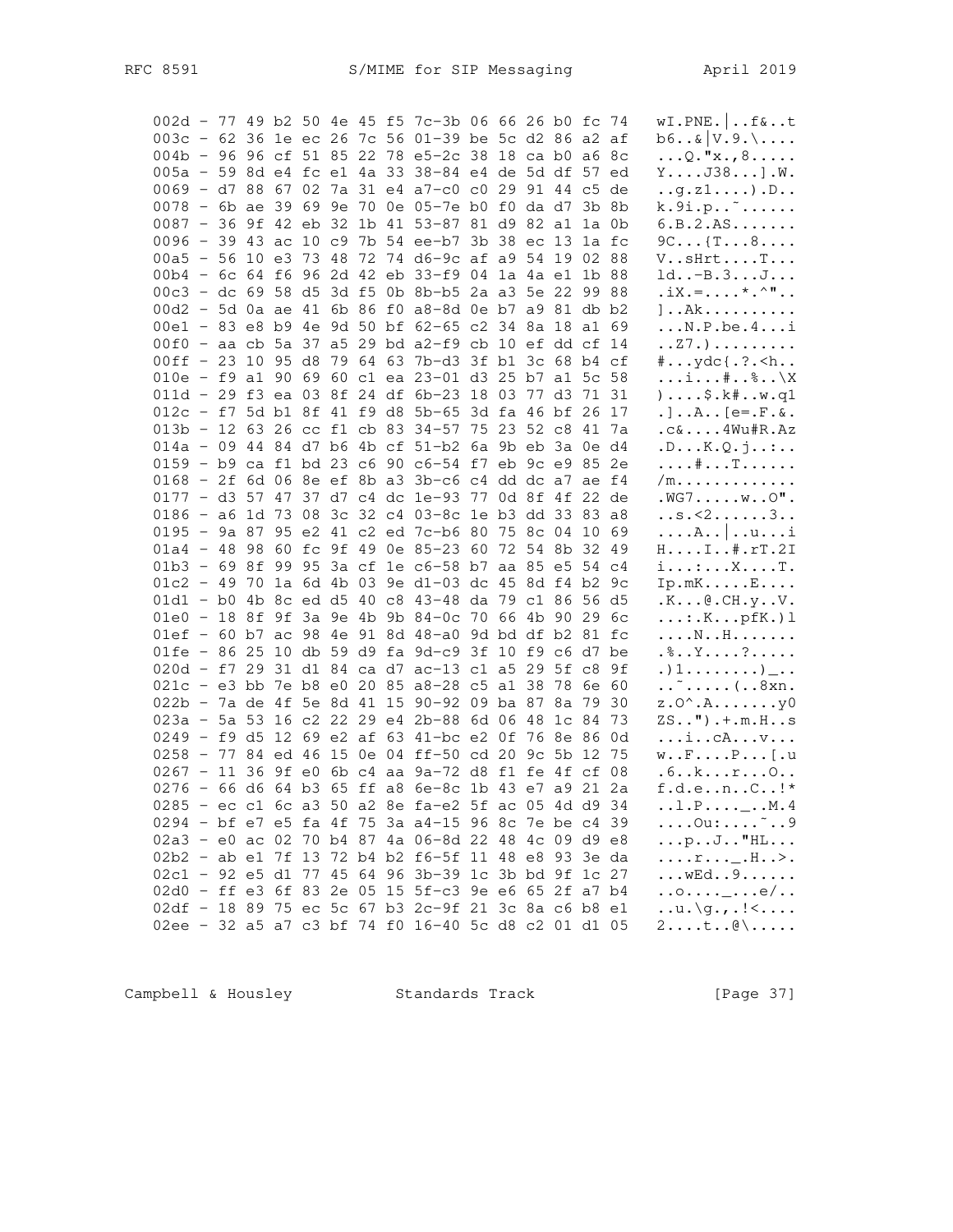| 02fd - 21 93 e1 86 d4 43 58 de-38 8d 73 21 1b a2 f1 |            |  |  |  |  |  |  | $! \ldots$ CX.8.s!                           |
|-----------------------------------------------------|------------|--|--|--|--|--|--|----------------------------------------------|
| 030c - 79 2f 3c fe b9 bb de 72-11 d2 6f 56 ab 06 e1 |            |  |  |  |  |  |  | $y/\langle \ldots r \ldots cV \ldots$        |
| 031b - 1c cc 9c cd e2 b8 8c d8-37 37 73 ea fc 37 fd |            |  |  |  |  |  |  | $\ldots \ldots \ldots 77s \ldots 7$ .        |
| 032a - 85 b7 a7 a2 bc ae c7 52-e6 17 d6 e0 1c 02 b8 |            |  |  |  |  |  |  | . R                                          |
| 0339 - 6e 9d 9a 40 f3 20 46 2c-5d 66 f8 35 17 16 dc |            |  |  |  |  |  |  | $n \ldots \emptyset \ldots F$ , $f \ldots$   |
| 0348 - d6 01 4b df 30 a6 0f 75-fc 06 31 c9 20 84 5e |            |  |  |  |  |  |  | $\ldots$ K. $0\ldots$ u1^                    |
| 0357 - d8 c0 ba d3 5d df 19 84-f2 24 1c d3 b5 29 dc |            |  |  |  |  |  |  | $\dots$ ] $\dots$ . $\ldots$ ).              |
| 0366 - 10 28 84 5f 80 89 54 3d-f4 f1 44 1e de 36 b1 |            |  |  |  |  |  |  | $( ._-.T =D6 .$                              |
| 0375 - bf 31 af 5a fc 8c 2b 70-8d 50 b6 45 d4 e7 db |            |  |  |  |  |  |  | $.1.2. .+p.P.E$                              |
| 0384 - 88 64 8c 3e ef e1 47 65-15 8f b0 e8 d3 bb 53 |            |  |  |  |  |  |  | .d. > Ge. S                                  |
| 0393 - dd cb e2 6d 71 24 c6 e1-d9 92 f8 32 30 aa 95 |            |  |  |  |  |  |  | $\ldots$ mq\$20                              |
| 03a2 - 33 76 ee 8c 68 10 95 68-e8 57 1f 0c 9b bd a4 |            |  |  |  |  |  |  | $3v \ldots h \ldots h \ldots W \ldots$       |
| 03b1 - 8f 4d f3 06 fe 74 7f 37-11 75 14 8f 31 83 27 |            |  |  |  |  |  |  | .M. t. 7. u. . 1. .                          |
| 03c0 - 67 cd 76 6c f0 7b 45 0c-bf 62 ca d2 a7 bd 71 |            |  |  |  |  |  |  | $q.vl.$ {Ebq                                 |
| 03cf - f1 f8 82 33 f1 16 a1 a7-f3 ca f1 2f 34 bc f4 |            |  |  |  |  |  |  | $\ldots 3 \ldots \ldots \frac{1}{4} \ldots$  |
| 03de - 0d 21 e7 9f fc 98 27 22-1b 68 b0 80 ff 03 ad |            |  |  |  |  |  |  | .!".h                                        |
| 03ed - 78 2d 6d 6d 07 87 16 76-f7 98 94 3e 54 f1 3f |            |  |  |  |  |  |  | $x-mmv$ >T.?                                 |
| 03fc - d7 5c 89 c0 b4 26 3b f1-0f 56 24 3f 9e 72 ef |            |  |  |  |  |  |  | $.\ .\ .\ .\ .\ .\ .\ \vee$ \$?.r.           |
| 040b - 3b 38 99 a5 39 d9 a3 ac-5b e2 b6 94 00 a3 cf |            |  |  |  |  |  |  | $.8. .9.$ [                                  |
| 041a - 8d 19 6c 5c ed 69 7b 2e-d8 03 b9 87 a5 ee 85 |            |  |  |  |  |  |  | $\ldots$ $\ldots$ $\ldots$ $\ldots$          |
| 0429 - c5 09 5b 48 da 7a 5b 03-b4 7e 2b 9f e4 cd 4b |            |  |  |  |  |  |  | $\ldots$ [H. z [ ~ + K                       |
| 0438 - c3 09 8e 86 4e 0c e7 d4-67 da 99 cd 7f 3a 9e |            |  |  |  |  |  |  | $\ldots$ N $\ldots$ g. $\ldots$ : .          |
| 0447 - 94 7b 5e ea 77 f7 a6 be-16 c8 c7 e9 e0 de cc |            |  |  |  |  |  |  | $\mathcal{N}$ . We assume that $\mathcal{N}$ |
| 0456 - 1f f1 32 55 9c 23 43 21-7b 9c 29 50 38 6e 85 |            |  |  |  |  |  |  | $.2U.*C:\{.\}P8n.$                           |
| 0465 - d2 94 21 21 08 6c df a1-96 58 19 5b e6 d7 f8 |            |  |  |  |  |  |  | $\dots$ !! $\dots$ X $.\,$ [ $\dots$         |
| 0474 - 6b ca 98 81 b6 95 08 29-64 f1 2e 7c f8 01 02 |            |  |  |  |  |  |  |                                              |
| 0483 - 5d 67 92 c6 88 24 09 41-4d 70 33 21 ec 83 ab |            |  |  |  |  |  |  | $\lg$ \$.AMp3!                               |
| 0492 - d6 98 d6 89 56 11 87 13-a0 ff 12 72 ac bc 9a |            |  |  |  |  |  |  | . V r                                        |
| 04a1 - 6d 14 89 00 c7 4c 16 92-1d f9 b3 8f 29 ec 46 |            |  |  |  |  |  |  | $m \ldots L \ldots \ldots$ ). F              |
| 04b0 - d4 f1 00 60 ff fe 5e 36-bb ba ca f2 d1 ba d7 |            |  |  |  |  |  |  | . ^6.                                        |
| 04bf - dd 05 7e d3 e3 0e bc d6-90 83 f9 d3 a2 a2 6e |            |  |  |  |  |  |  | . . ~ n                                      |
| 04ce - f9 0b 75 1d 6a 1a df a0-59 0d b1 9d a1 07 cf |            |  |  |  |  |  |  | $\dots u \cdot j \dots Y \dots \dots$        |
| $04dd - 3e$ a8 db                                   |            |  |  |  |  |  |  | $>$                                          |
| authAttrs:                                          |            |  |  |  |  |  |  |                                              |
|                                                     | $<$ EMPTY> |  |  |  |  |  |  |                                              |
| mac:                                                |            |  |  |  |  |  |  |                                              |
| 0000 - f6 ff c6 e1 ae f1 9c d2-3d 98 5a 92 19 76 35 |            |  |  |  |  |  |  | $\ldots \ldots \ldots = 2 \ldots \vee 5$     |
| $000f - 2d$                                         |            |  |  |  |  |  |  |                                              |
| unauthAttrs:                                        |            |  |  |  |  |  |  |                                              |
|                                                     | $<$ EMPTY> |  |  |  |  |  |  |                                              |
|                                                     |            |  |  |  |  |  |  |                                              |

Figure 8: Message Encrypted by Bob for Alice

# Campbell & Housley Standards Track [Page 38]